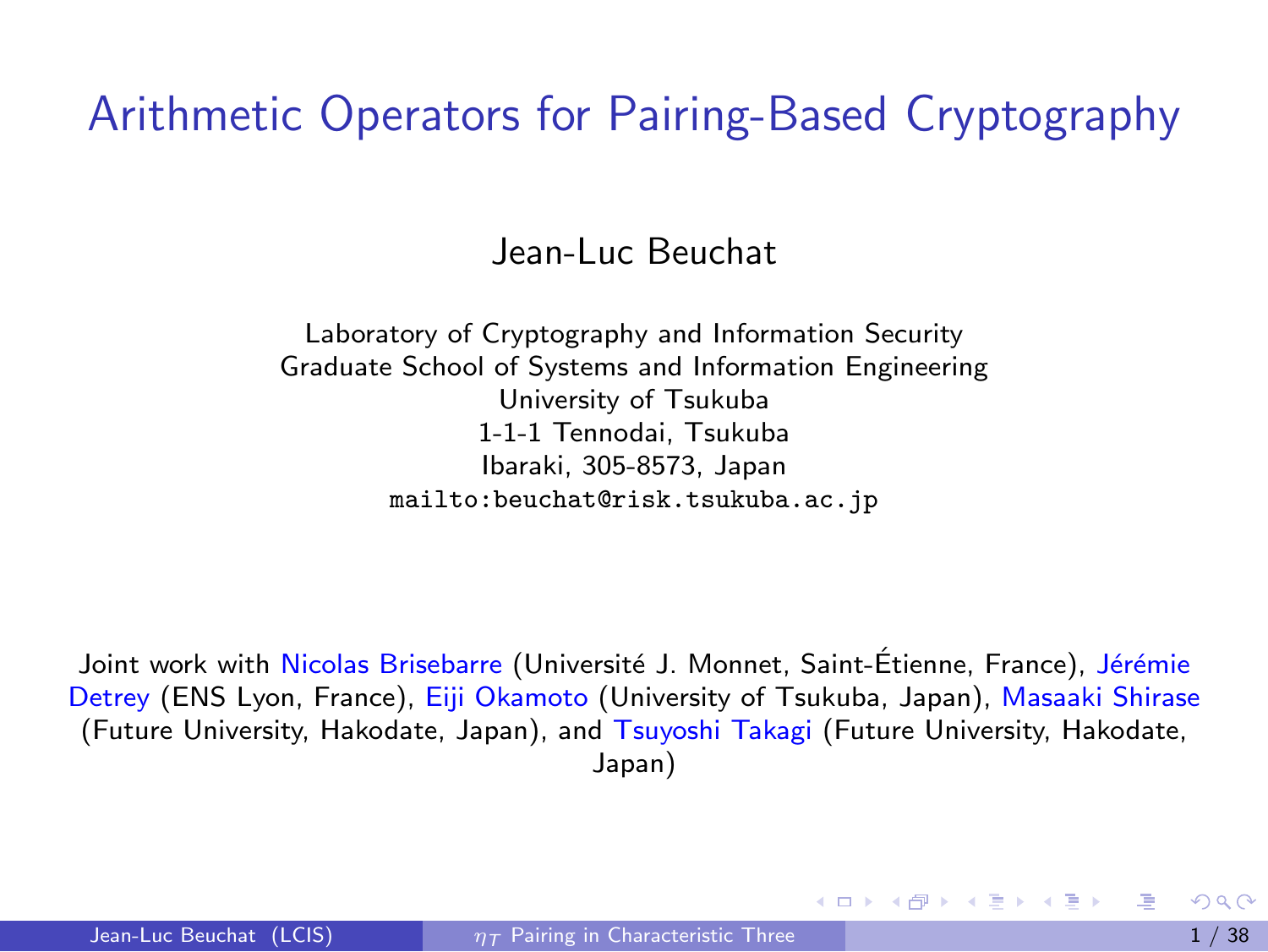### Outline of the Talk

- 1 [Example: Three-Party Key Agreement](#page-2-0)
- 2 [Computation of the](#page-19-0)  $n<sub>T</sub>$  Pairing
- 3 [A Coprocessor for the](#page-24-0)  $\eta$ <sub>T</sub> Pairing Computation
- 4 [A Coprocessor for the Final Exponentiation](#page-33-0)
- 5 [A Coprocessor for the Full Pairing Computation](#page-42-0)

#### **[Conclusion](#page-45-0)**

 $\langle \overline{m} \rangle$  and  $\langle \overline{m} \rangle$  and  $\langle \overline{m} \rangle$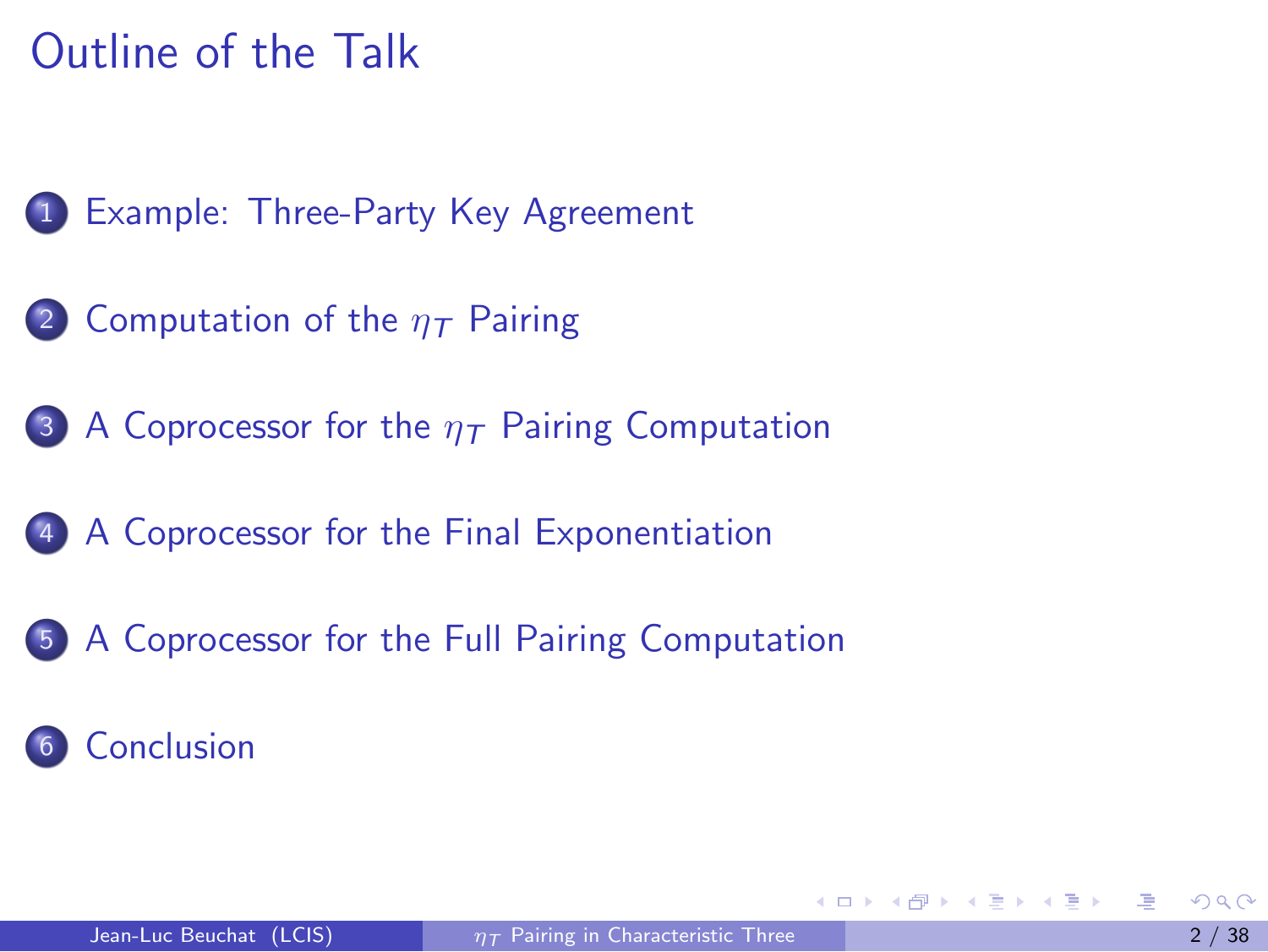Key agreement

How can Alice, Bob, and Chris agree upon a shared secret key?



<span id="page-2-0"></span>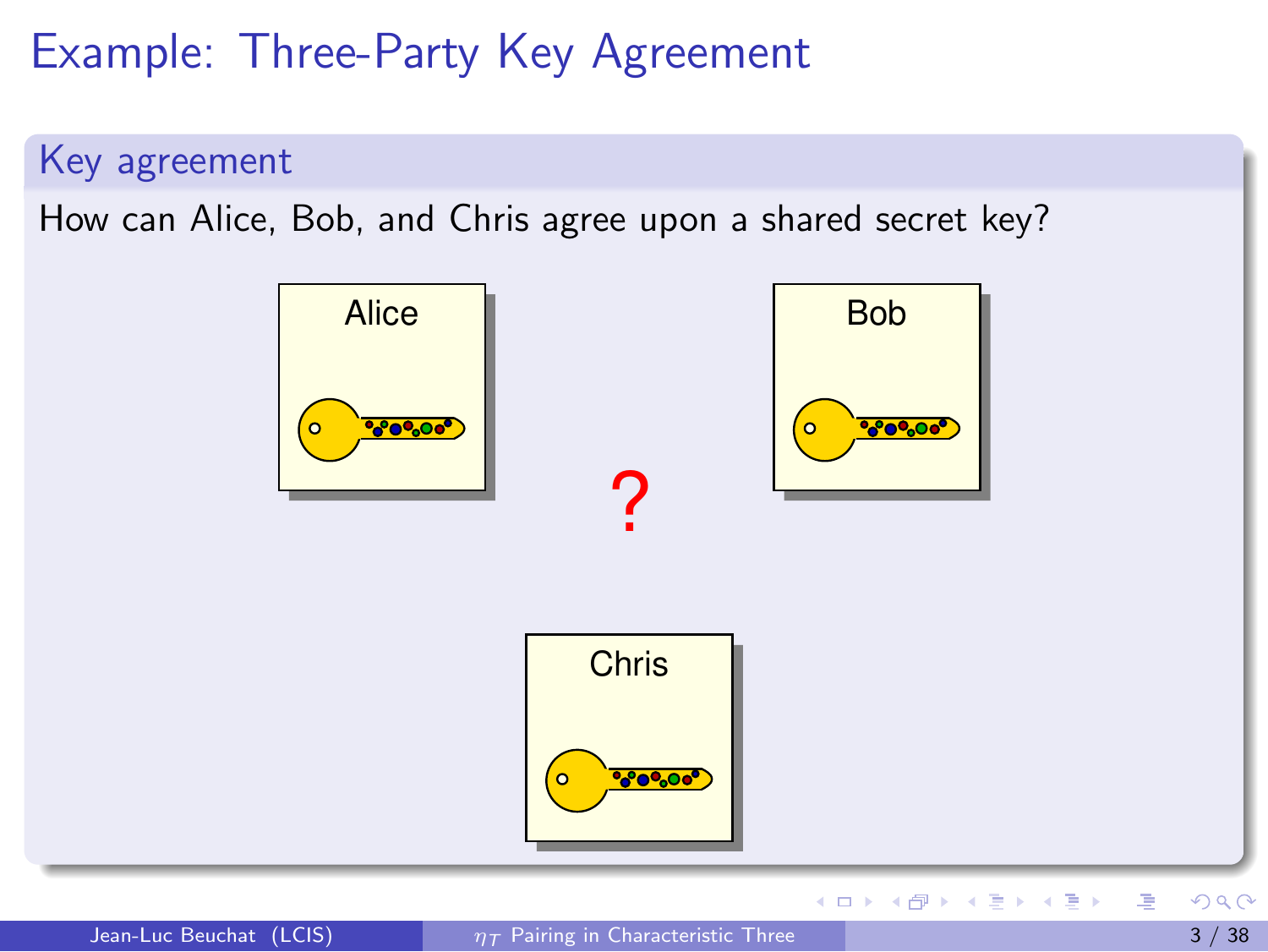#### Discrete logarithm problem (DLP)

- $G = \langle P \rangle$ : additively-written group of order n
- DLP: given P, Q, find the integer  $x \in \{0, \ldots, n-1\}$  such that  $Q = xP$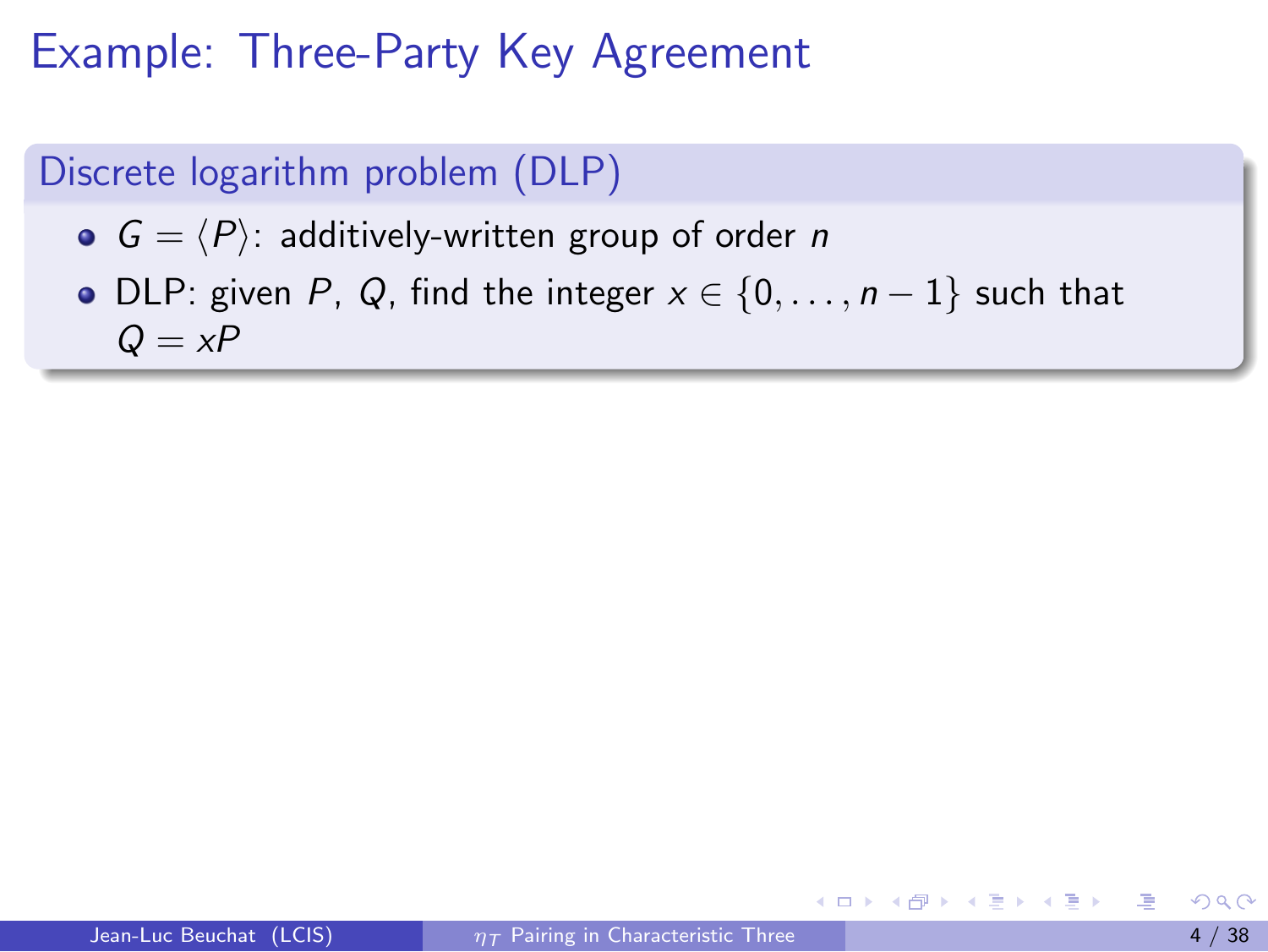#### Discrete logarithm problem (DLP)

- $G = \langle P \rangle$ : additively-written group of order n
- DLP: given P, Q, find the integer  $x \in \{0, \ldots, n-1\}$  such that  $Q = xP$

#### Diffie-Hellman problem (DHP)

Given P, aP, and bP, find abP.



イロト イ押ト イヨト イヨト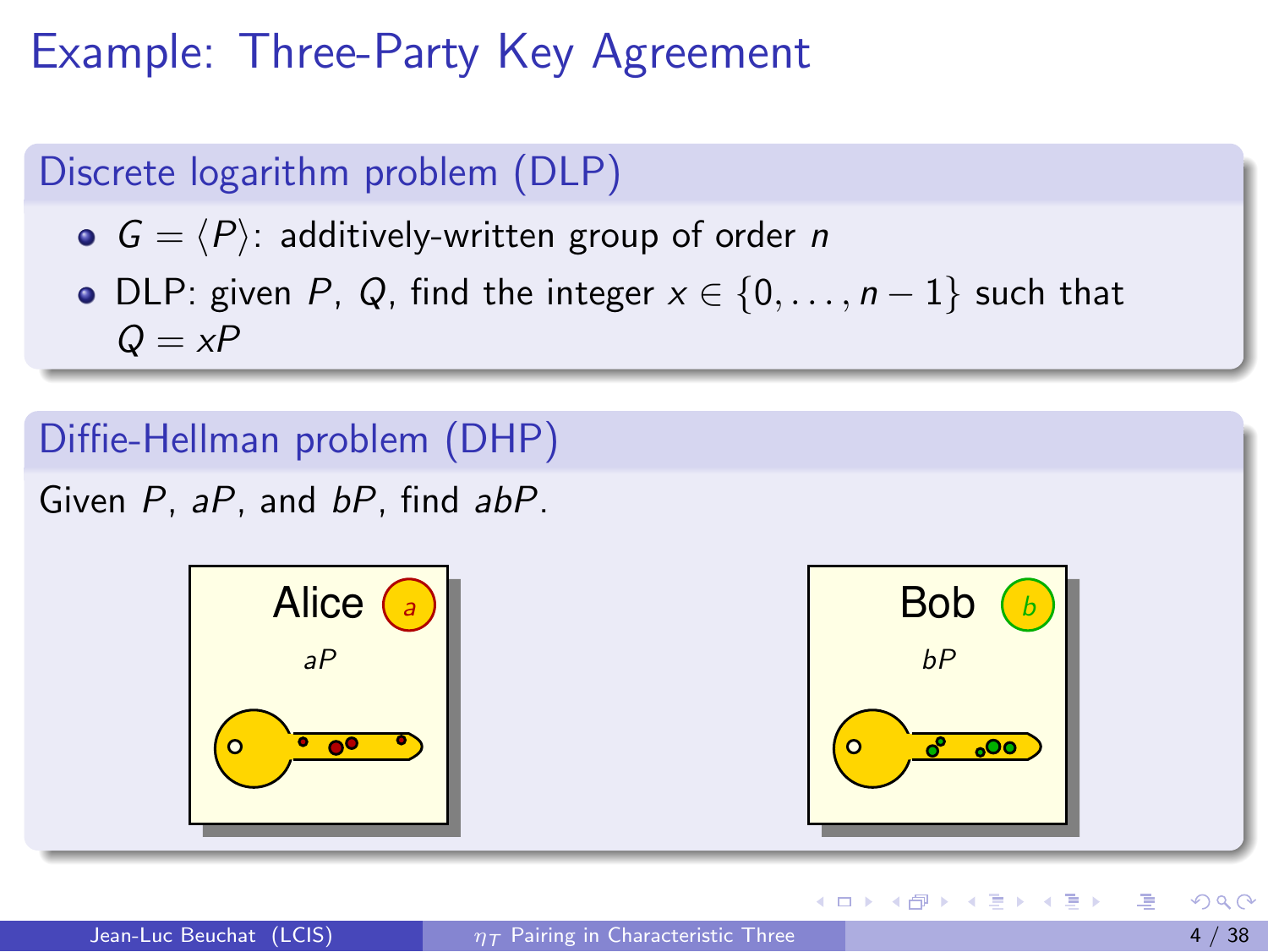#### Discrete logarithm problem (DLP)

- $G = \langle P \rangle$ : additively-written group of order n
- DLP: given P, Q, find the integer  $x \in \{0, \ldots, n-1\}$  such that  $Q = xP$

#### Diffie-Hellman problem (DHP)

Given P, aP, and bP, find abP.



イロト イ押ト イヨト イヨト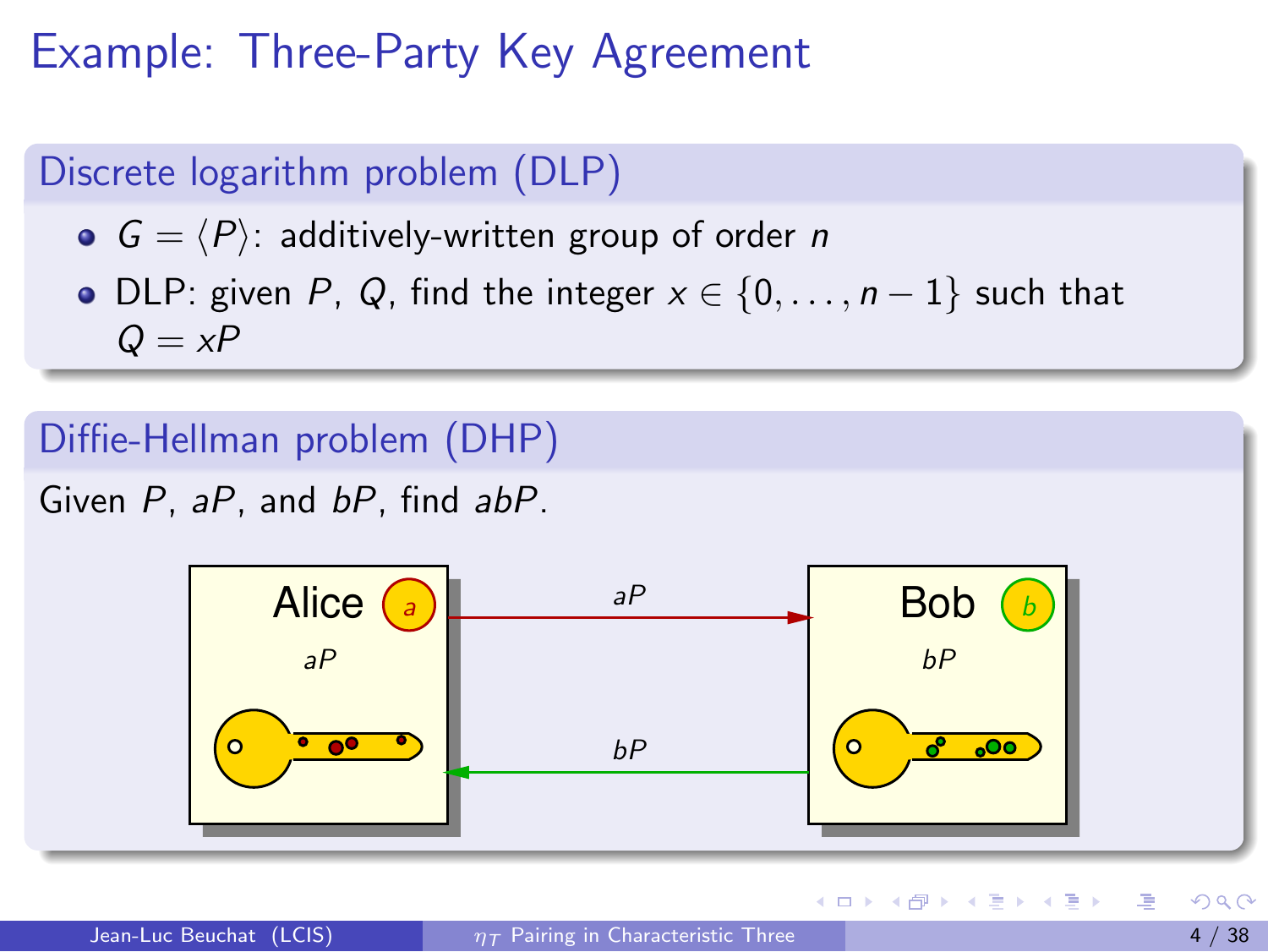#### Discrete logarithm problem (DLP)

- $G = \langle P \rangle$ : additively-written group of order n
- DLP: given P, Q, find the integer  $x \in \{0, \ldots, n-1\}$  such that  $Q = xP$

#### Diffie-Hellman problem (DHP)

Given P, aP, and bP, find abP.



イロト イ押ト イヨト イヨト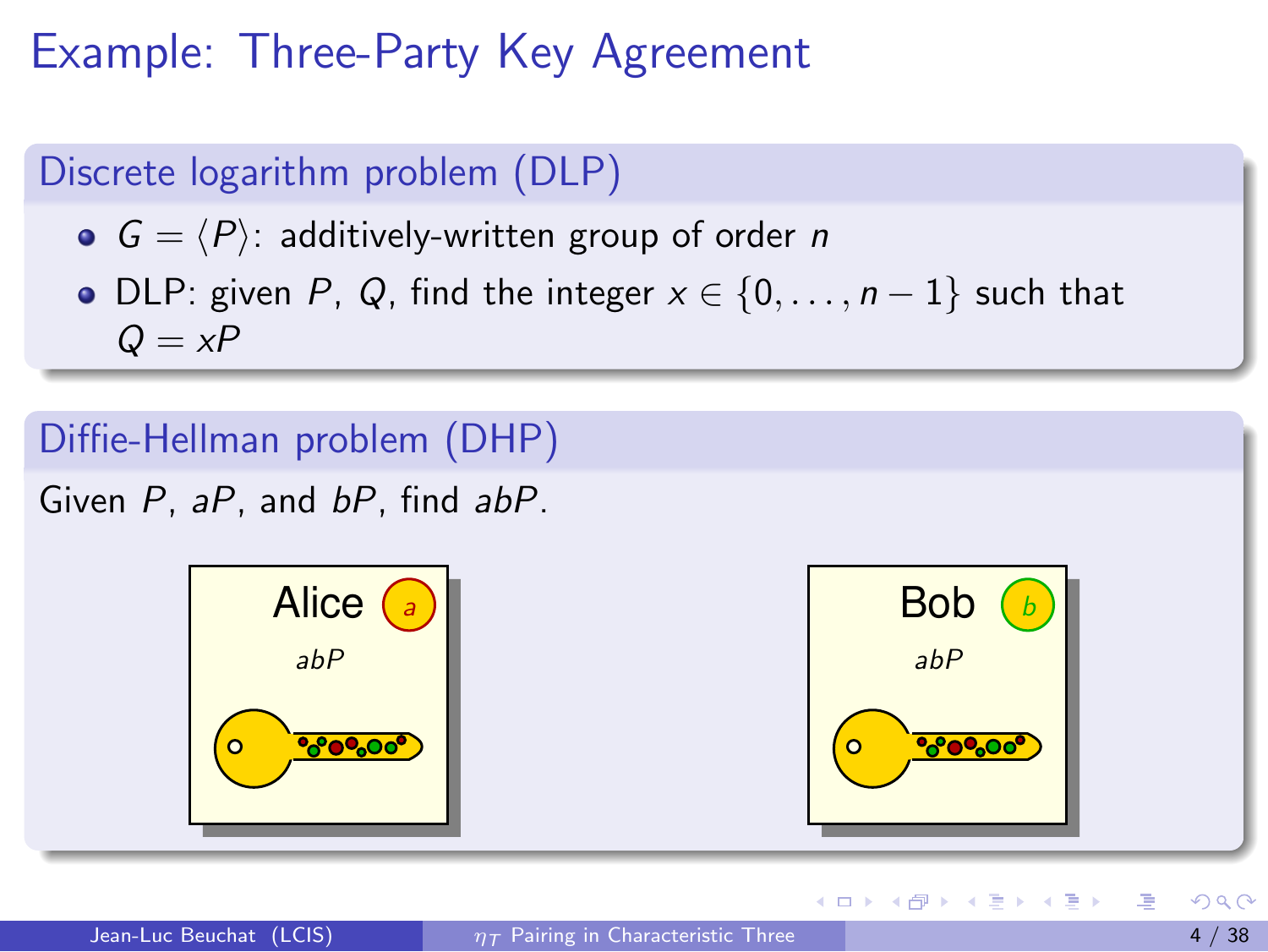



イロト イ部 ト イヨ ト イヨ トー



**E**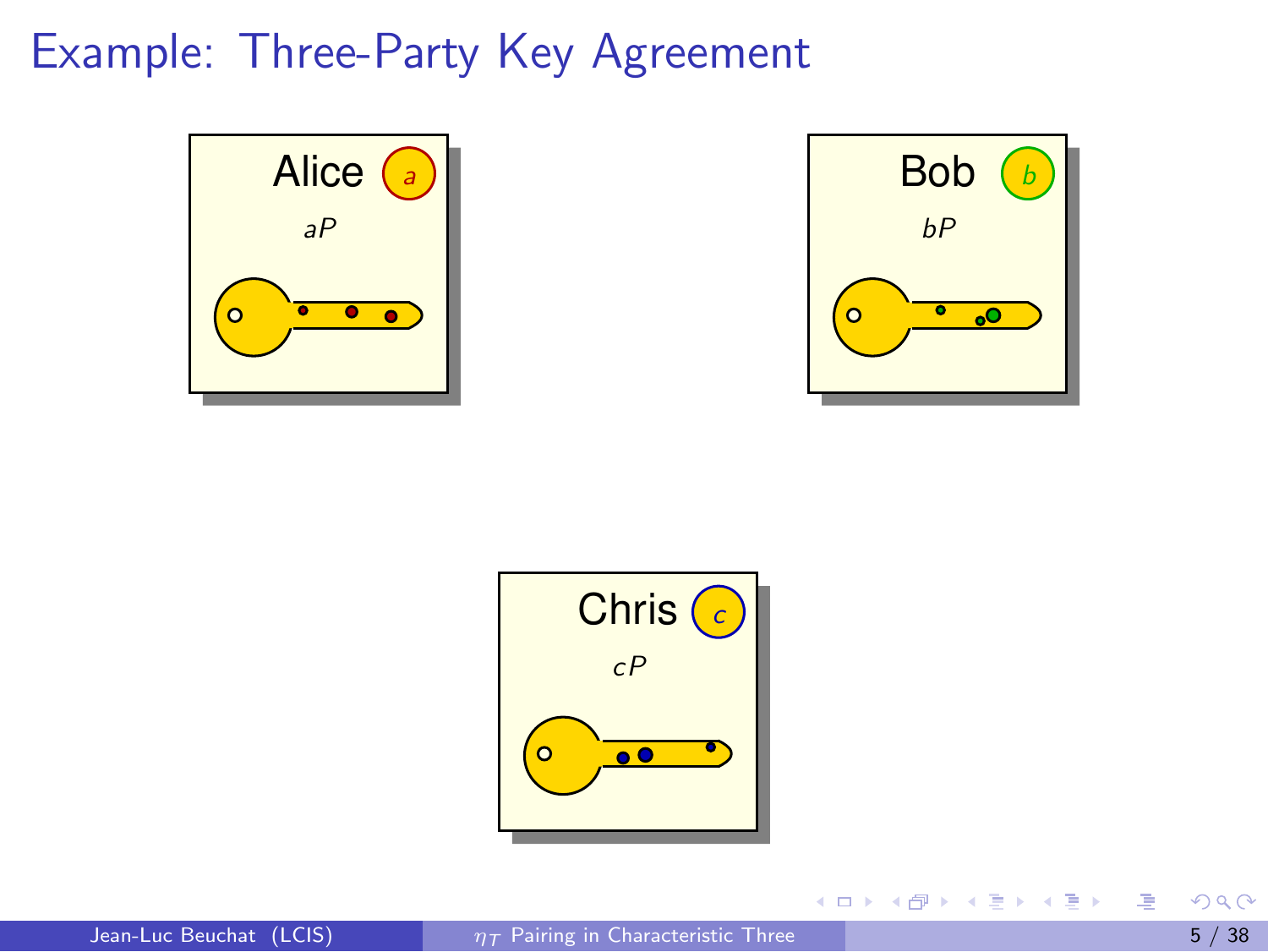

**E** 

イロト イ部 ト イヨ ト イヨ トー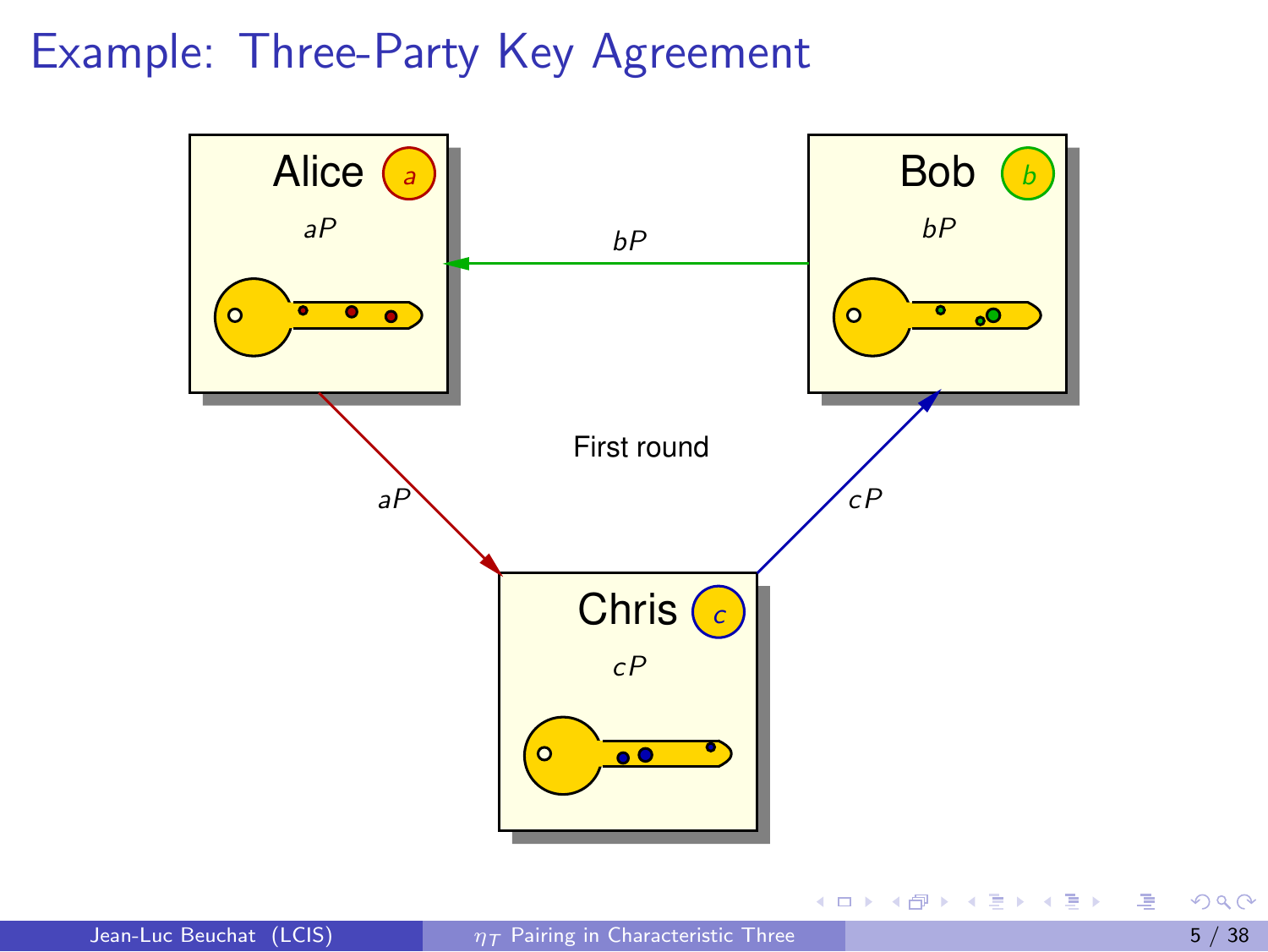



イロメ イ部メ イヨメ イヨメー



**E**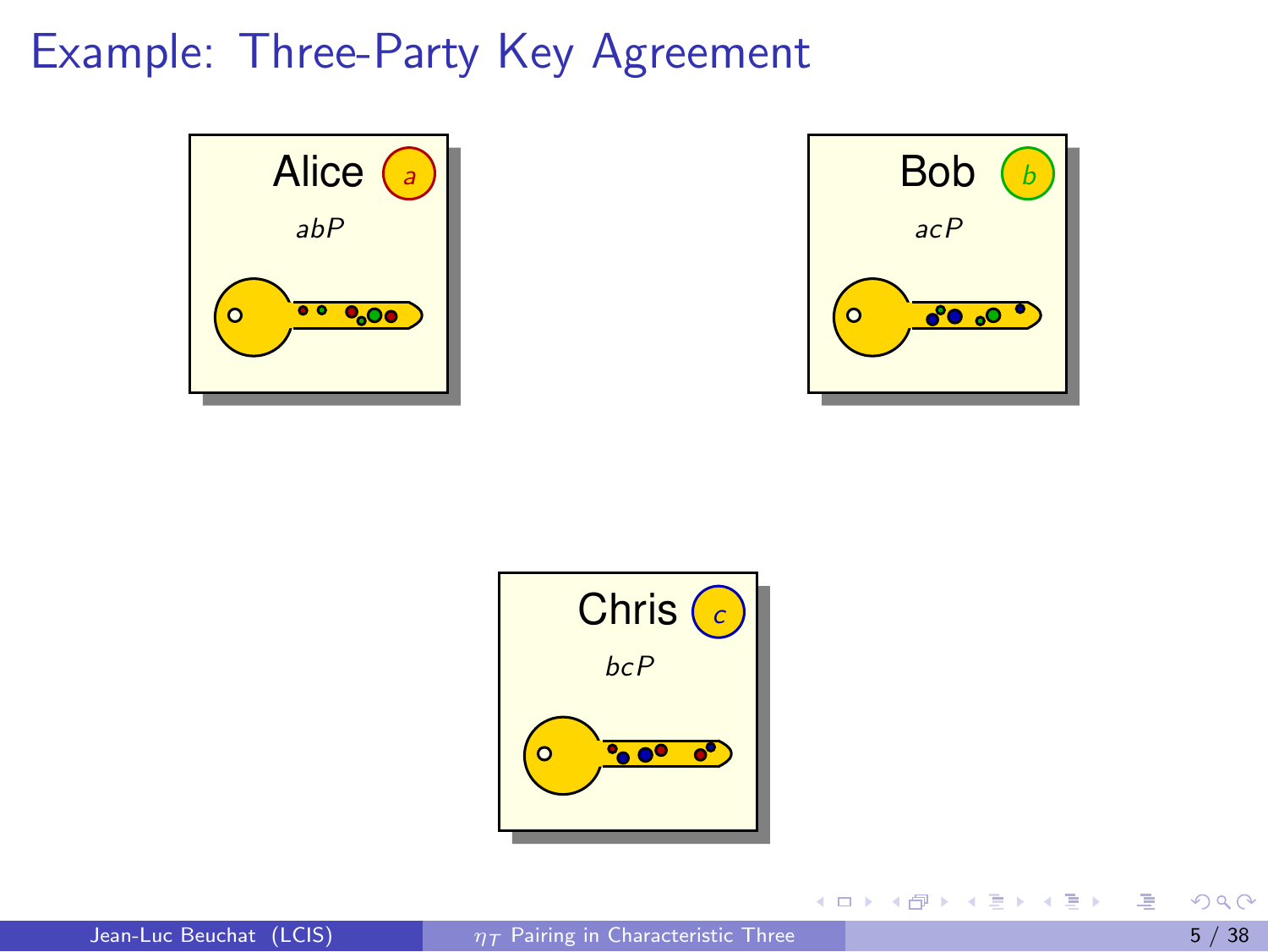

**E** 

K ロ ▶ K 倒 ▶ K 듣 ▶ K 듣 ▶ ...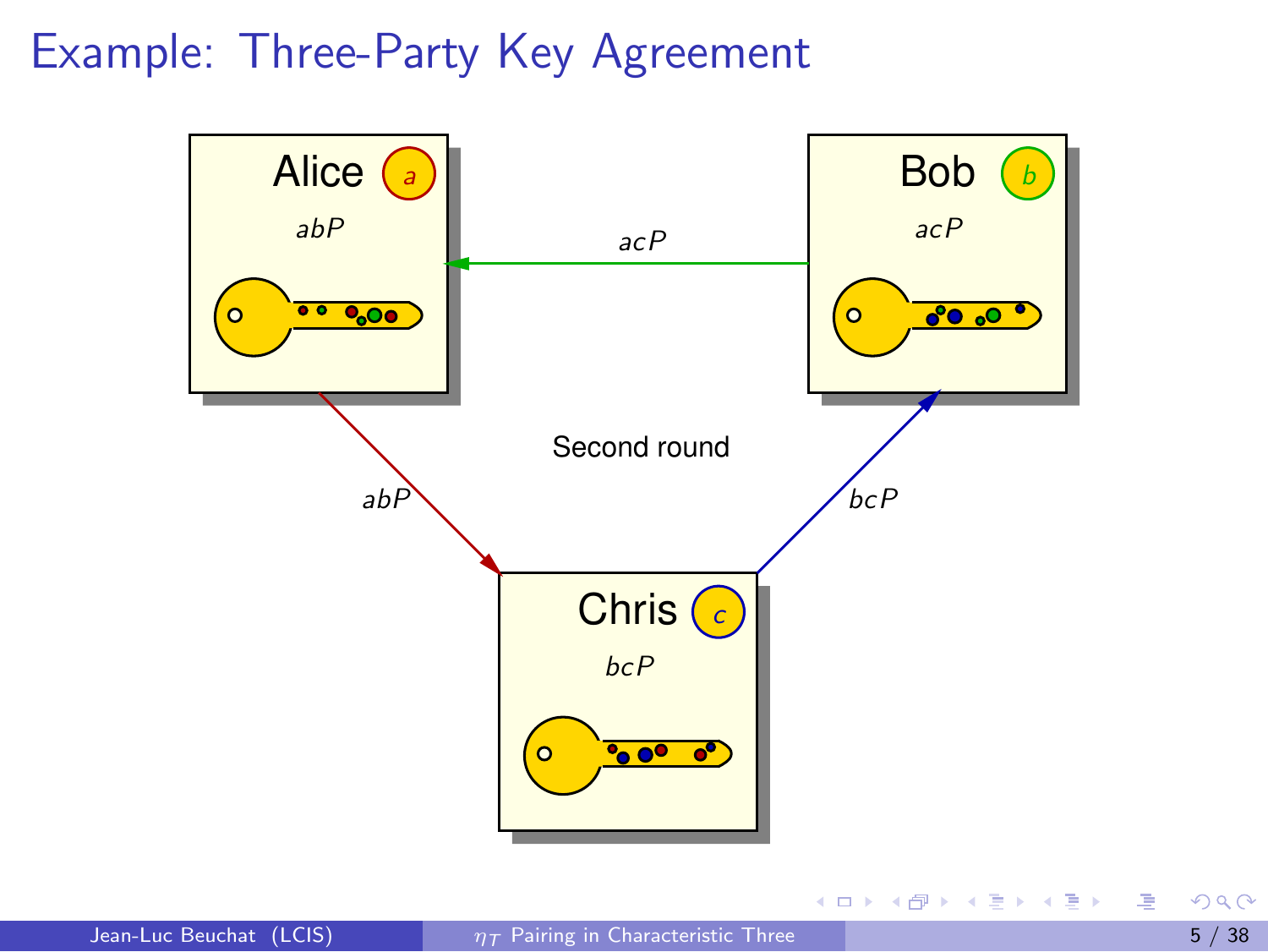



イロメ イ部メ イヨメ イヨメー



**E**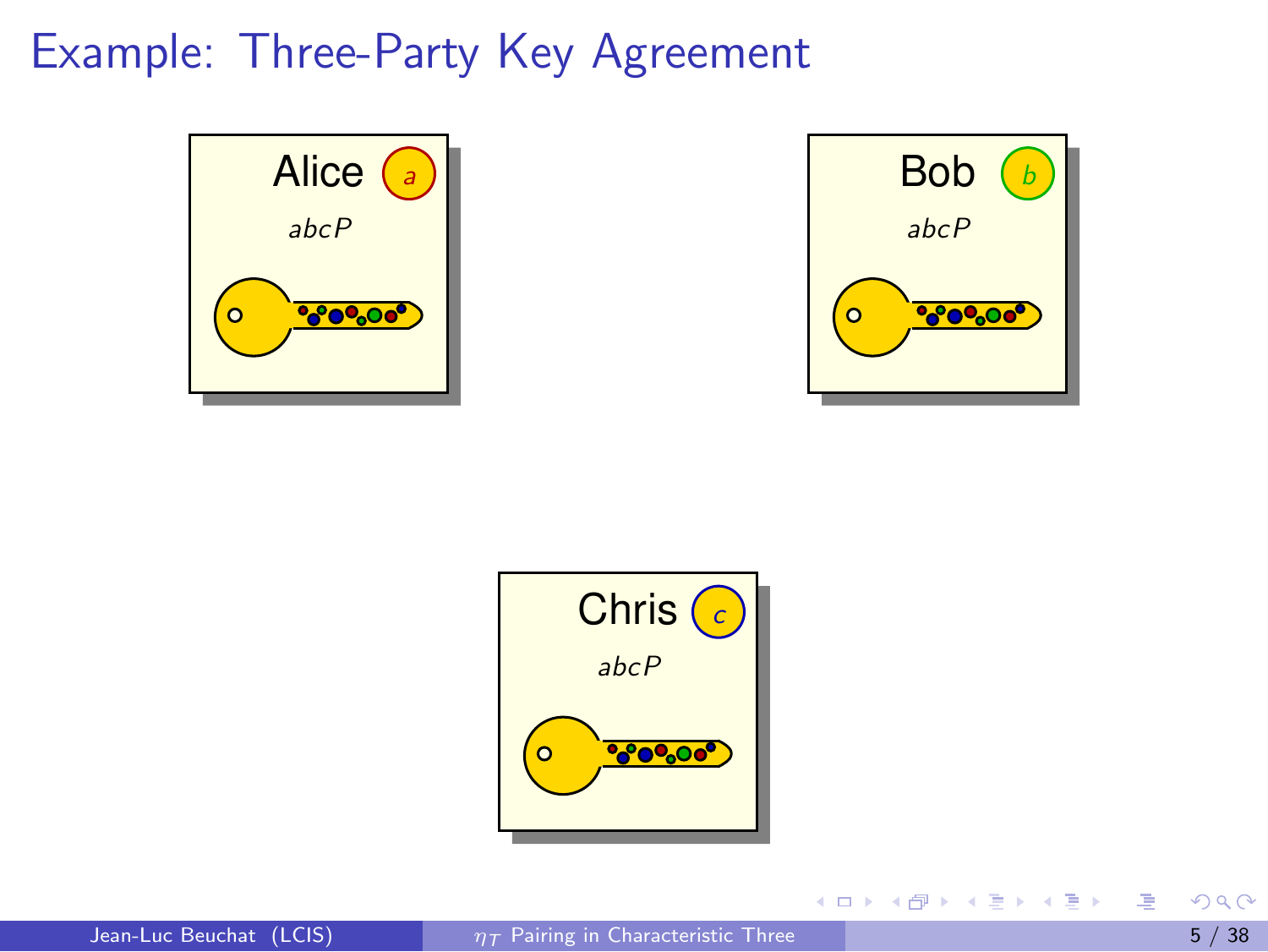Three-party two-round key agreement protocol

Does a three-party one-round key agreement protocol exist?

4 D F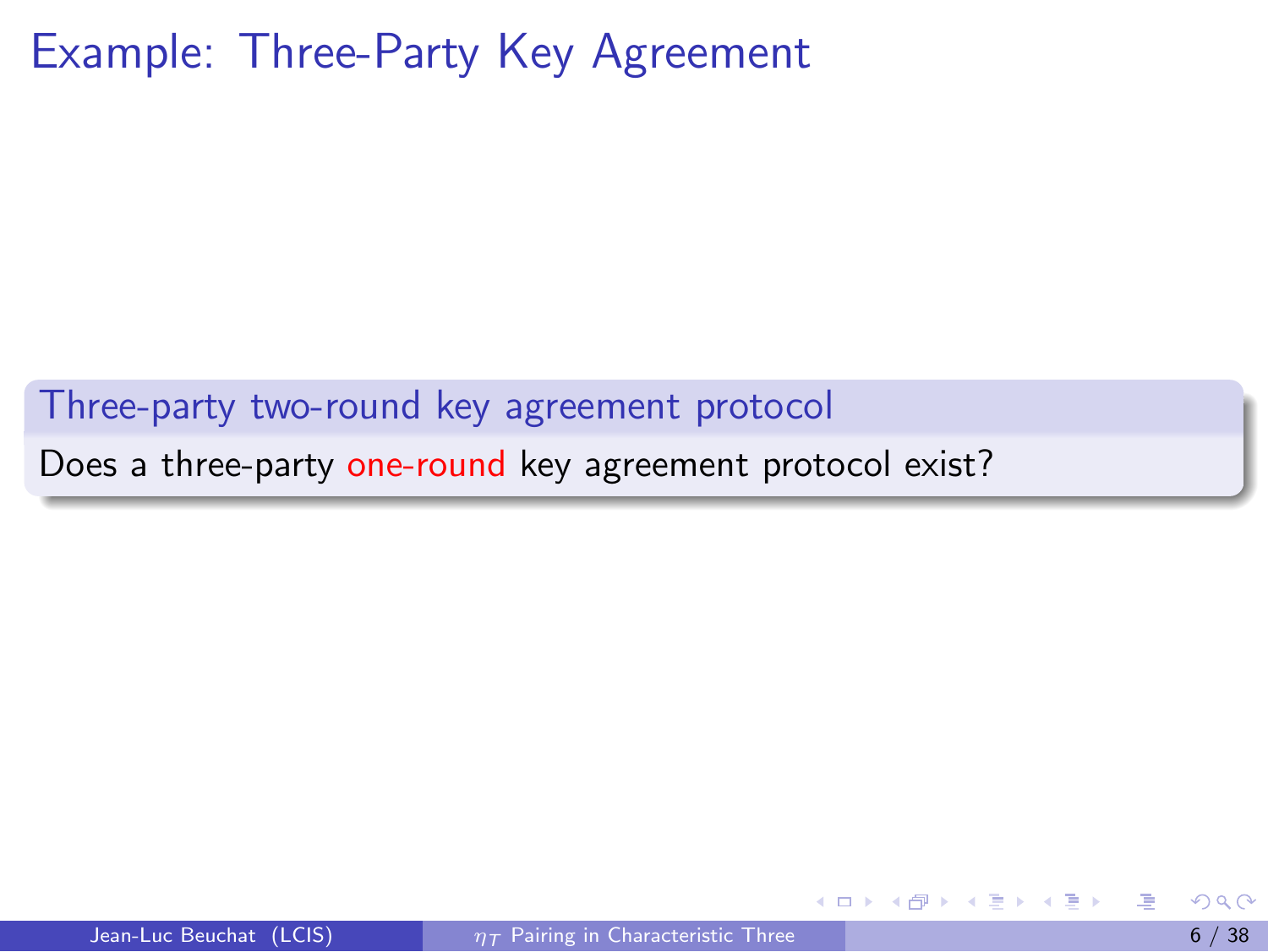#### Bilinear pairing

- $G_1 = \langle P \rangle$ : additively-written group
- $\bullet$   $G_2$ : multiplicatively-written group with identity 1
- A bilinear pairing on  $(G_1, G_2)$  is a map

 $\hat{e}: G_1 \times G_1 \rightarrow G_2$ 

that satisfies the following conditions:

**1 Bilinearity.** For all Q, R,  $S \in G_1$ ,

 $\hat{e}(Q + R, S) = \hat{e}(Q, S)\hat{e}(R, S)$  and  $\hat{e}(Q, R + S) = \hat{e}(Q, R)\hat{e}(Q, S)$ .

**2** Non-degeneracy.  $\hat{e}(P, P) \neq 1$ . <sup>3</sup> Computability.  $\hat{e}$  can be efficiently computed.

KON KAN KEN KEN LE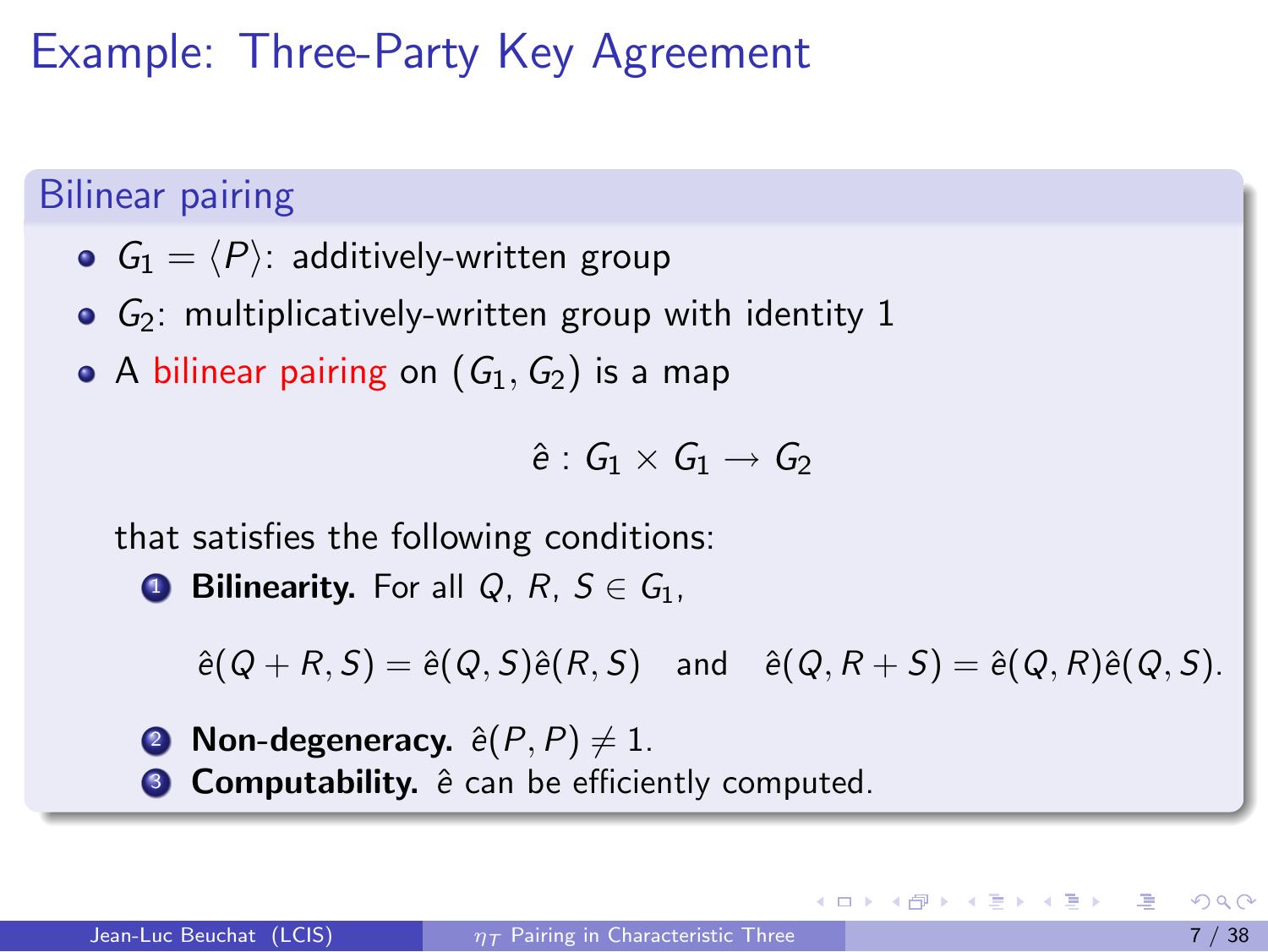Bilinear Diffie-Hellman problem (BDHP)

Given P, aP, bP, and cP, compute  $\hat{e}(P,P)^{abc}$ 

Assumption: the BDHP is difficult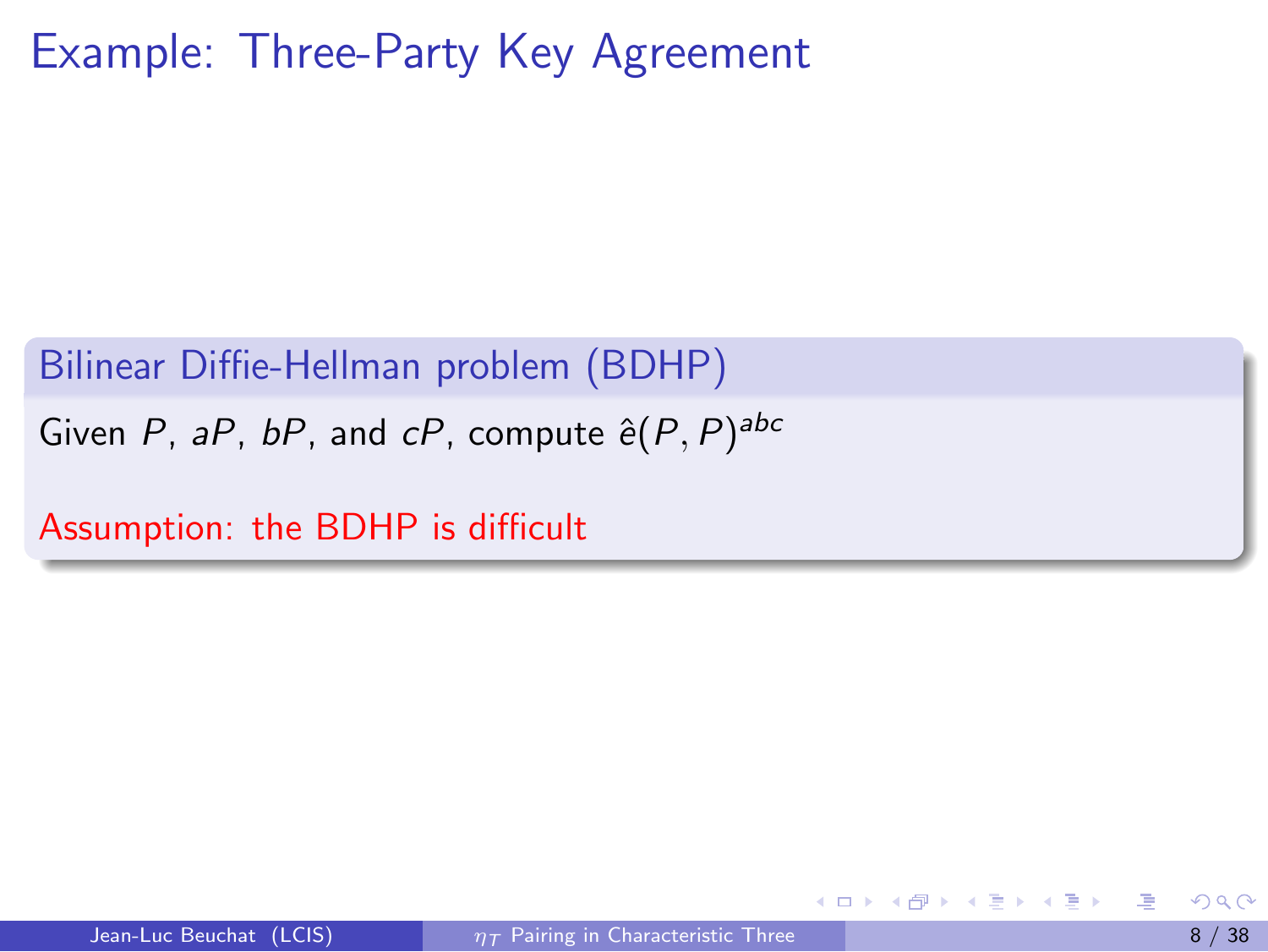



イロト イ部 ト イヨ ト イヨ トー



**E**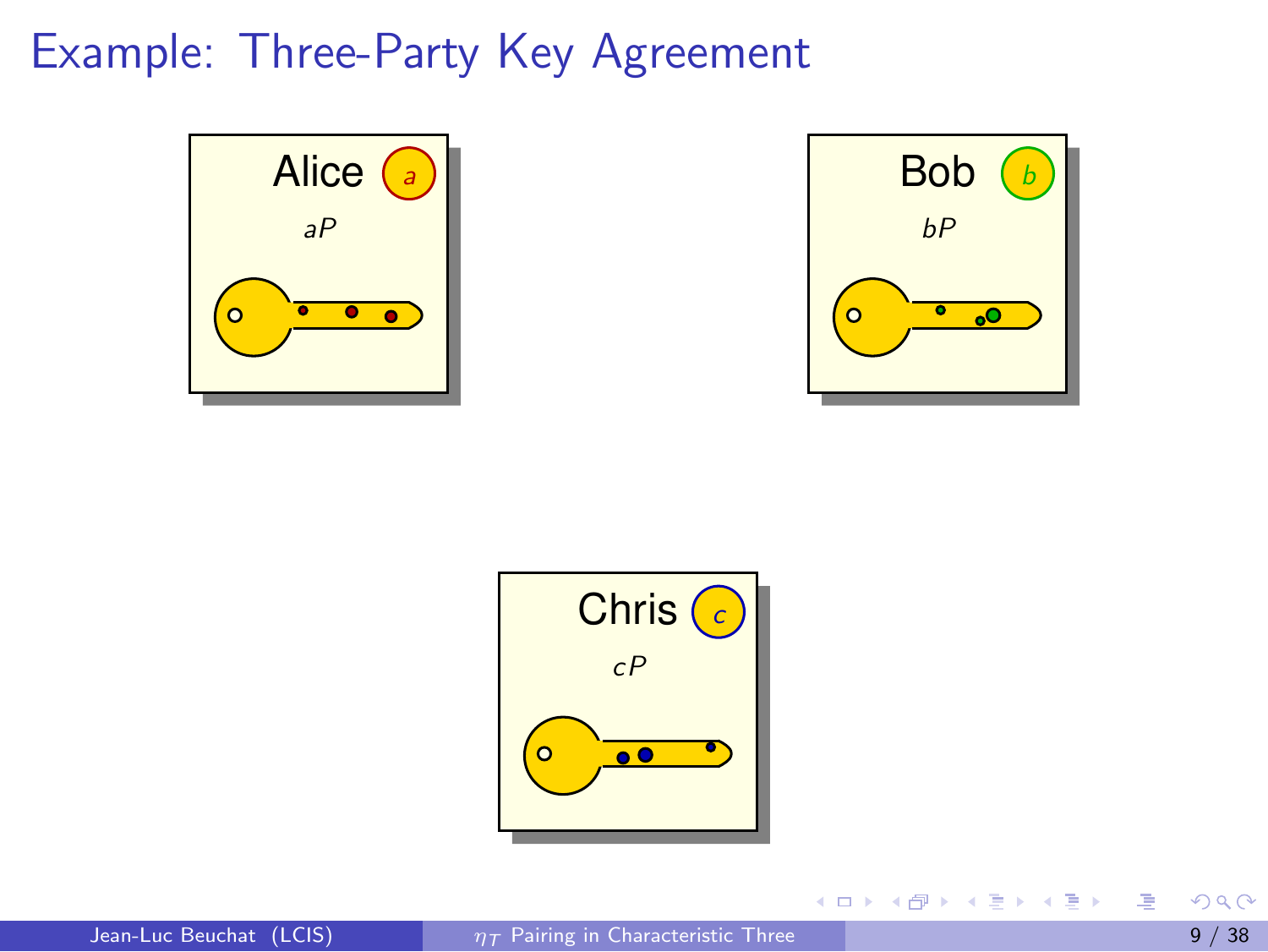Example: Three-Party Key Agreement



4 0 8

→ イ団 ト イ ヨ ト イ ヨ ト

画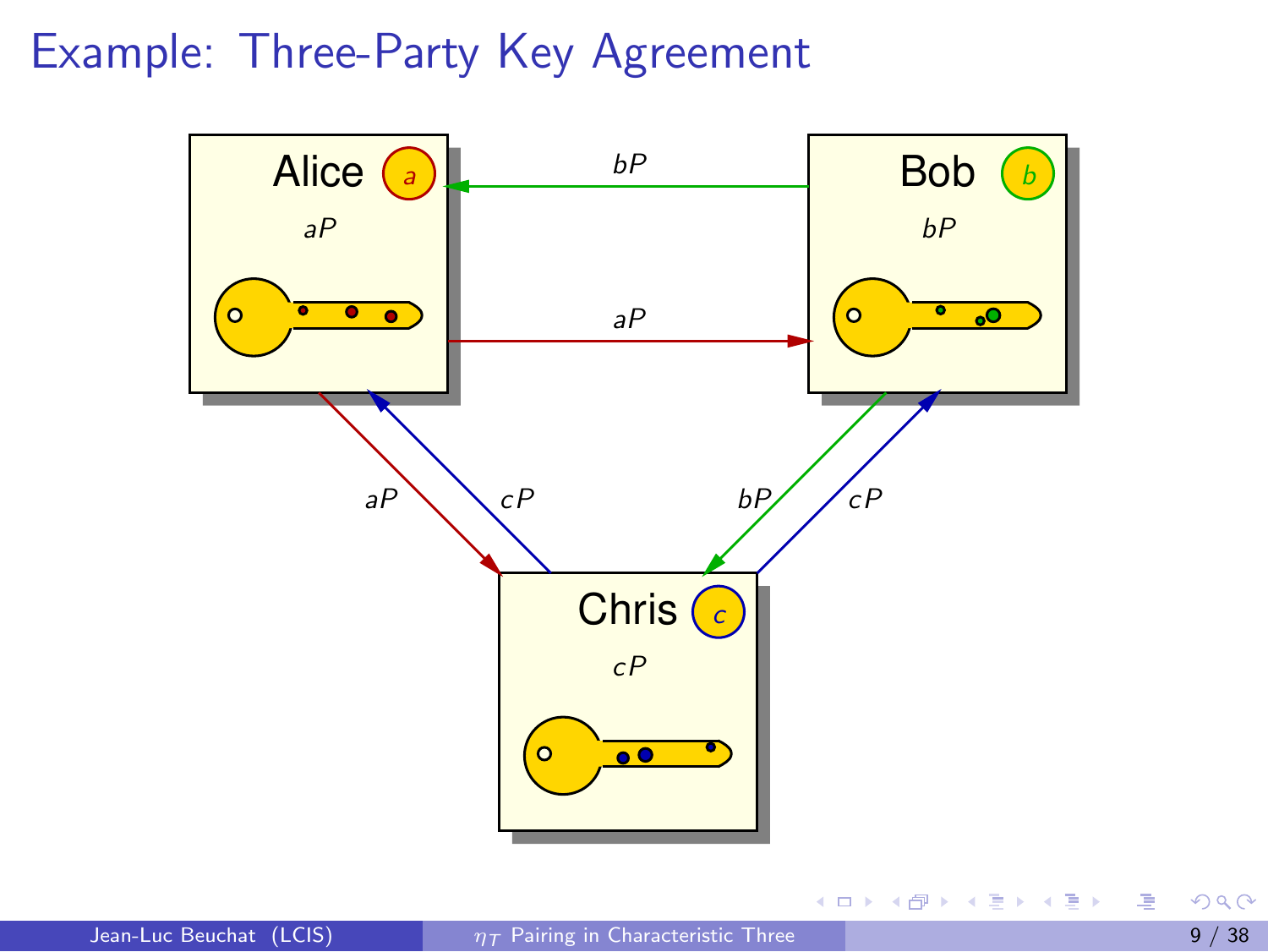



イロメ イ部メ イヨメ イヨメー

$$
\hat{e}(bP,cP)^{a} = \hat{e}(aP,cP)^{b} = \hat{e}(aP,bP)^{c} = \hat{e}(P,P)^{abc}
$$



**E**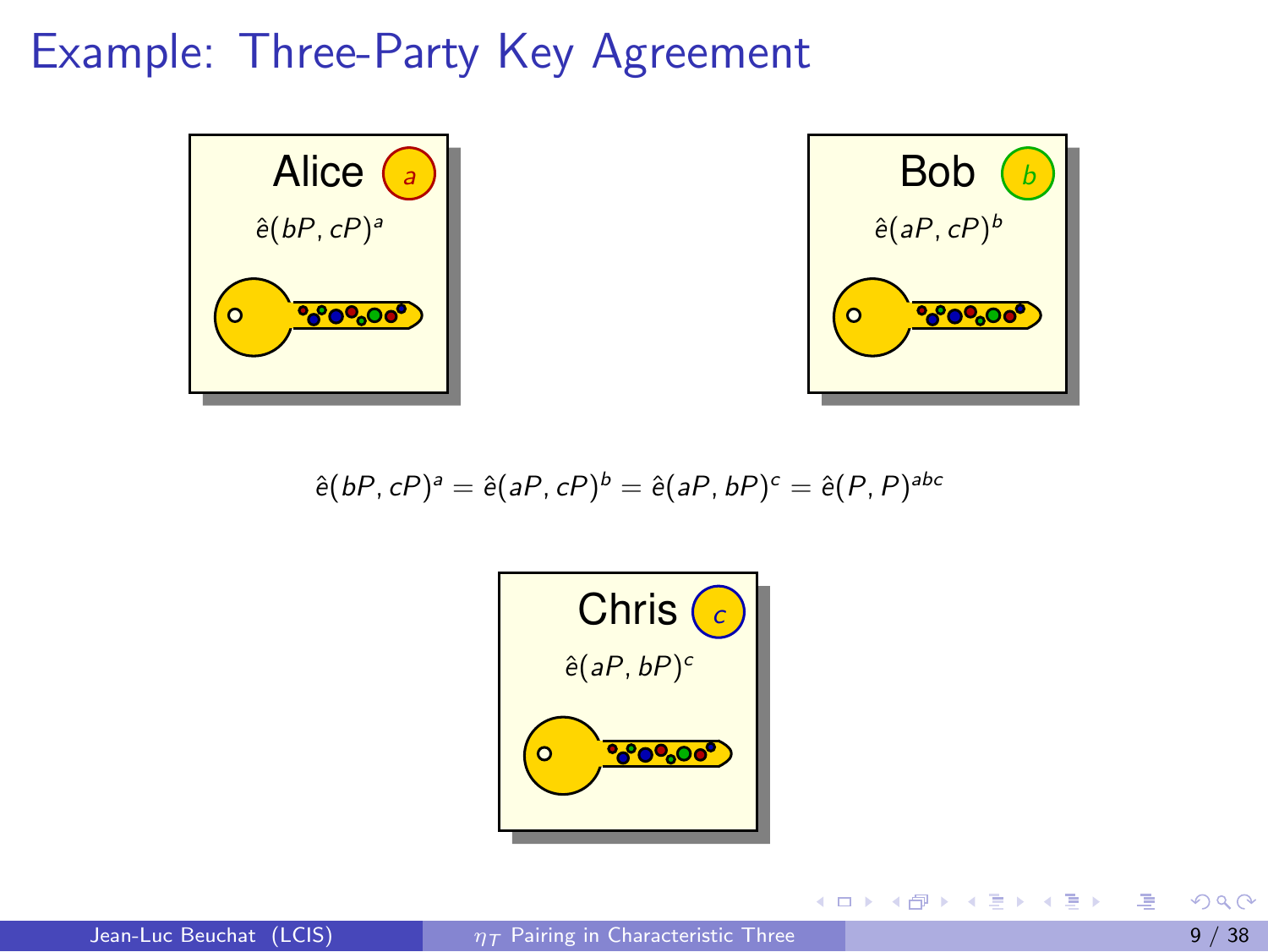#### Examples of cryptographic bilinear maps

- Weil pairing
- **•** Tate pairing
- $\circ$   $\eta$ <sub>T</sub> pairing (Barreto et al.)
- Ate pairing (Hess et al.)

#### **Applications**

- Identity based encryption
- Short signature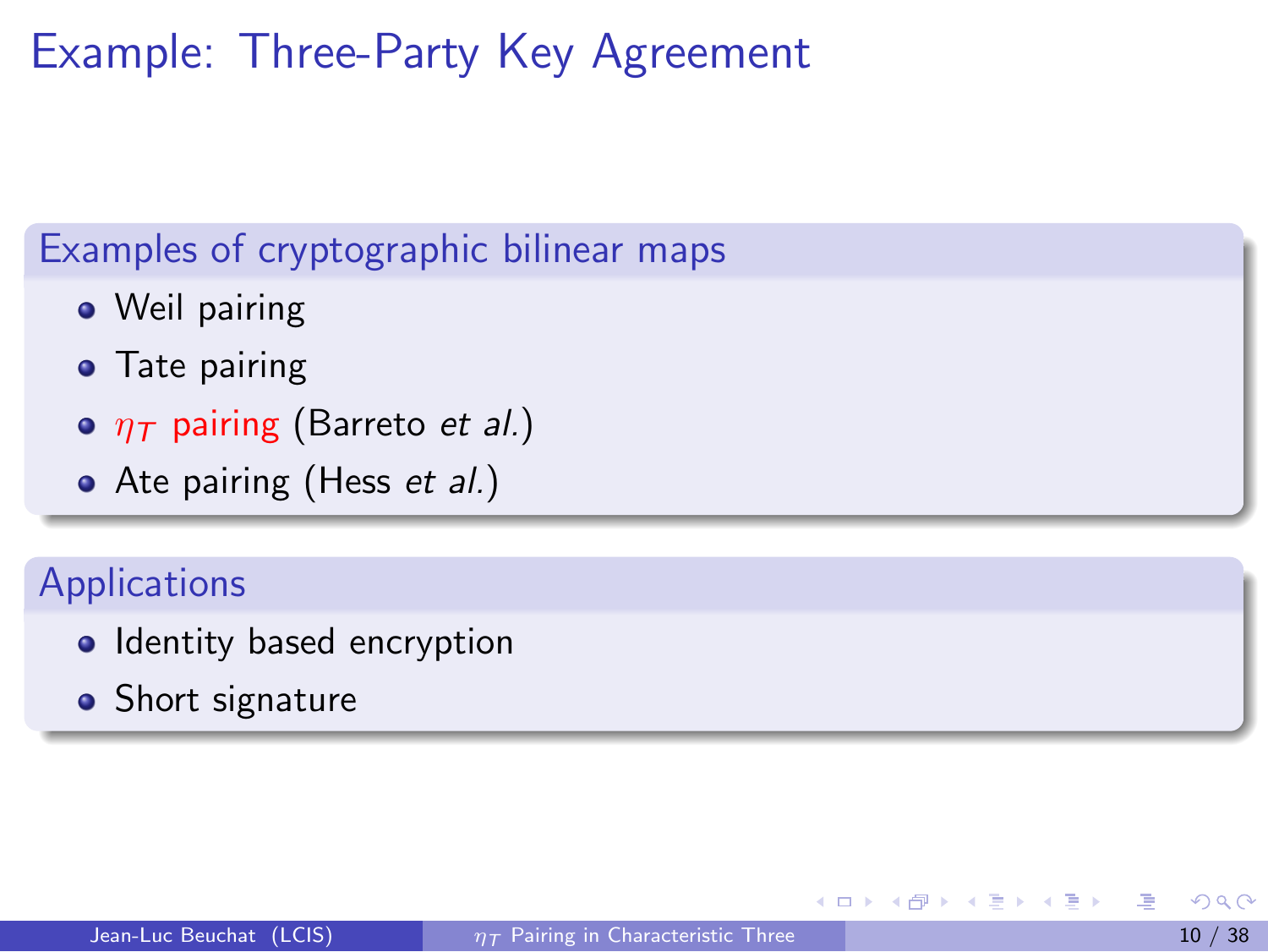# Computation of the  $\eta$ <sub>T</sub> Pairing



<span id="page-19-0"></span>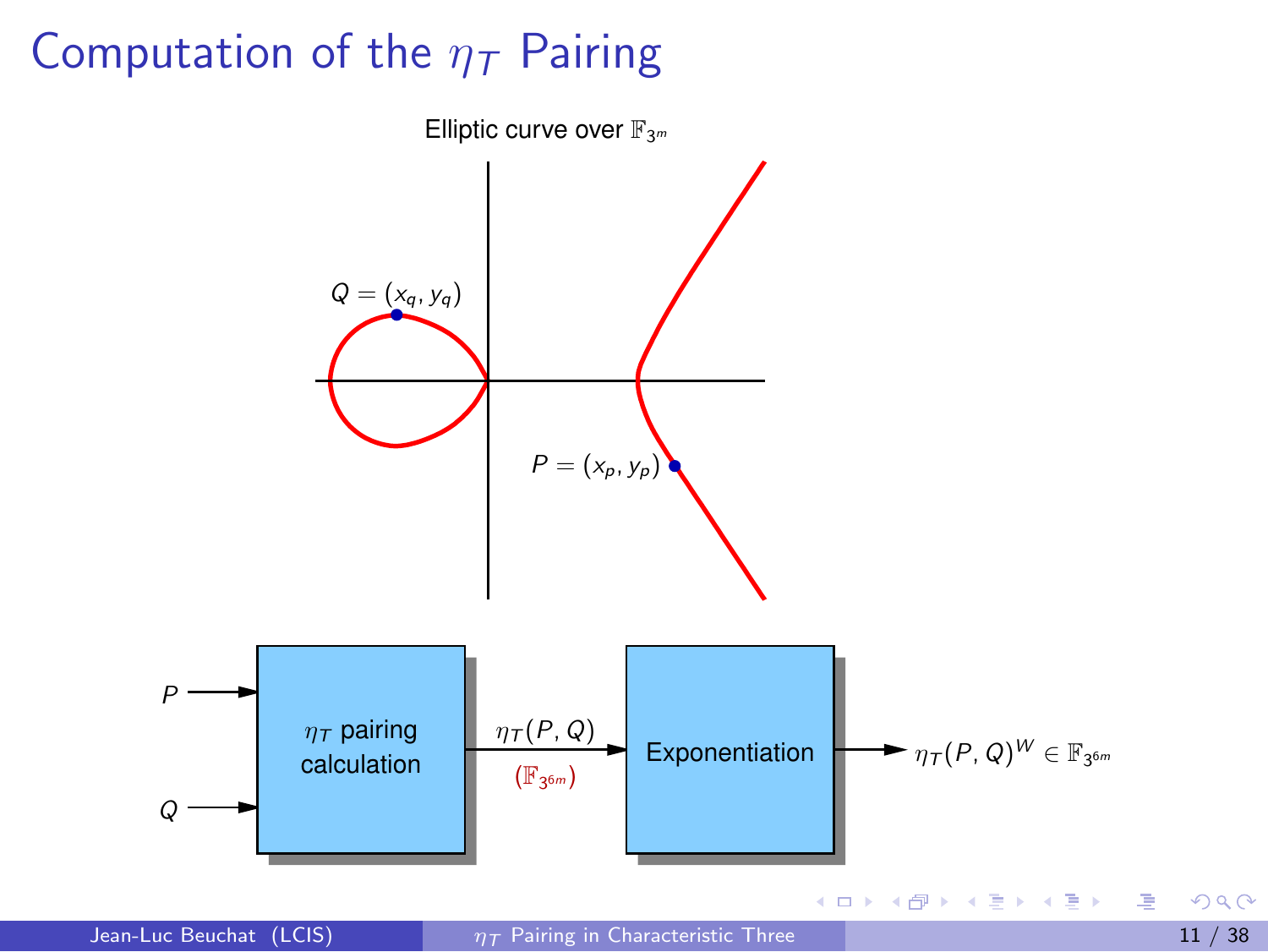#### Computation of the  $\eta$ <sub>T</sub> Pairing – Tower Field

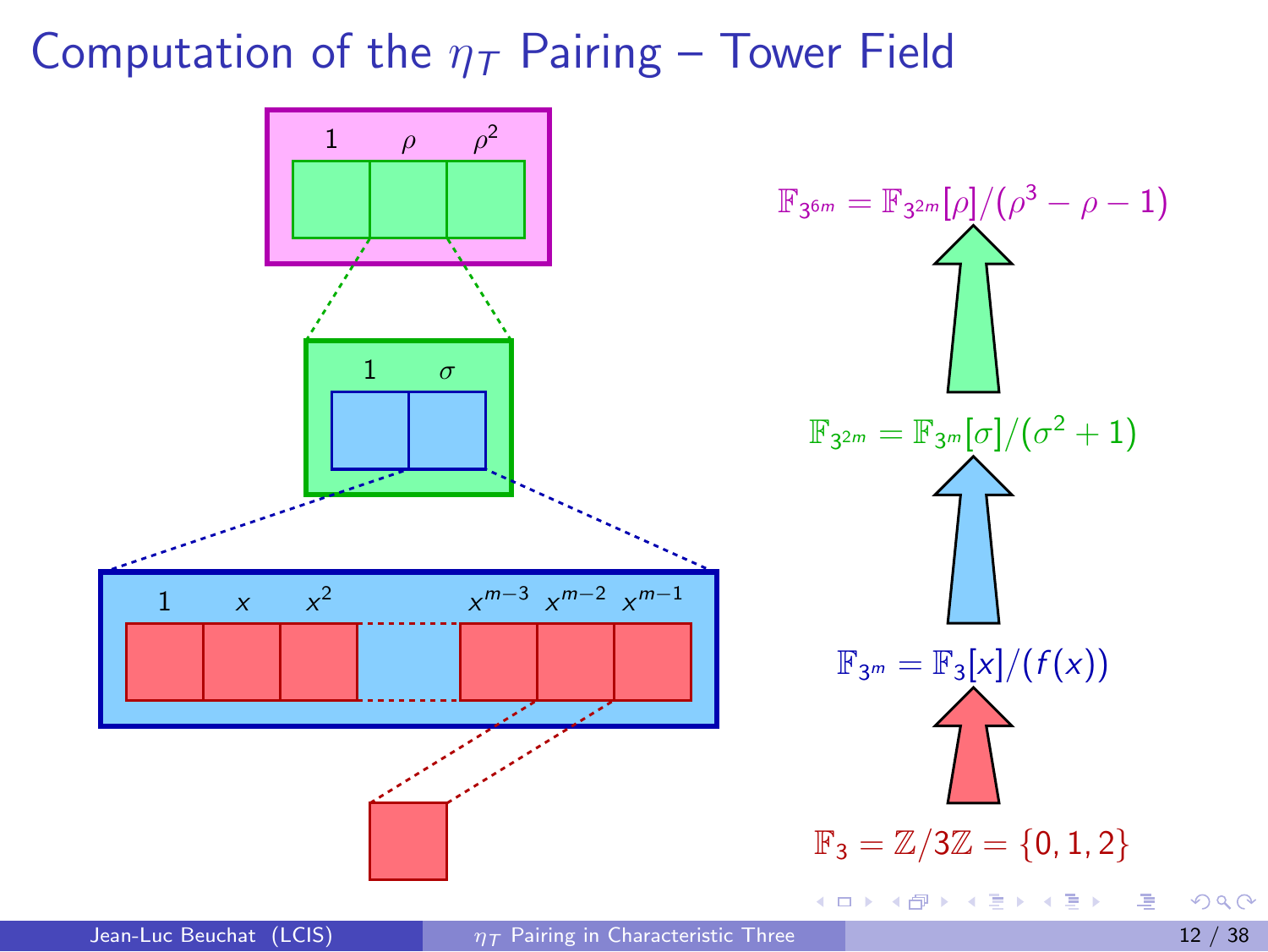### Computation of the  $\eta$ <sub>T</sub> Pairing – Tower Field



 $299$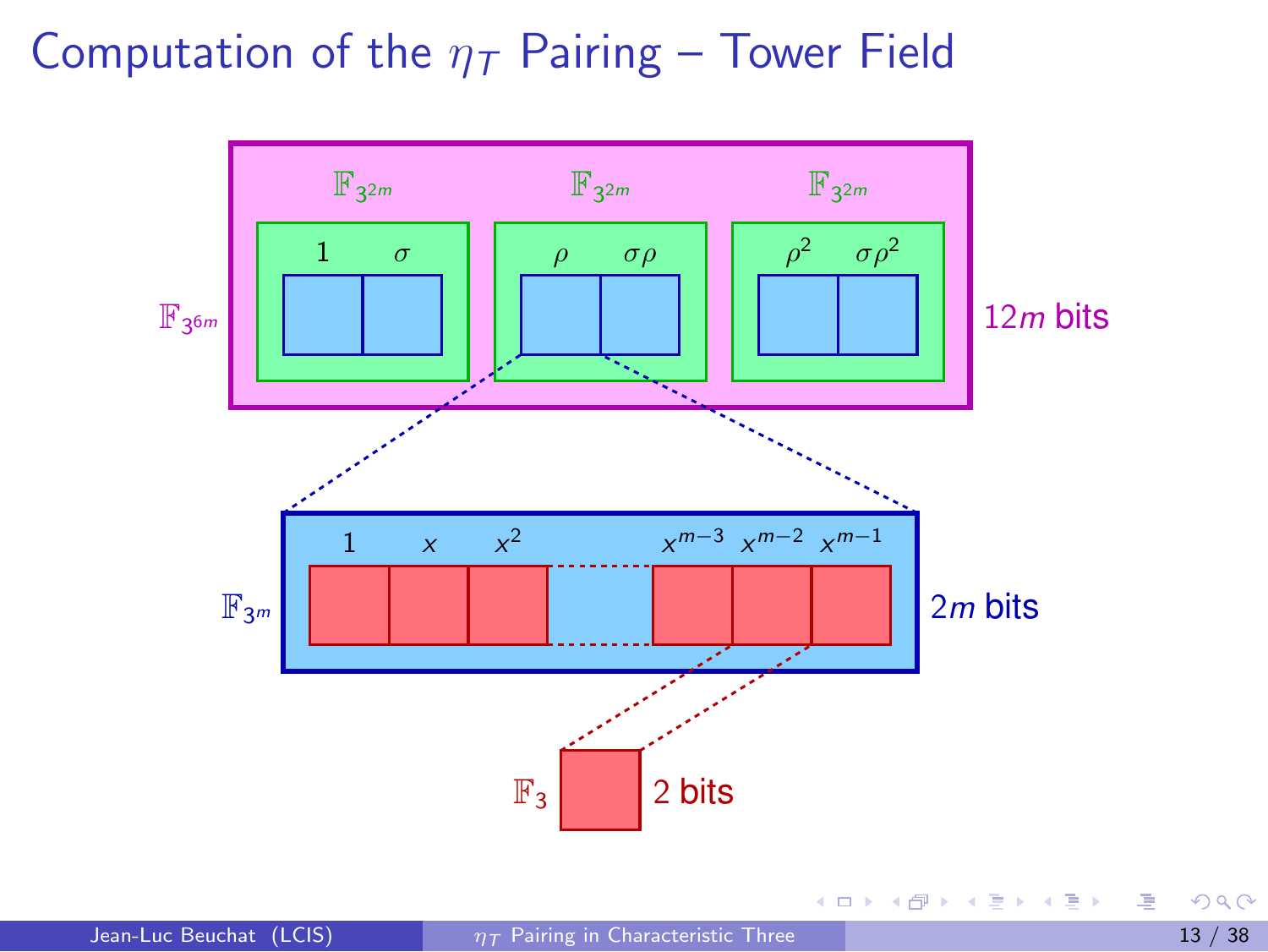# Computation of the  $\eta$ <sub>T</sub> Pairing

#### $\eta_{\mathcal{T}}(P,Q)$

- **•** Addition
- **•** Multiplication
- **•** Cubing
- Cube root



→ 何 ▶ → ヨ ▶ → ヨ ▶

4 D F

#### Bilinearity of  $\eta_{\mathcal{T}}(P,Q)^W$

$$
\eta_{\mathcal{T}}\left(P,Q\right)^{W}=\sqrt[3^m]{\left(\eta_{\mathcal{T}}\left(\left[3^{\frac{m-1}{2}}\right]P,Q\right)^{3^{\frac{m+1}{2}}}\right)^{W}}
$$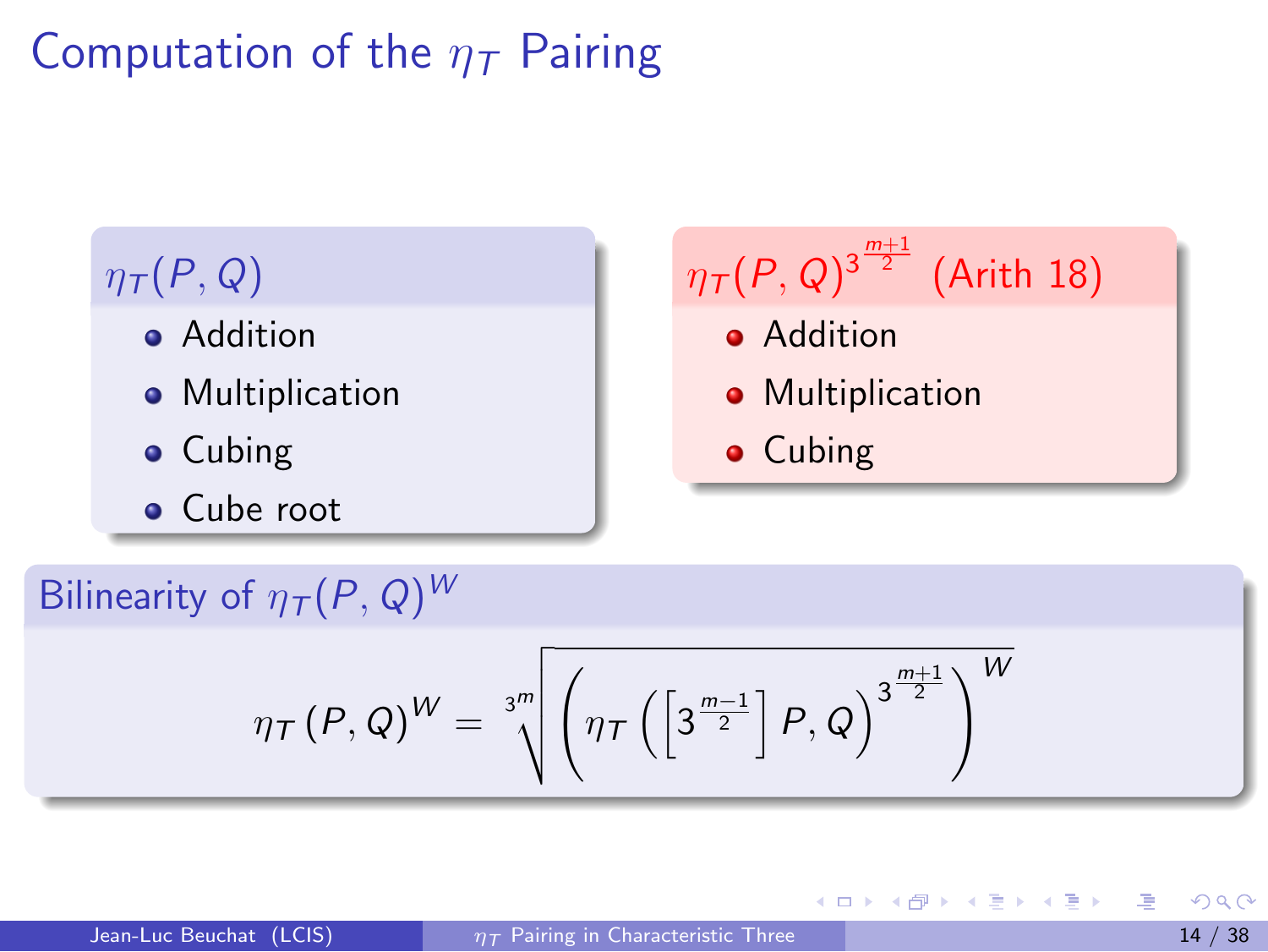Computation of the  $\eta$ <sub>T</sub> Pairing

Multiplication over  $\mathbb{F}_{3^{6m}} - \eta_{\mathcal{T}}(P, Q)$ 

- $\frac{m+1}{2}$  multiplications
- Operands:  $A$  and  $B \in \mathbb{F}_{3^{6m}}$  with

$$
B = \begin{bmatrix} 1 & \sigma & \rho & \sigma \rho & \rho^2 & \sigma \rho^2 \\ -r_0^2 & y_p y_q & -r_0 & 0 & -1 & 0 \end{bmatrix}
$$

$$
r_0,\,y_p,\,\text{and}\;y_q\in\mathbb{F}_{3^m}
$$

• Cost: 13 multiplications and 46 additions over  $\mathbb{F}_{3^m}$ 

### Multiplication over  $\mathbb{F}_{3^{6m}}$  - Exponentiation

- Only one multiplication
- Operands: A and  $B \in \mathbb{F}_{3^{6m}}$
- Cost: 18 multiplications and 58 additions over  $\mathbb{F}_{3^m}$

э

イロト イ部 トメ ヨ トメ ヨト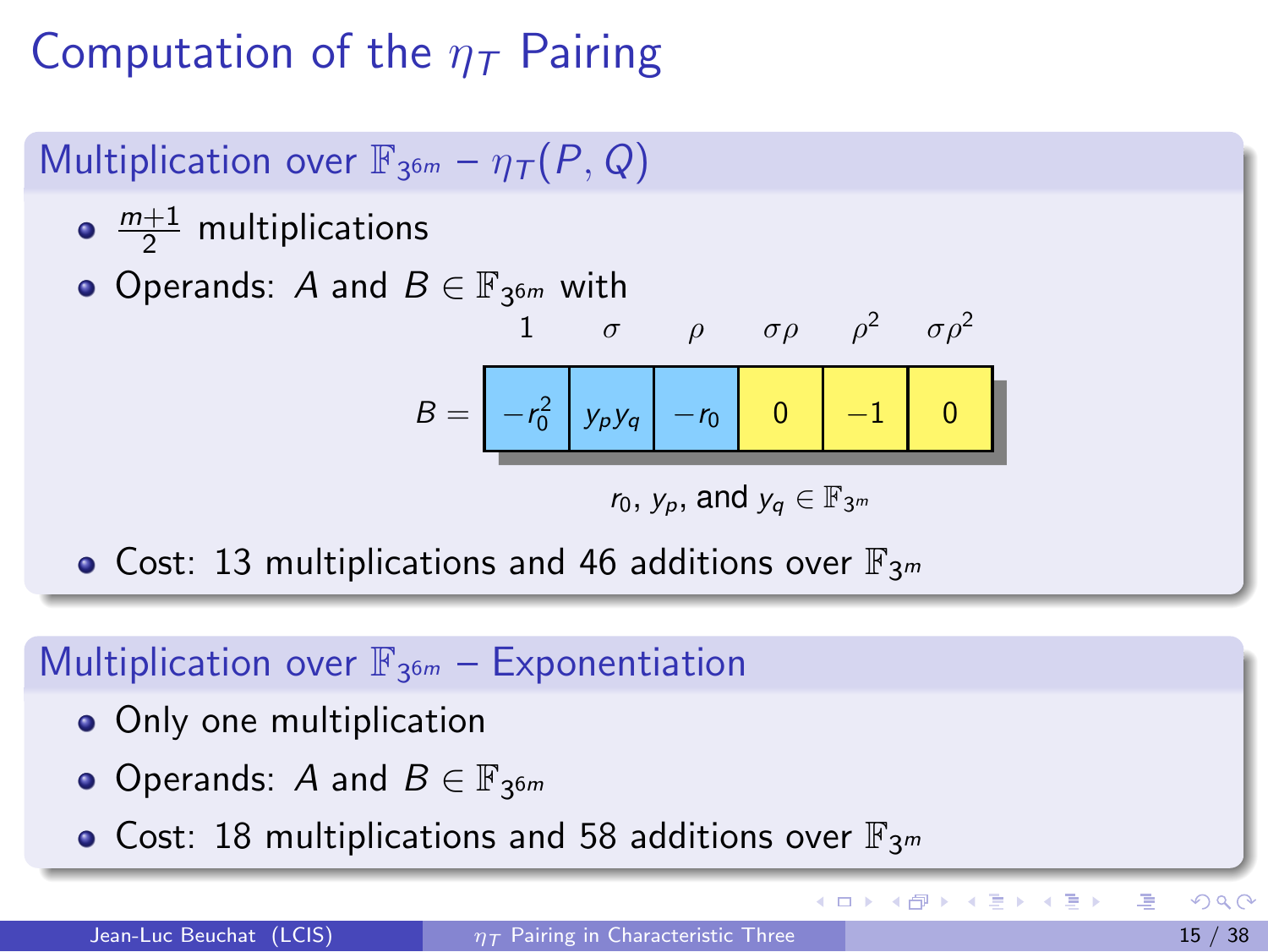

4 0 8

<span id="page-24-0"></span>Gradual Gradua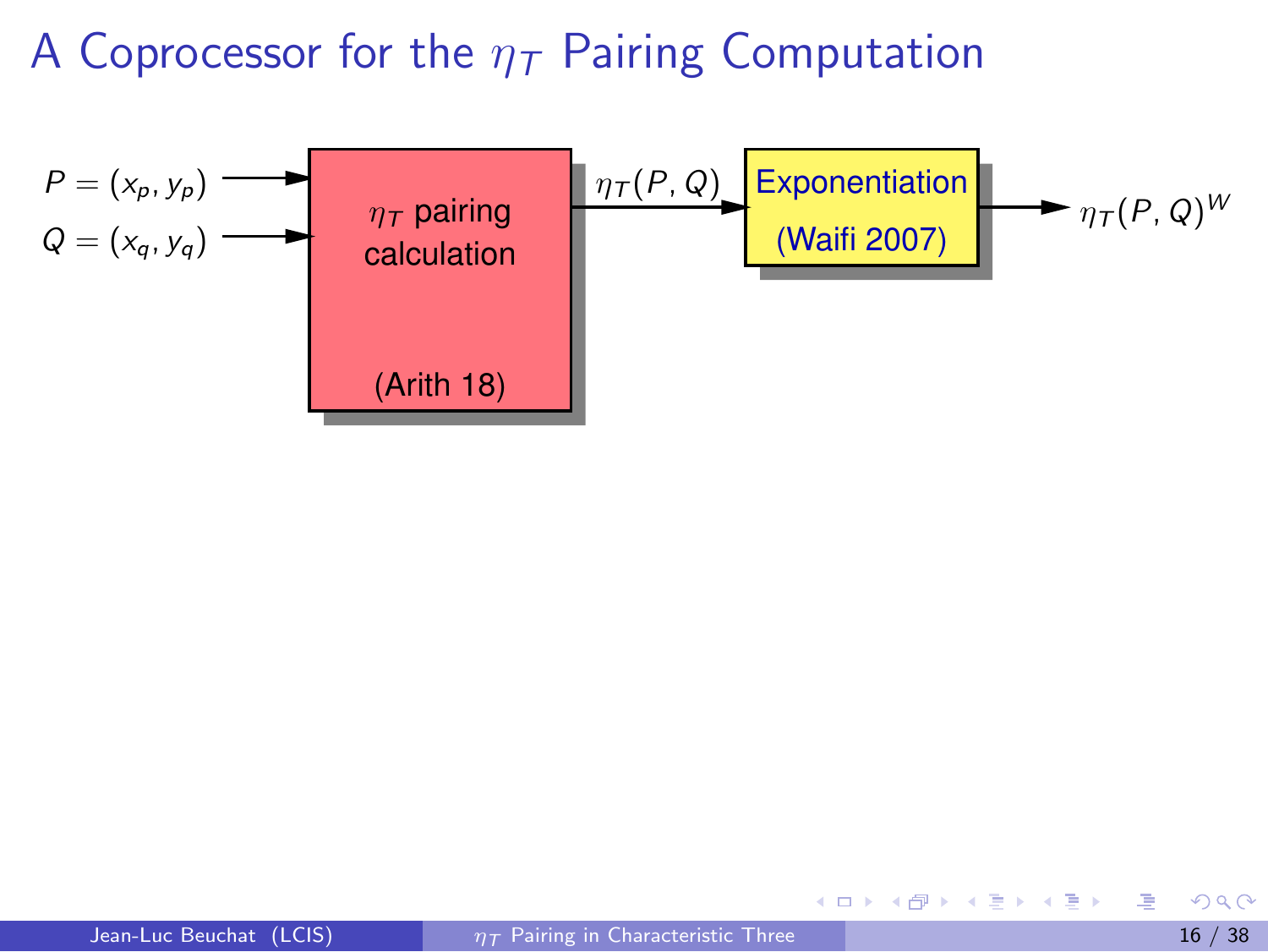

### Computation of  $\eta_{\mathcal{T}}(P,Q)$ : multiplication over  $\mathbb{F}_{3^{6m}}$

- New algorithm
	- 15 multiplications and 29 additions over  $\mathbb{F}_{3^m}$
	- Allows one to share operands between multipliers (less registers)
- **•** Architecture
	- 9 multipliers
	- Most significant coefficient first (Horner's rule)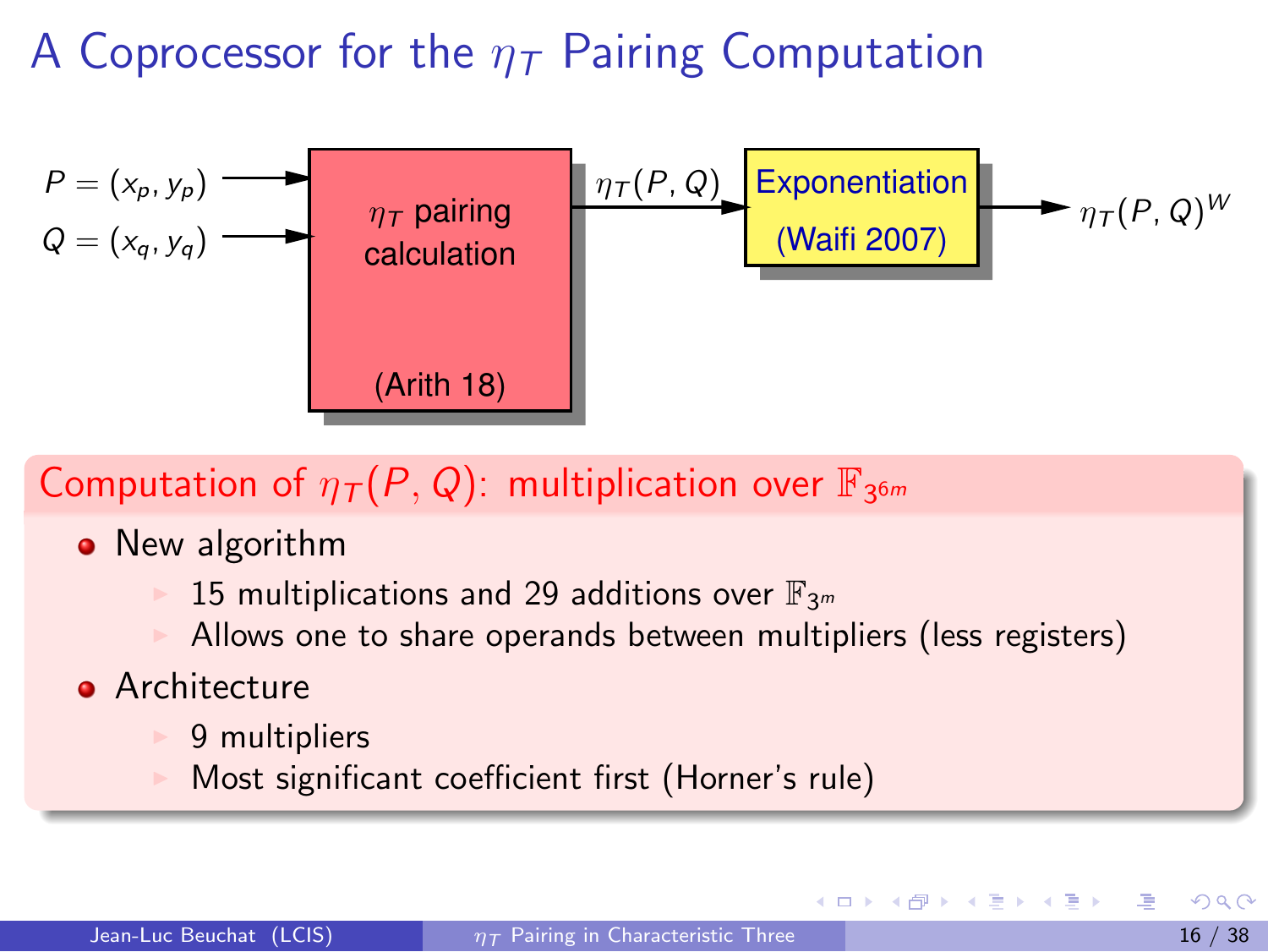#### Prototype

- Field:  $\mathbb{F}_{3^{97}} = \mathbb{F}_{3}[x]/(x^{97} + x^{12} + 2)$
- FPGA: Cyclone II EP2C35 (Altera)

4 D F

. . . 3 . . 3 **.**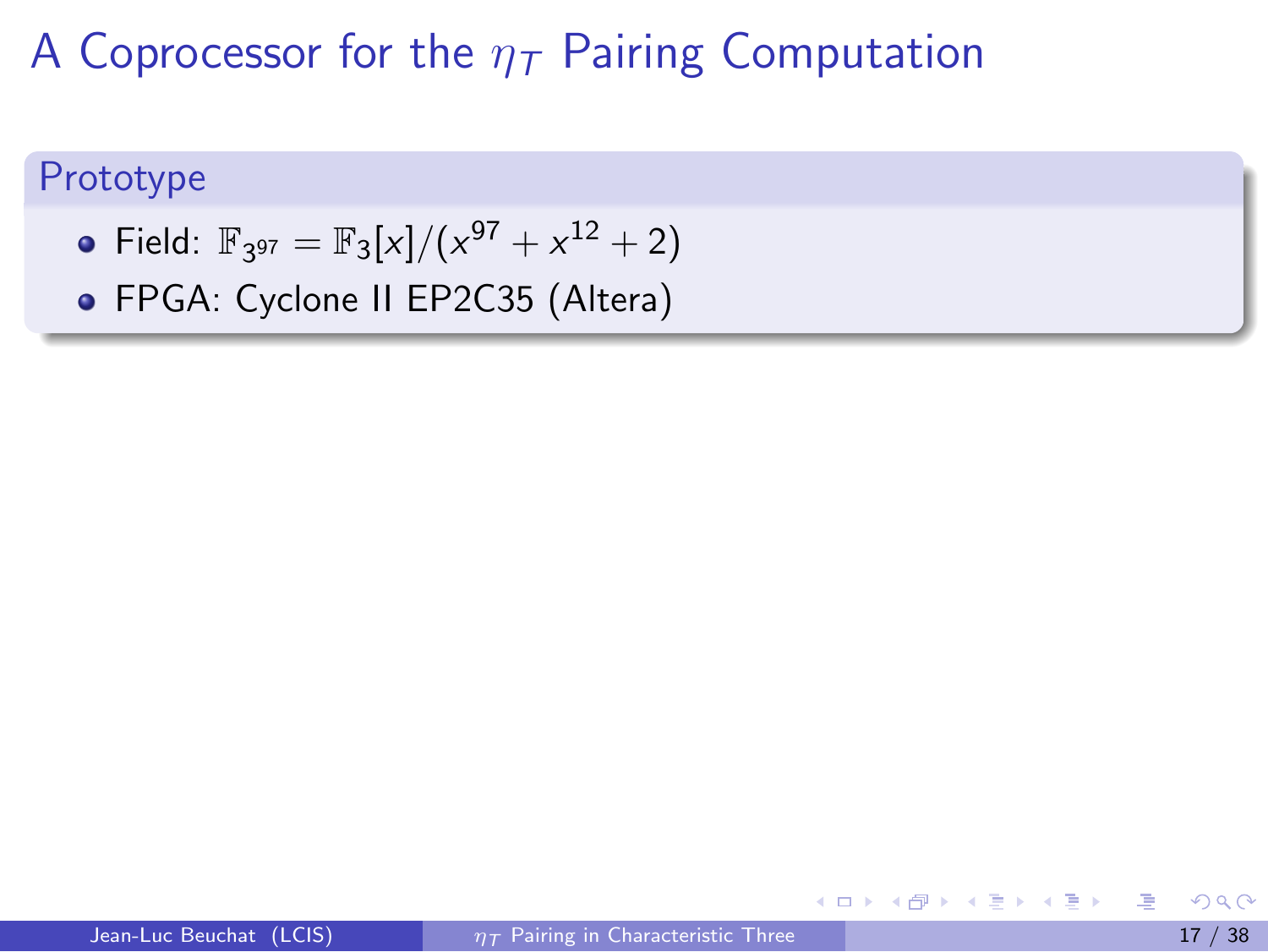#### Prototype

- Field:  $\mathbb{F}_{3^{97}} = \mathbb{F}_{3}[x]/(x^{97} + x^{12} + 2)$
- FPGA: Cyclone II EP2C35 (Altera)

#### $\eta_{\mathcal{T}}(P,Q)$  (Arith 18)

- Arithmetic over  $\mathbb{F}_{3^{97}}$ 
	- $\triangleright$  9 multipliers
	- 2 adders
	- 1 cubing unit
- Area: 14895 LEs
- Frequency: 149 MHz
- Computation time:  $33 \,\mu s$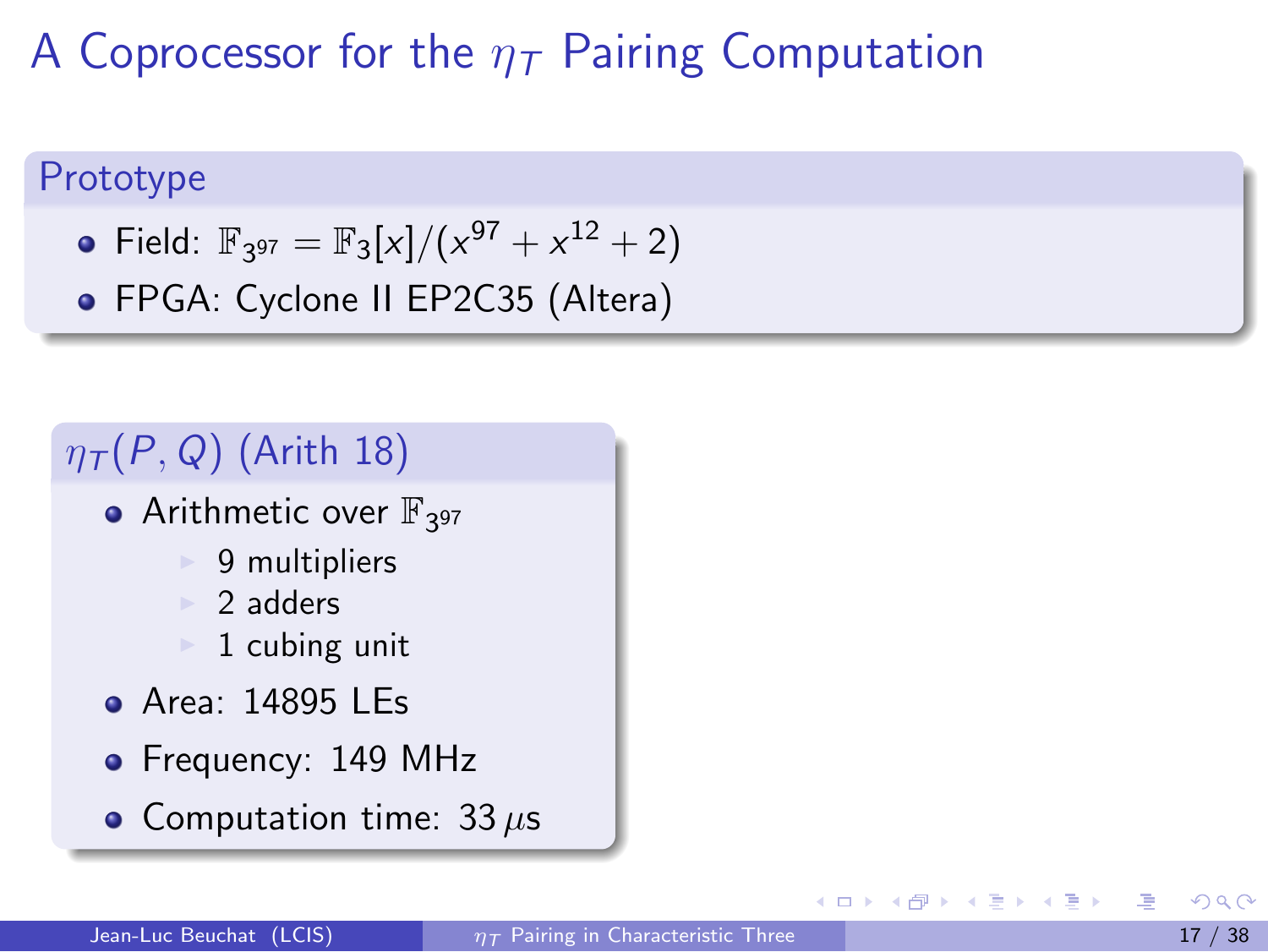#### Prototype

- Field:  $\mathbb{F}_{3^{97}} = \mathbb{F}_{3}[x]/(x^{97} + x^{12} + 2)$
- FPGA: Cyclone II EP2C35 (Altera)

# $\eta_{\mathcal{T}}(P,Q)$  (Arith 18)

- Arithmetic over  $\mathbb{F}_{3^{97}}$ 
	- $\triangleright$  9 multipliers
	- 2 adders
	- 1 cubing unit
- Area: 14895 LEs
- Frequency: 149 MHz
- Computation time:  $33 \,\mu s$

Exponentiation (Waifi 2007) **Challenge** Raise  $\eta_{\mathcal{T}}(P,Q)$  to the W power • in 33  $\mu$ s (or less) o with the smallest amount of hardware

→ 何 ▶ → ヨ ▶ → ヨ ▶

4 D F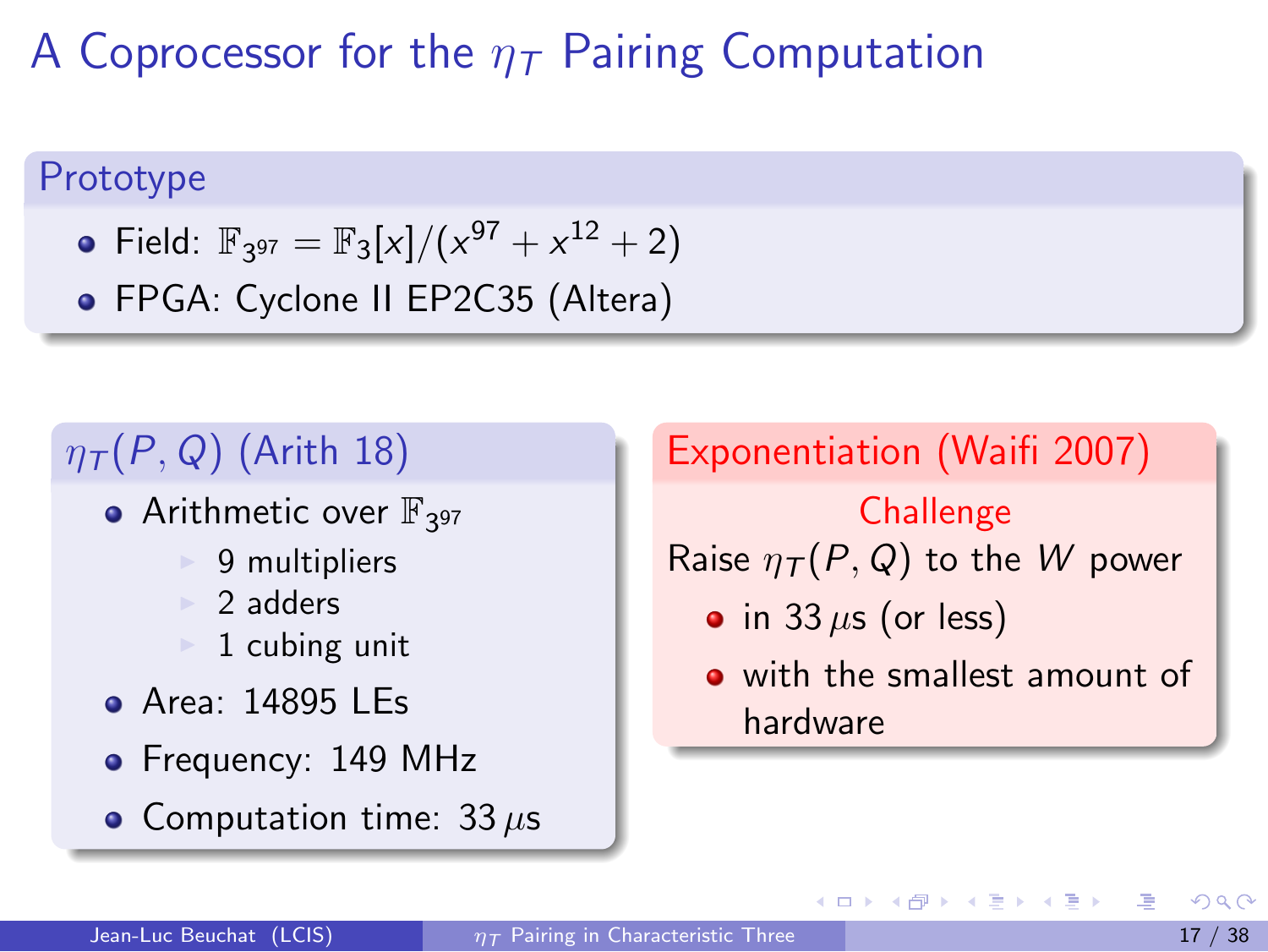Why FPGAs?

**•** Prototyping

4 日下

画

AP > 4 B > 4 B >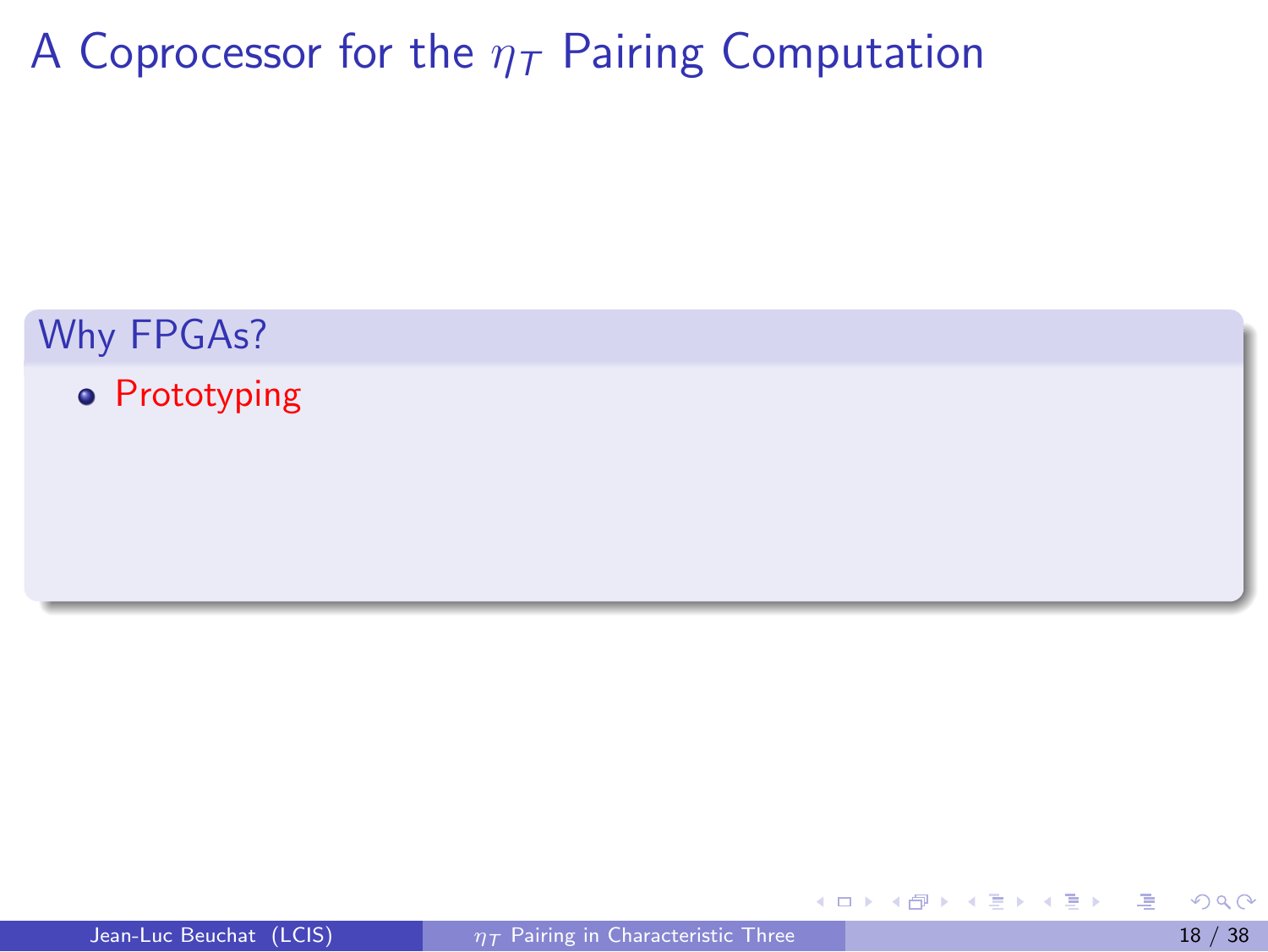#### Why FPGAs?

- **•** Prototyping
- **•** Short time to market

4 0 8

∍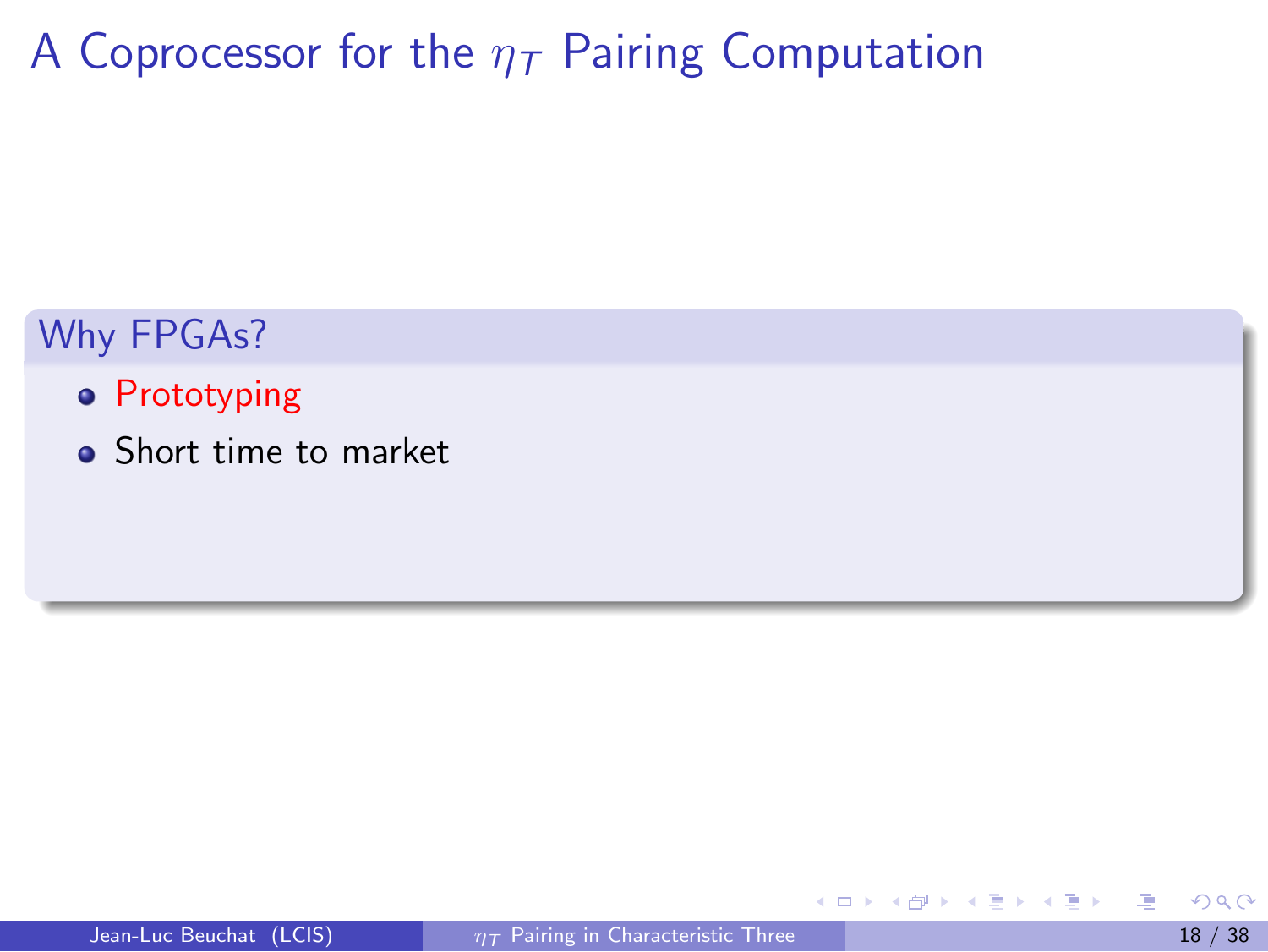#### Why FPGAs?

- **•** Prototyping
- **•** Short time to market
- **Small series**

4 0 8

æ.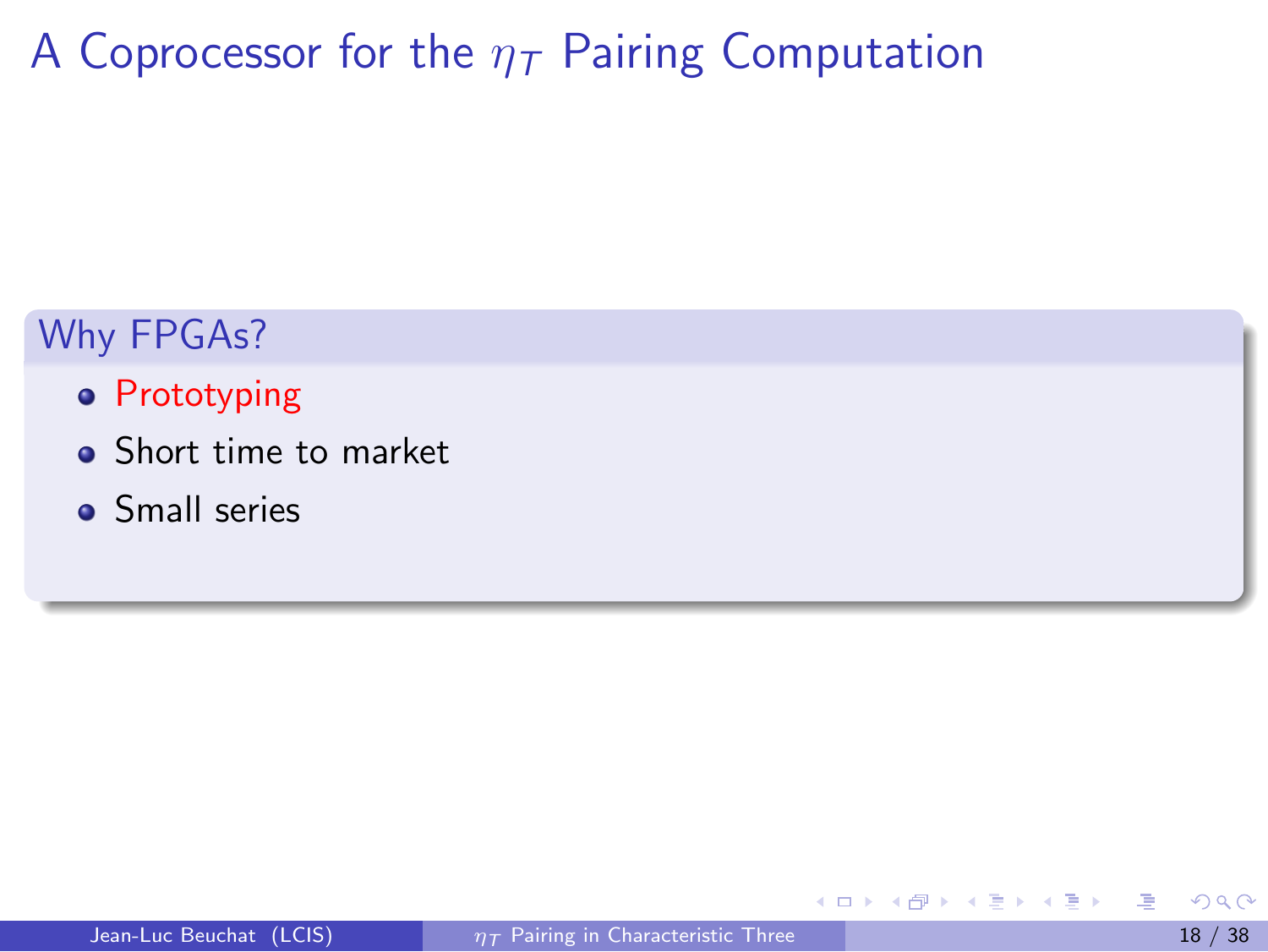#### Why FPGAs?

- **•** Prototyping
- **•** Short time to market
- **Small series**
- Hardware accelerators for some applications (e.g. cryptography)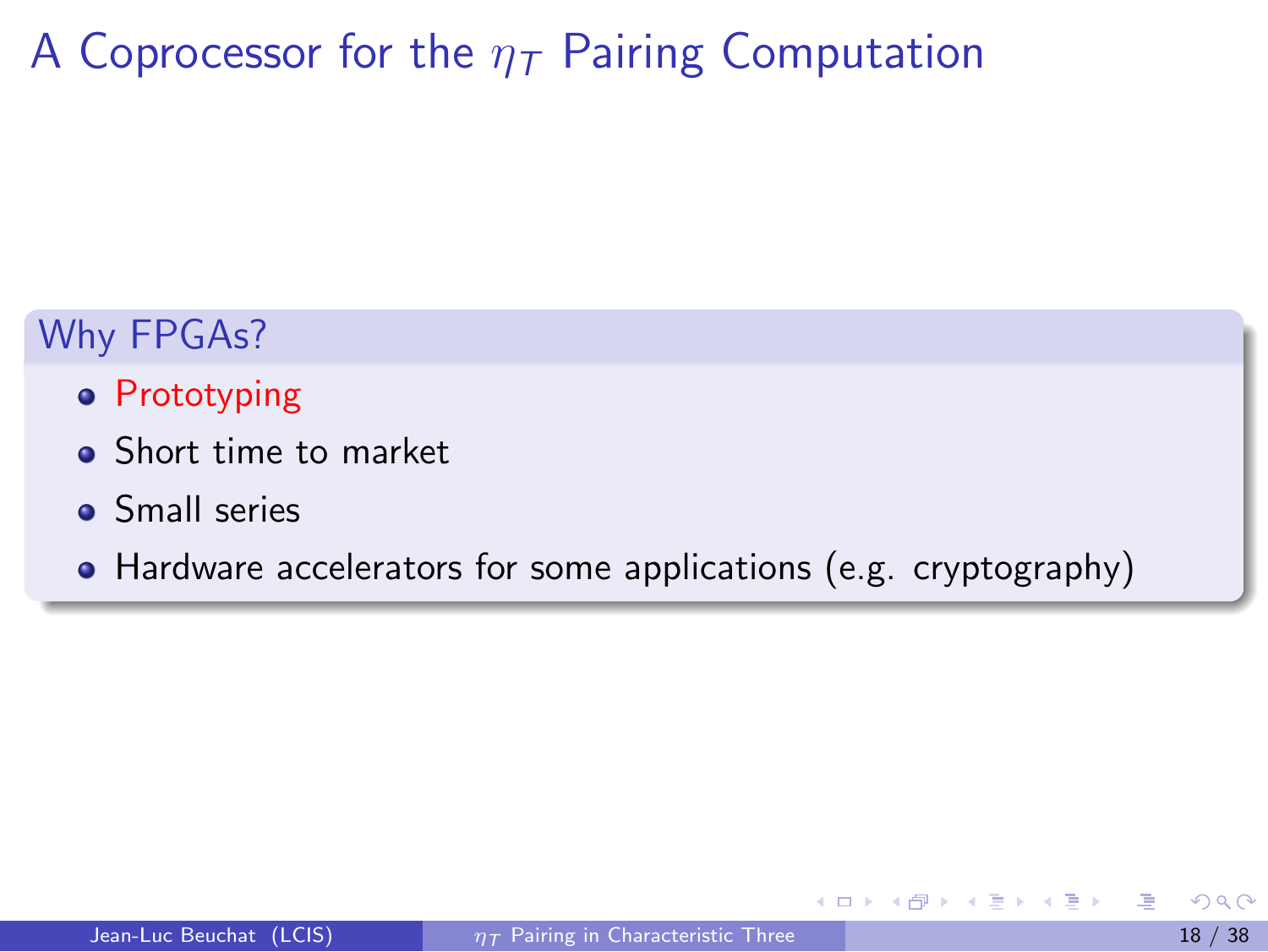| Final exponentiation: operations over $\mathbb{F}_{3^m}$ |          |  |  |
|----------------------------------------------------------|----------|--|--|
| Additions                                                | 477      |  |  |
| Multiplications 78                                       |          |  |  |
| Cubings                                                  | $3m + 3$ |  |  |
| Inversion                                                |          |  |  |

4 日下

∢●

. . . 3 . . 3 .

<span id="page-33-0"></span>画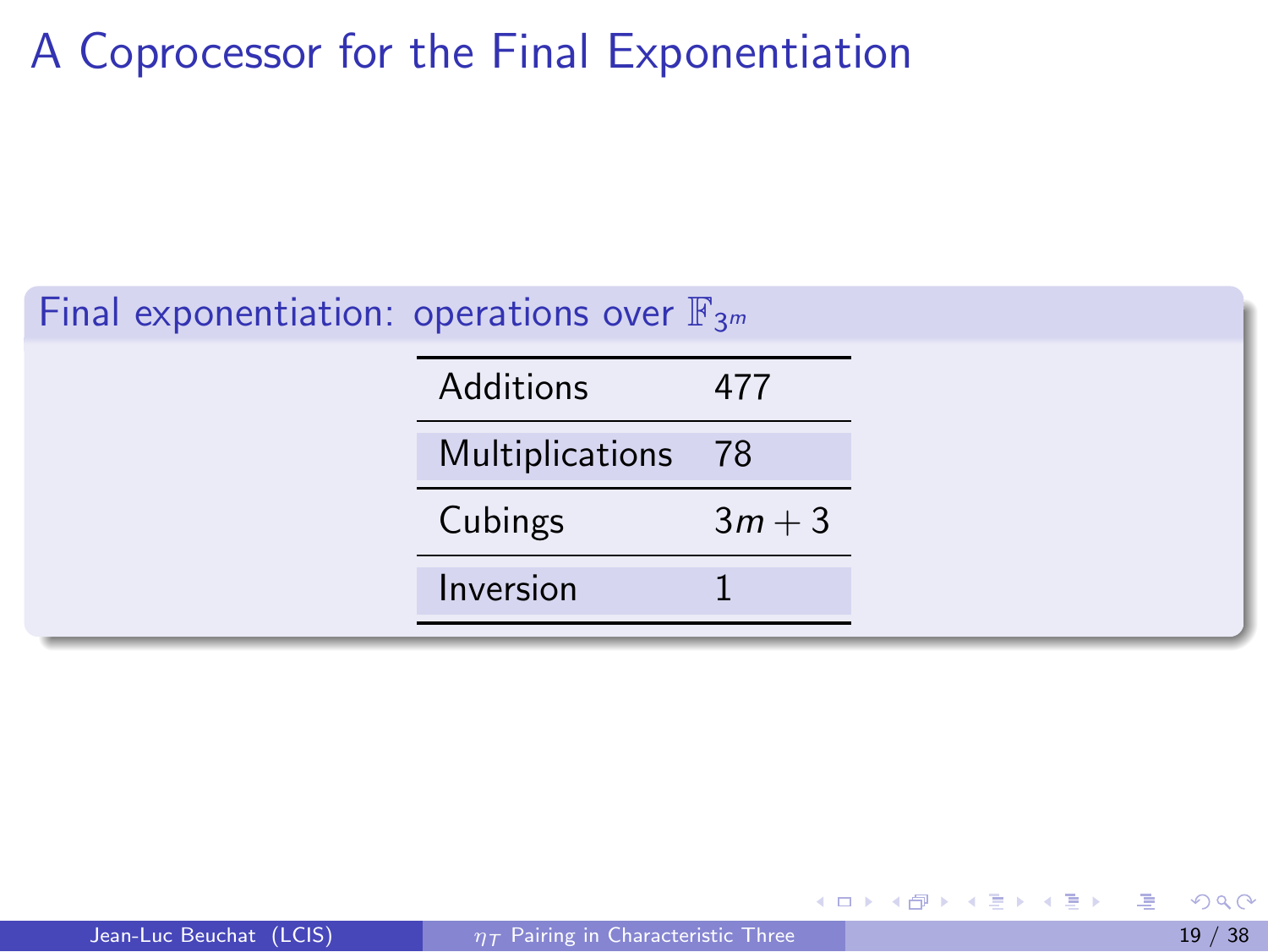

$$
\frac{10}{20}
$$

唐

イロメ イ部メ イ君メ イ君メー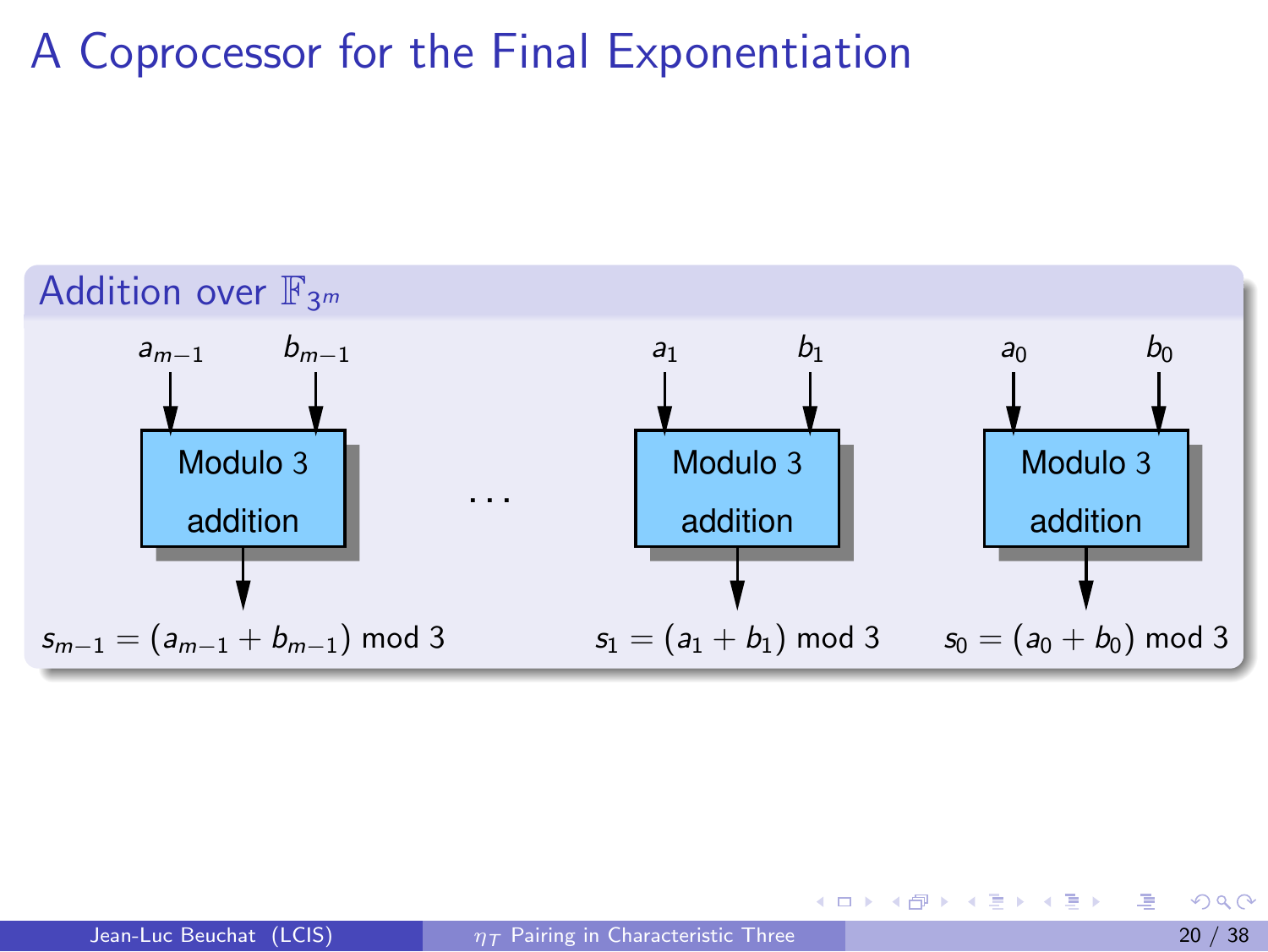

4 D F

**FA 重 FA**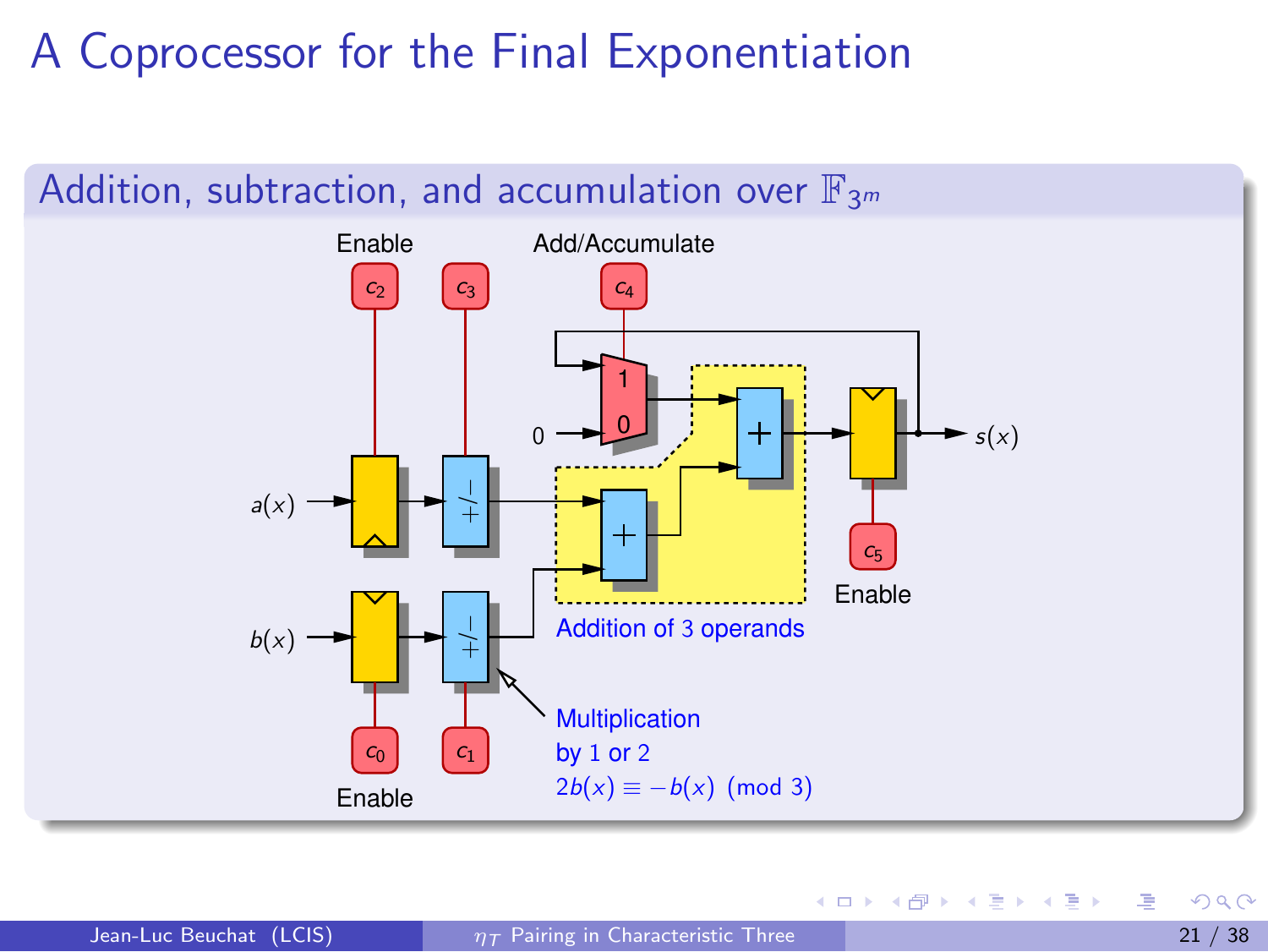#### Multiplication over  $\mathbb{F}_{3^m}$

- Array multiplier ( $\lceil m/3 \rceil$  clock cycles)
- Most significant coefficient first (Horner's rule)

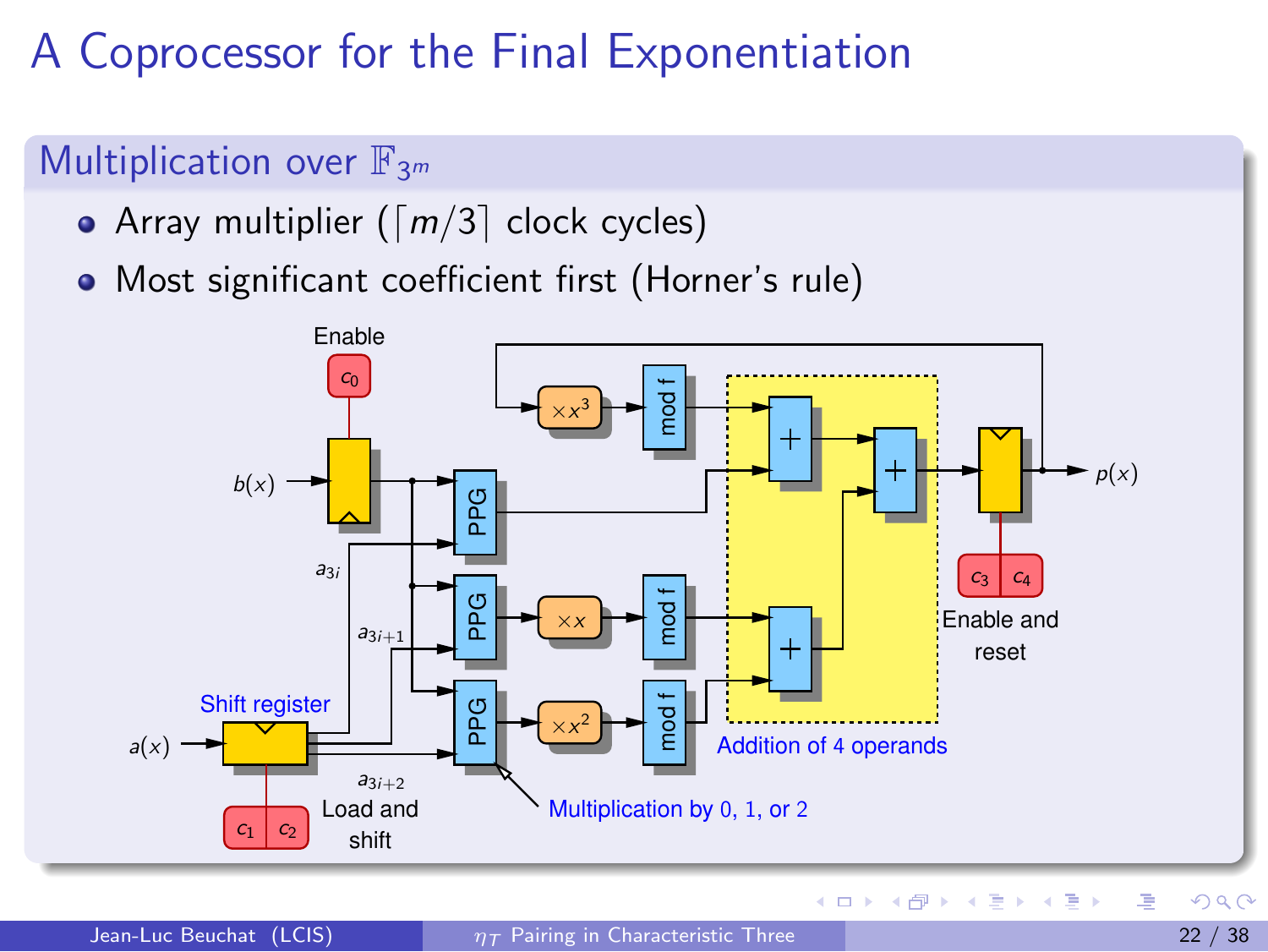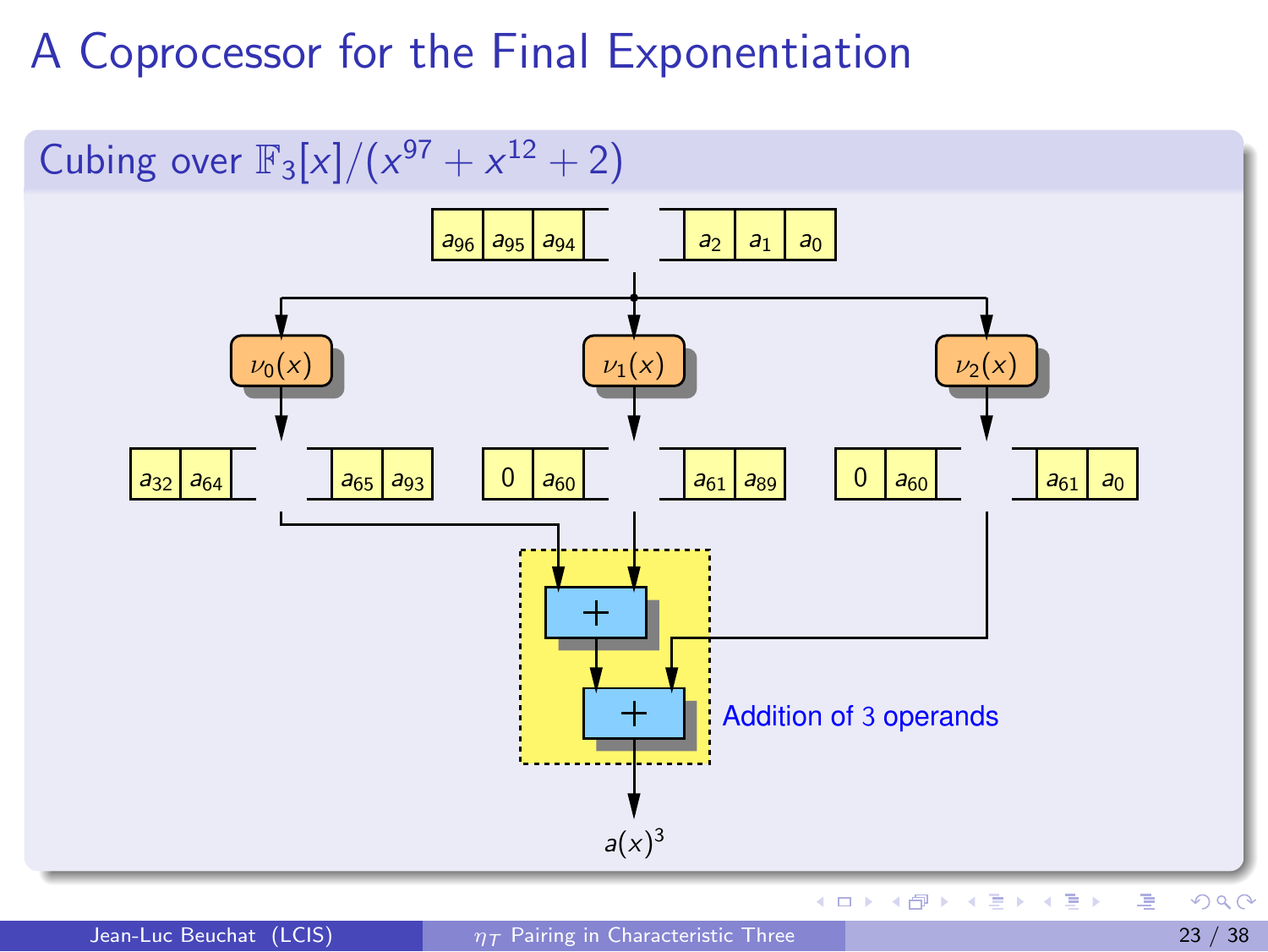

4. 0. 3.

- 4何 ト 4 ヨ ト 4 ヨ ト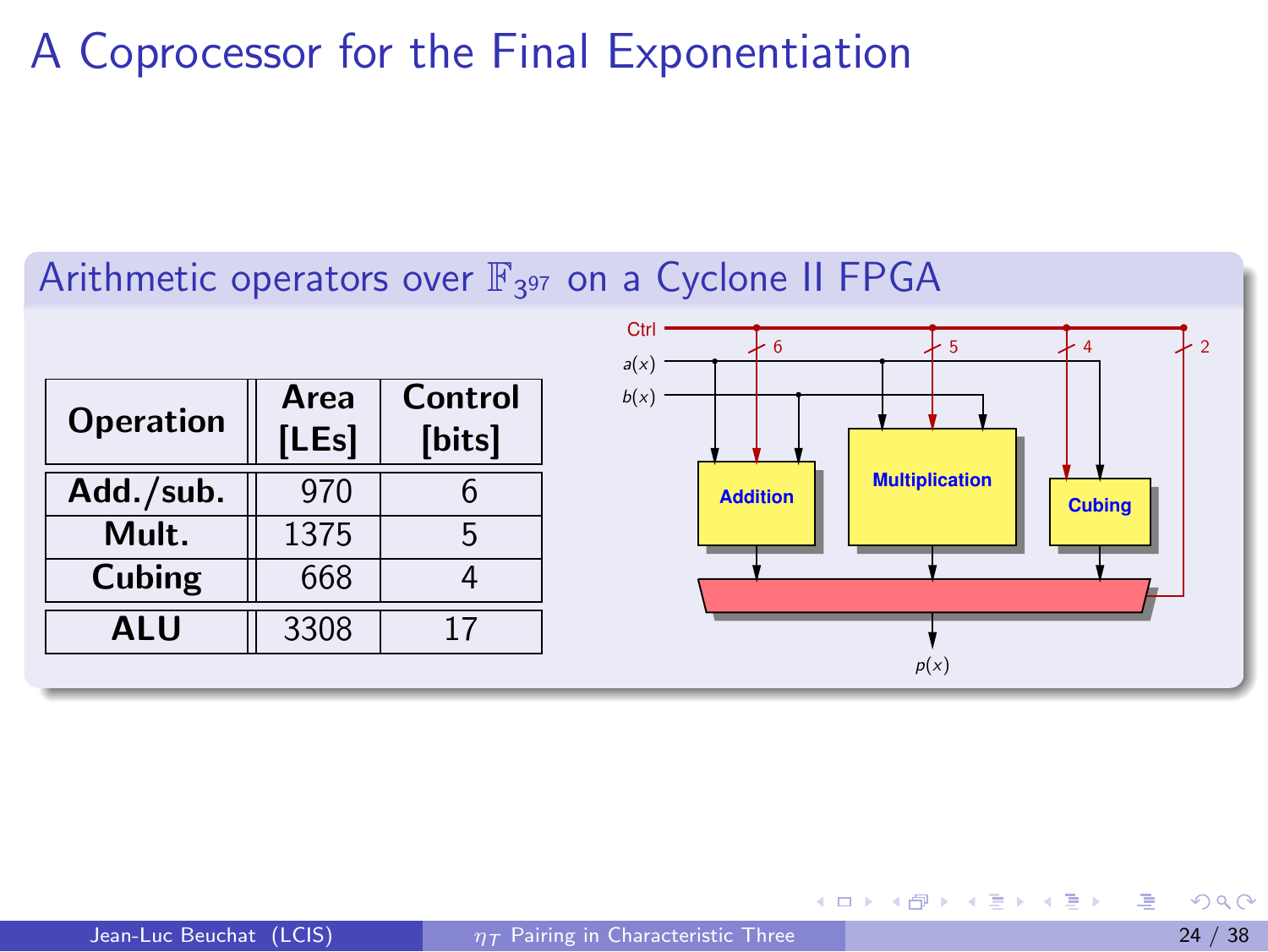#### Unified arithmetic operator • Operations **Addition**  $\blacktriangleright$  Subtraction  $\blacktriangleright$  Accumulation  $\blacktriangleright$  Multiplication  $\triangleright$  Cubing Area (Cyclone II): 2676 LEs (instead of 3308) • Control bits: 11 (instead of 17) • Inversion: Fermat's little theorem (96 cubings and 9 multiplications)

$$
a^{3^m-2}=a^{-1}, \text{ where } a\in \mathbb{F}_{3^m}
$$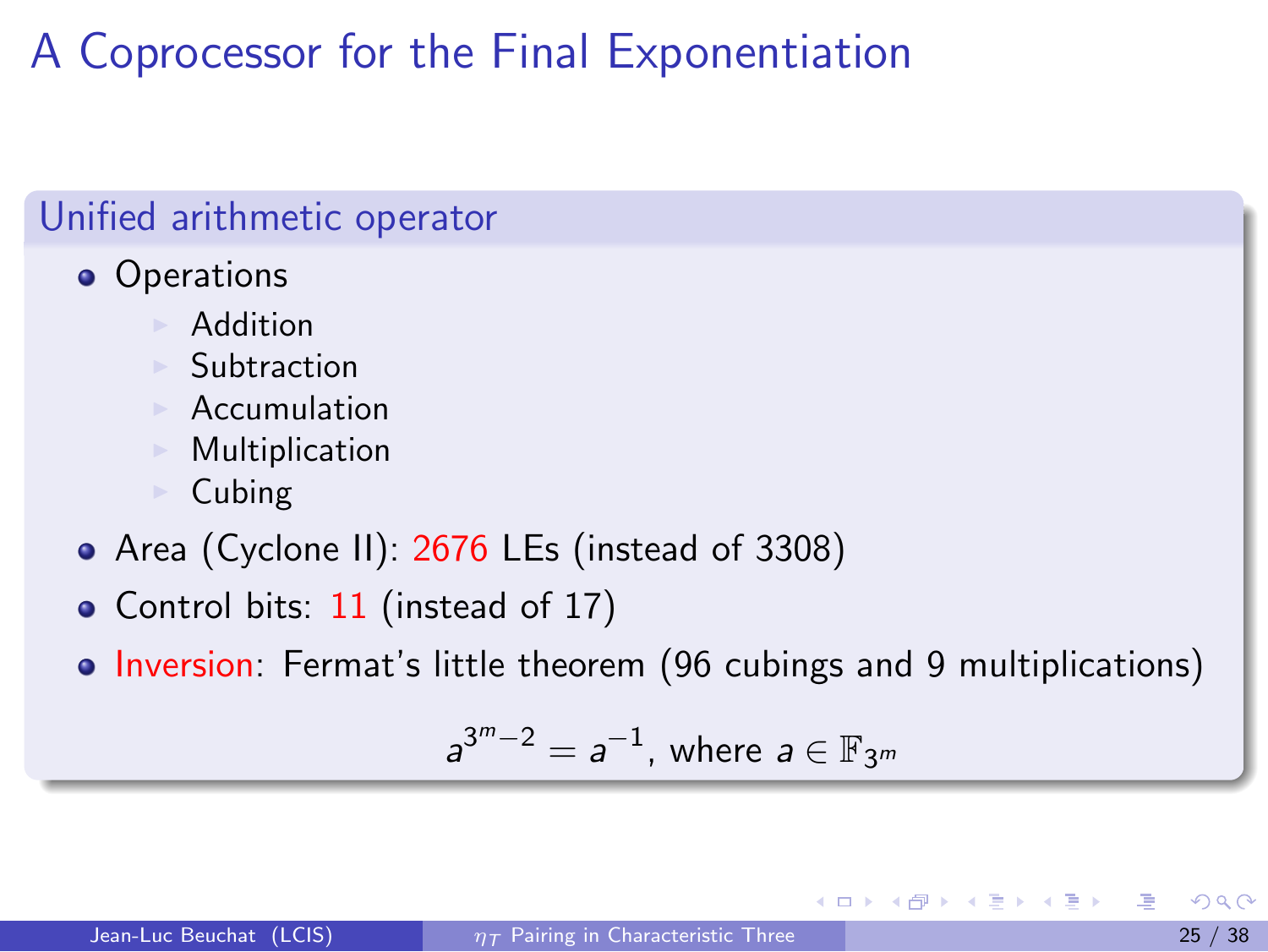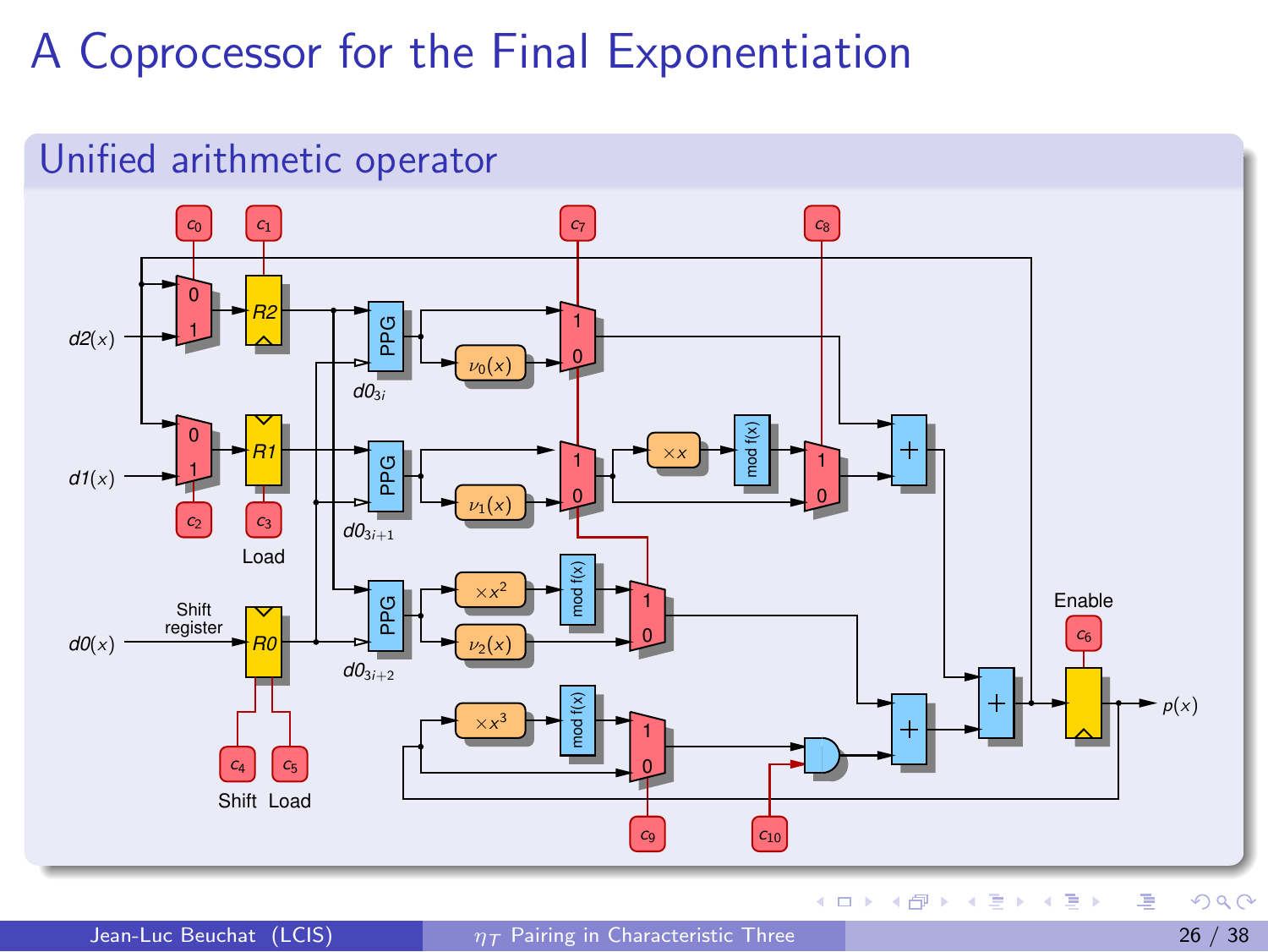#### Prototype

- Field:  $\mathbb{F}_{3^{97}} = \mathbb{F}_{3}[x]/(x^{97} + x^{12} + 2)$
- FPGA: Cyclone II EP2C35 (Altera)

# $\eta_{\mathcal{T}}(P,Q)$  (Arith 18)

- Arithmetic over  $\mathbb{F}_{3^{97}}$ 
	- 9 multipliers
	- <sup>I</sup> 2 adders
	- 1 cubing unit
- Area: 14895 LEs
- Frequency: 149 MHz
- Computation time:  $33 \,\mu s$

#### Exponentiation (Waifi 2007)

- **•** Unified operator
- Area: 2787 LEs

4 D F

- Frequency: 159 MHz
- Computation time:  $26 \,\mu s$

 $\mathcal{A} \cap \mathbb{P} \rightarrow \mathcal{A} \supseteq \mathcal{A} \rightarrow \mathcal{A} \supseteq \mathcal{A}$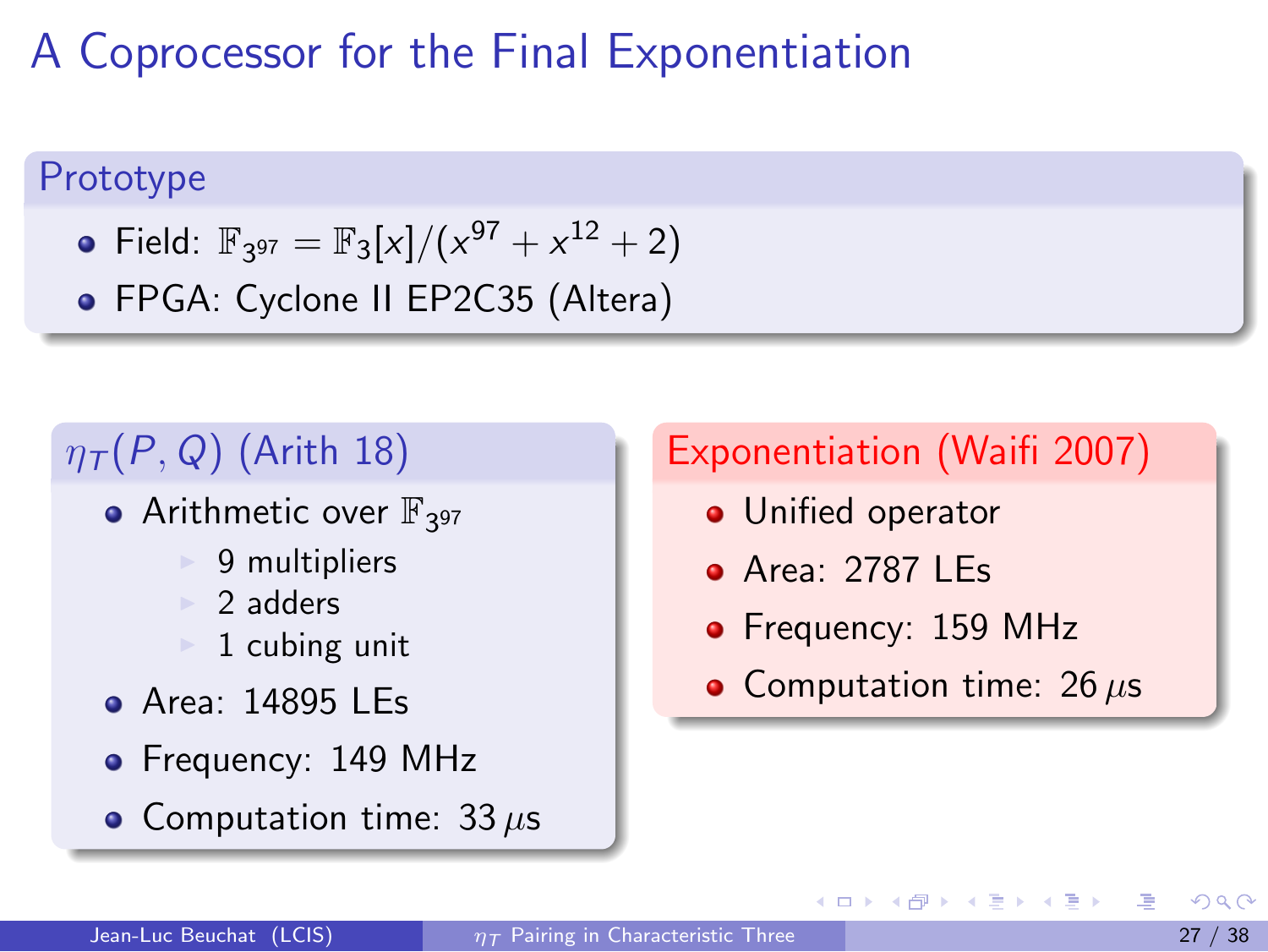#### Operations over  $\mathbb{F}_{3^m}$

Single unified operator for computing  $\eta_{\mathcal{T}}(P, Q)^W$ 

| Additions            | 503<br>51   |
|----------------------|-------------|
| Multiplications 15 · | $m -$<br>86 |
| Cubings              | $10m + 2$   |
| Inversion            |             |

4 D F

<span id="page-42-0"></span>医阿雷氏阿雷氏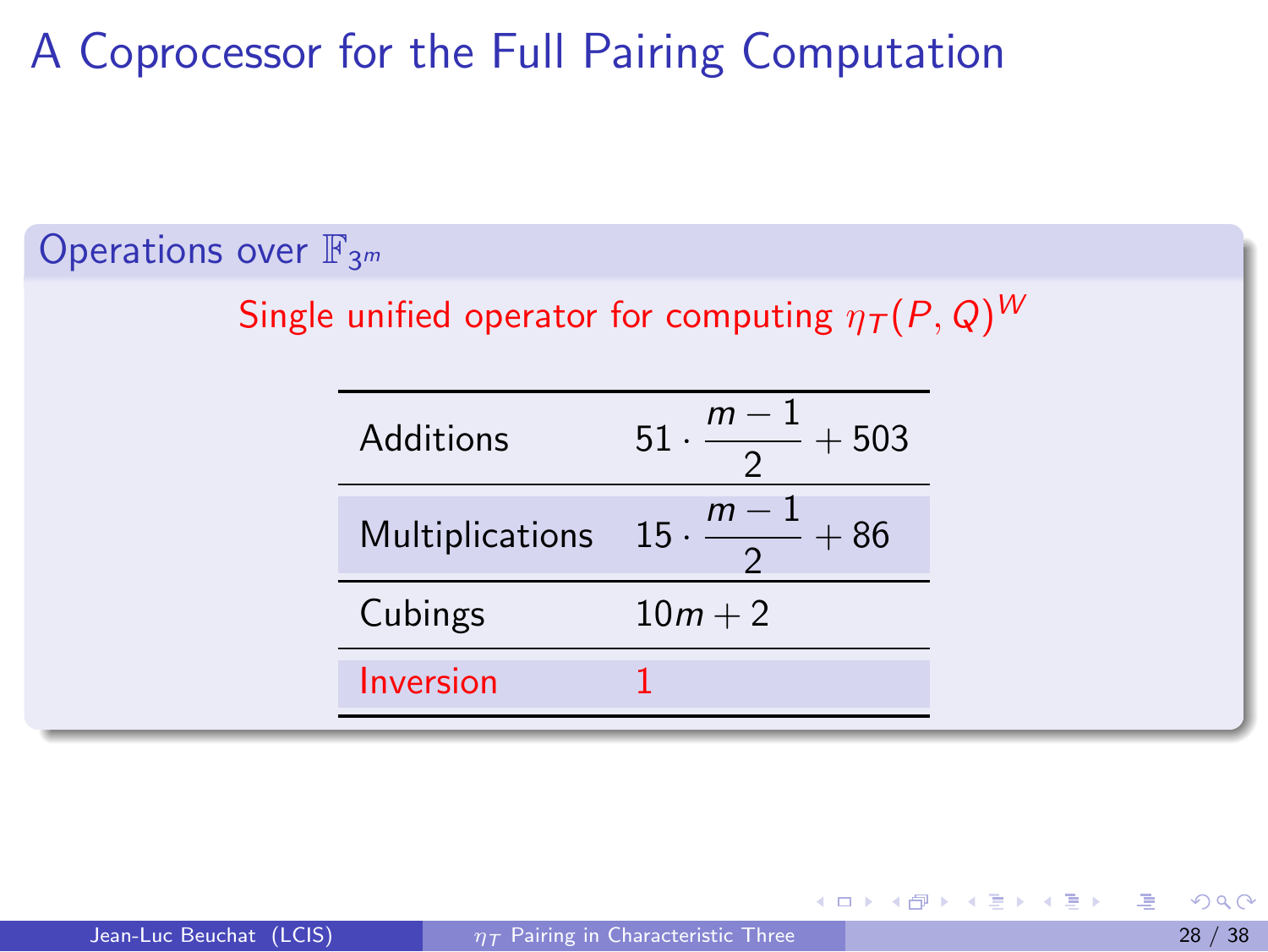#### Results (CHES 2007)

- FPGA: Xilinx Virtex-II Pro 4
- $\mathbb{F}_3[x]/(x^{97}+x^{12}+2)$
- Area:  $1888$  slices  $+ 6$  memory blocks
- Clock frequency: 147 MHz
- Clock cycles for a full pairing: 32618
- Calculation time:  $222\mu s$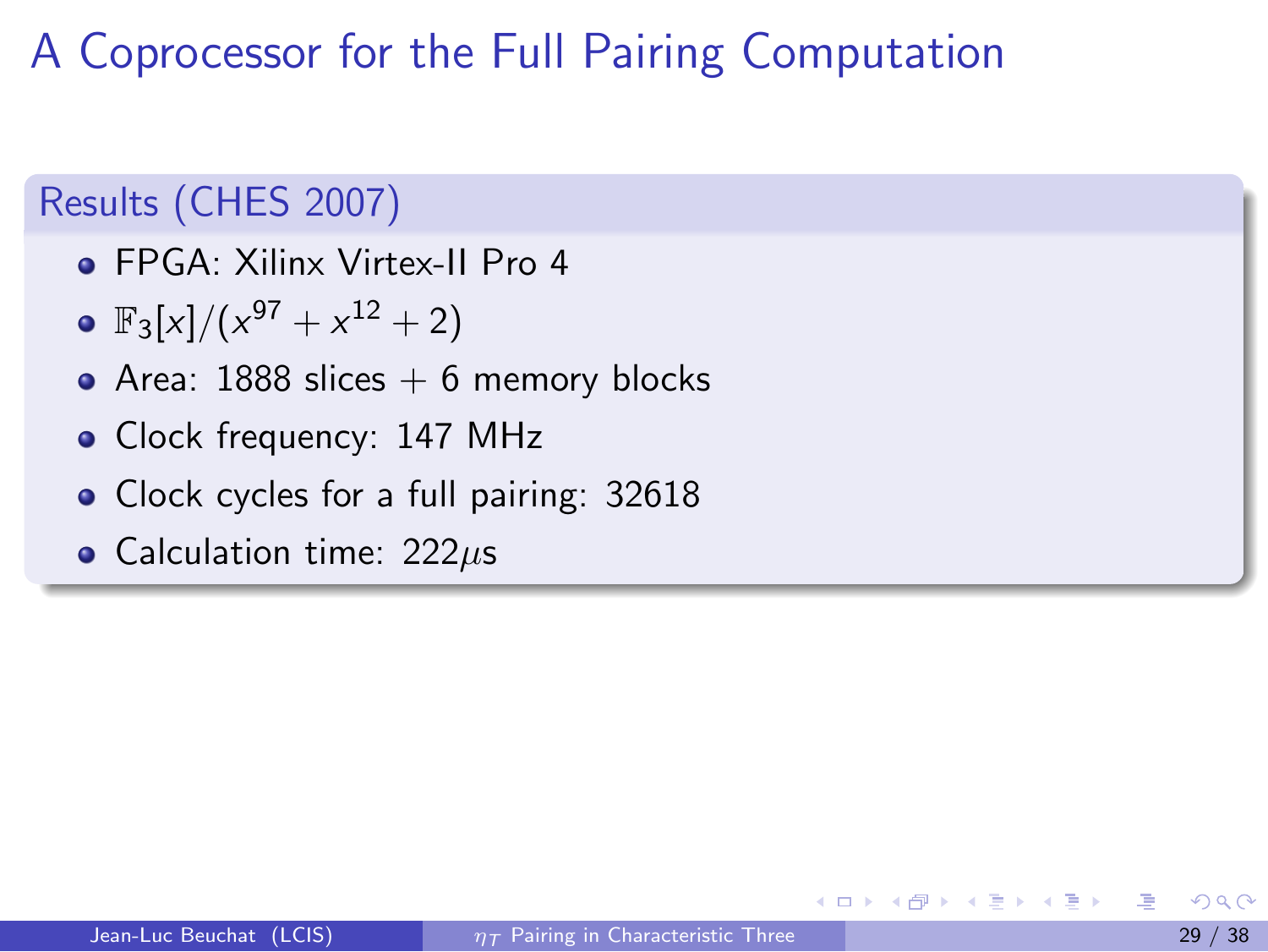#### Results (CHES 2007)

- FPGA: Xilinx Virtex-II Pro 4
- $\mathbb{F}_3[x]/(x^{97}+x^{12}+2)$
- Area: 1888 slices  $+$  6 memory blocks
- Clock frequency: 147 MHz
- Clock cycles for a full pairing: 32618
- Calculation time:  $222\mu s$

#### Extended Euclidean algorithm (EEA)

Area: 2210 additional slices

Clock cycles for a full pairing: 32419 instead of 32618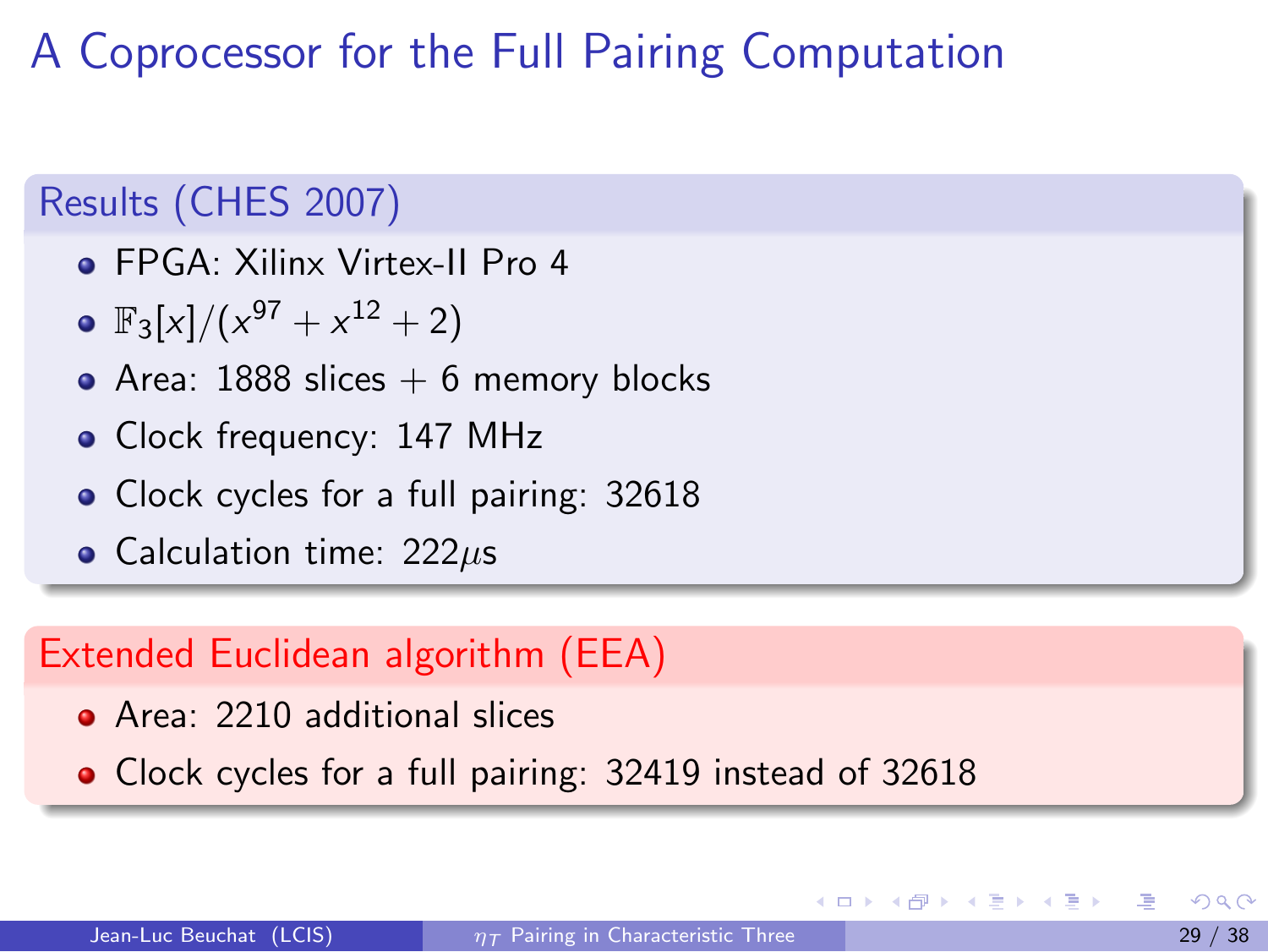# Conclusion

#### **Comparisons**

| <b>Architecture</b>          | Area         | <b>Calculation</b><br>time | <b>FPGA</b>          |  |  |
|------------------------------|--------------|----------------------------|----------------------|--|--|
| Arith 18 & Waifi 2007        | 18000 LEs    | $33 \mu s$                 | Cyclone II           |  |  |
| <b>CHES 2007</b>             | 1888 slices  | $222 \mu s$                | <b>Virtex-II Pro</b> |  |  |
| Grabher and Page (CHES 2005) | 4481 slices  | 432 $\mu$ s                | Virtex-II Pro        |  |  |
| Kerins et al. (CHES 2005)    | 55616 slices | $850 \,\mu s$              | Virtex-II Pro        |  |  |
| Ronan et al. (ITNG 2007)     | 10000 slices | 178 $\mu$ s                | Virtex-II Pro        |  |  |
| (1 slice $\approx$ 2 LEs)    |              |                            |                      |  |  |

<span id="page-45-0"></span>唐

イロト イ部 トイモト イモト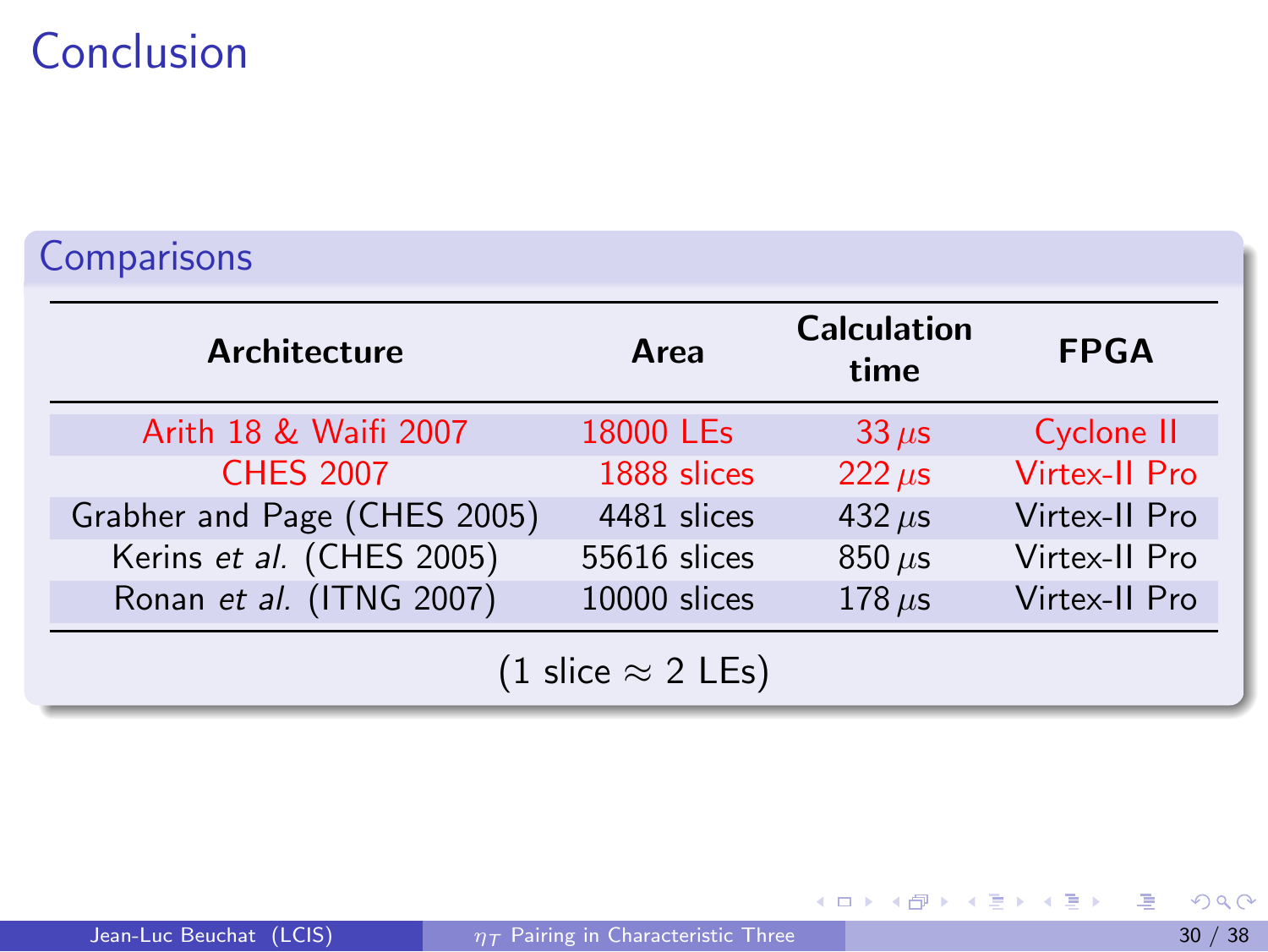# **Conclusion**

#### VHDL code generator

- Generation of an unified operator according to  $\mathbb{F}_{p^m}$  and  $f(x)$
- Support for the following operations:
	- **Addition**
	- **Multiplication**
	- Frobenius  $(a(x)^p \mod f(x))$
	- Inverse Frobenius  $(\sqrt[p]{a(x)} \mod f(x))$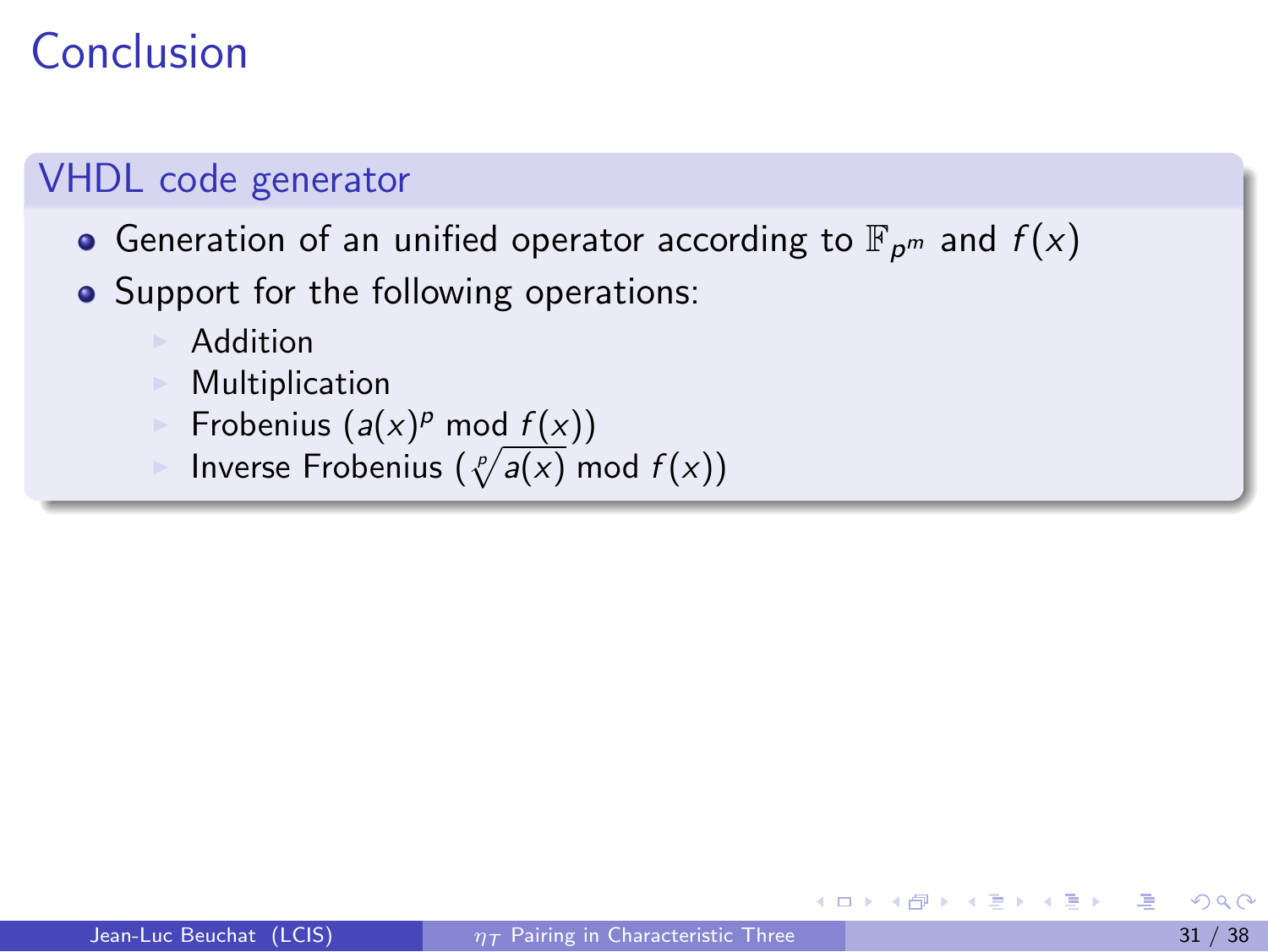# Conclusion

#### VHDL code generator

- Generation of an unified operator according to  $\mathbb{F}_{p^m}$  and  $f(x)$
- Support for the following operations:
	- **Addition**
	- **Multiplication**
	- Frobenius  $(a(x)^p \mod f(x))$
	- Inverse Frobenius  $(\sqrt[p]{a(x)} \mod f(x))$

#### Future work

- Automatic generation of the control unit
- Application (e.g. short signature)
- **Genus 2**
- **•** Side-channel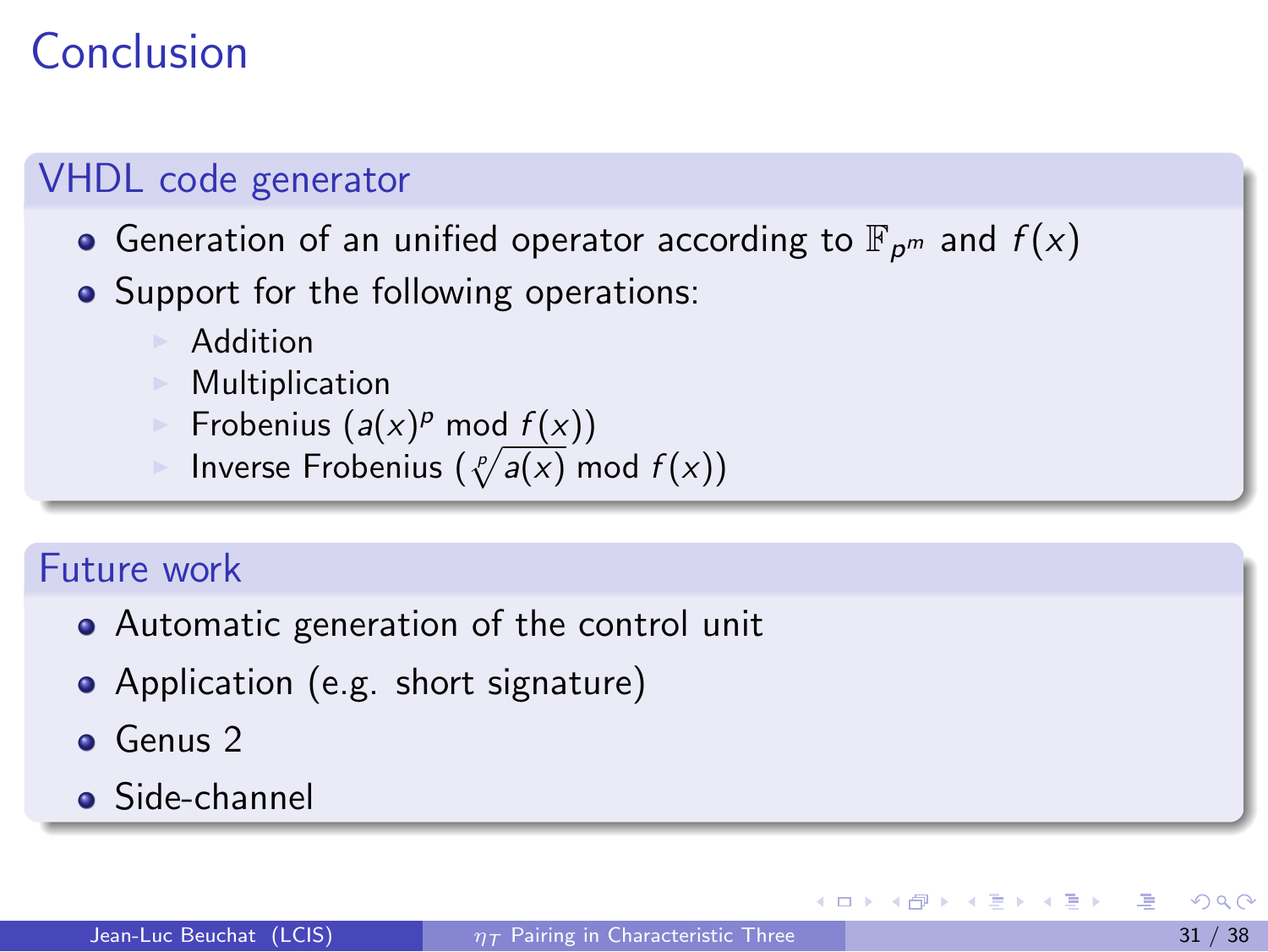# Appendix

重

イロメ イ部メ イ君メ イ君メー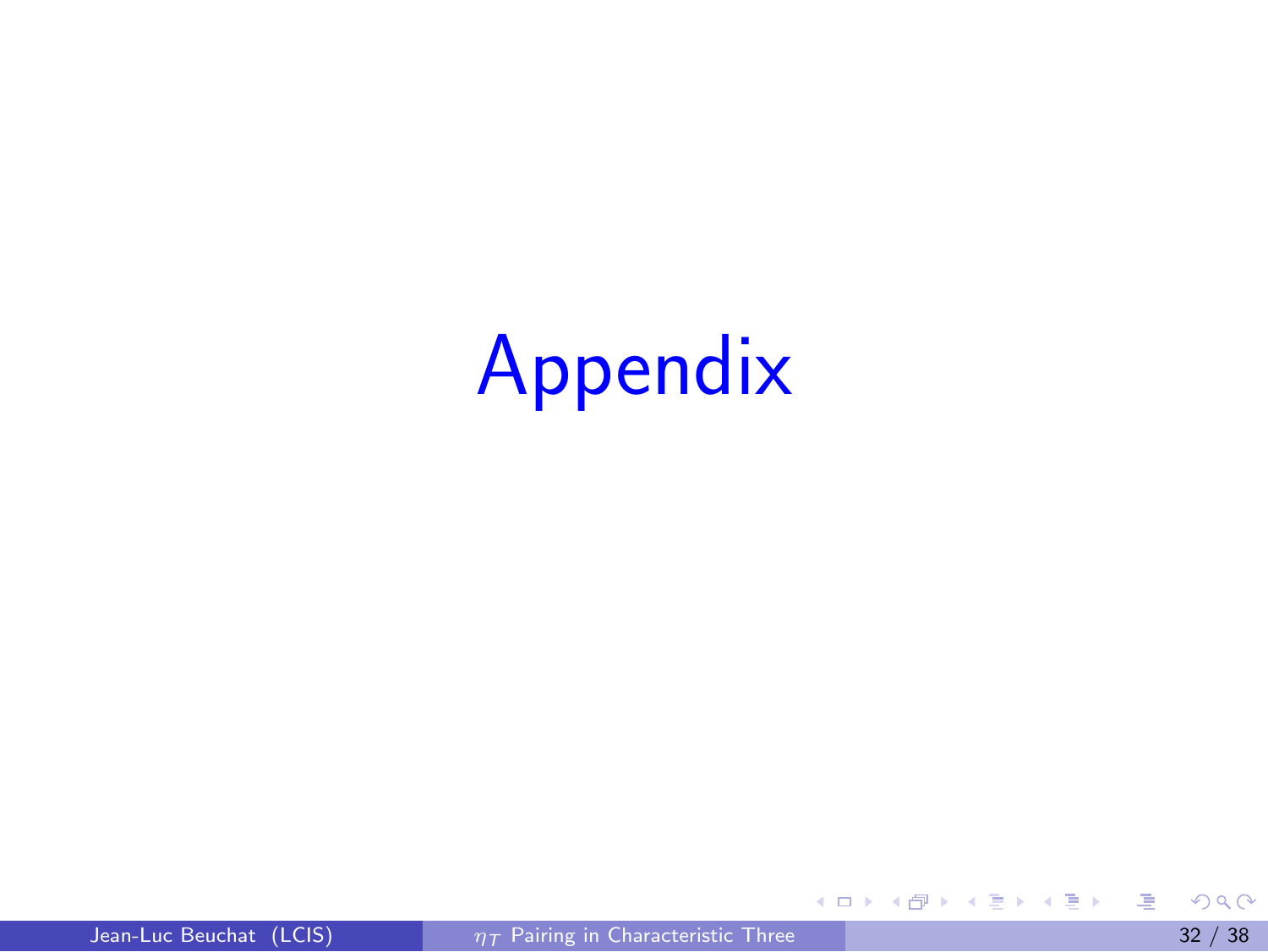$$
A \cdot (-r_0^2 + y_p y_q \sigma - r_0 \rho - \rho^2) = c_0 + c_1 \sigma + c_2 \rho + c_3 \sigma \rho + c_4 \rho^2 + c_5 \sigma \rho^2
$$

| $c_0$        | $c_1\sigma$ | $c_2\rho$    | $c_3\sigma\rho$ | $C_4 \rho^2$         | $c_5\sigma\rho$ |
|--------------|-------------|--------------|-----------------|----------------------|-----------------|
| $-a_4r_0$    | $-a_5r_0$   | $-a_0r_0$    | $-a_1r_0$       | $-a_2r_0$            | $-a_3r_0$       |
| $-a_2$       | - a3        | -a4          | $-a_5$          | $-a_0$               | $-a_1$          |
|              |             | $-a2$        | $-a_3$          | $-a_4$               | $-a_5$          |
|              |             | $-a_4r_0$    | $-a_5r_0$       |                      |                 |
| $-a_0r_0^2$  | $a_0y_py_q$ | $-a_2r_0^2$  | $a_2y_py_q$     | $-a_4 r_0^2$         | $a_4y_py_q$     |
| $-a_1y_py_q$ | $-a_1r_0^2$ | $-a_3y_py_q$ | $-a_3r_0^2$     | $-a_5$ y $_p$ y $_q$ | $- a_5 r_0^2$   |

画

メロメ メ御 メメ きょくきょ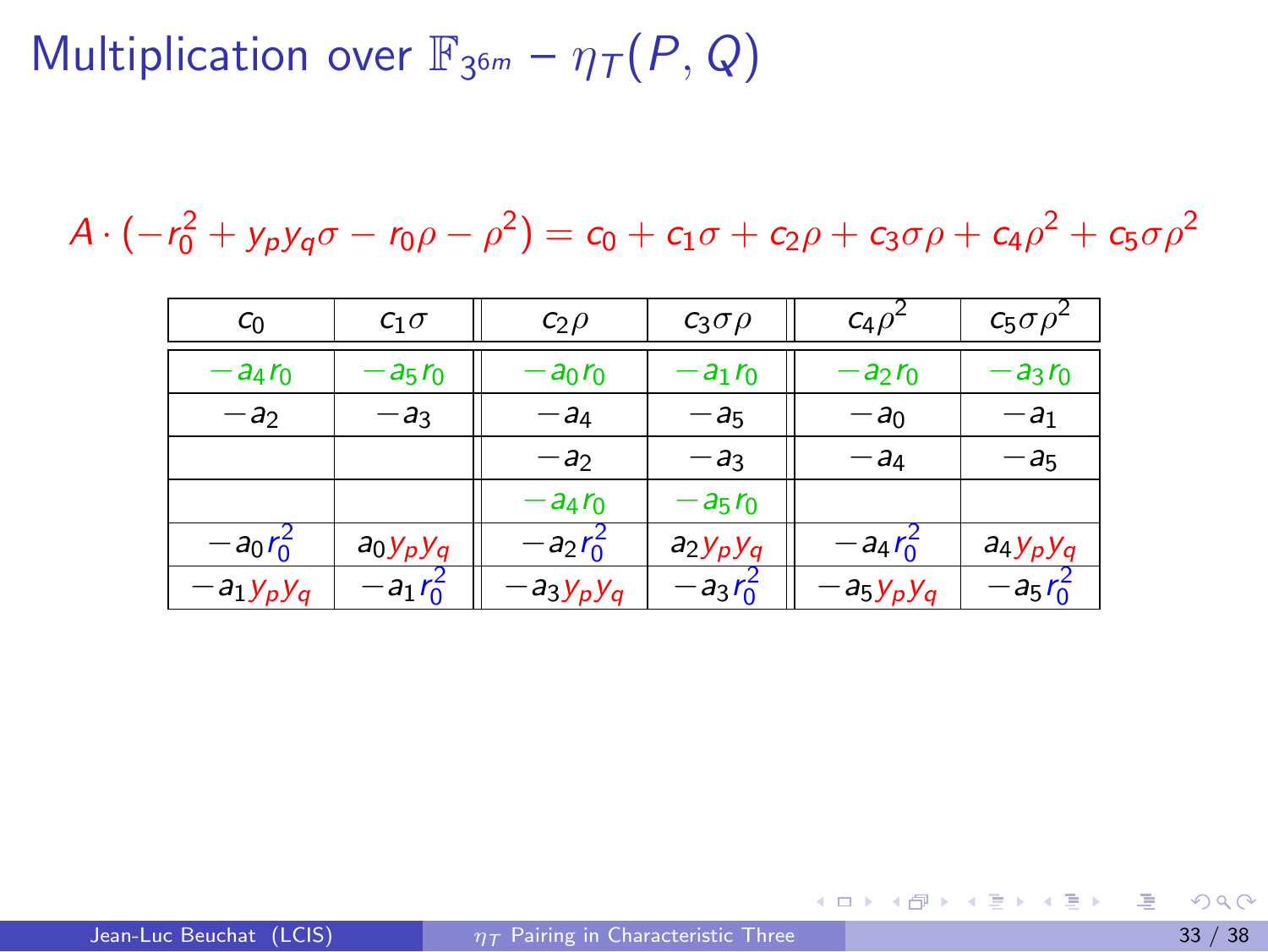$$
A \cdot (-r_0^2 + y_p y_q \sigma - r_0 \rho - \rho^2) = c_0 + c_1 \sigma + c_2 \rho + c_3 \sigma \rho + c_4 \rho^2 + c_5 \sigma \rho^2
$$

| $c_0$        | $c_1\sigma$  | $c_2\rho$    | $c_3\sigma\rho$ | $C_4\rho^4$          | $c_5\sigma\rho$ |
|--------------|--------------|--------------|-----------------|----------------------|-----------------|
| $-a_4r_0$    | $a_5r_0$     | $-a_0r_0$    | $-a_1r_0$       | $-a_2r_0$            | $-a_3r_0$       |
| $-a2$        | -a3          | - a4         | $-a_5$          | $-a_0$               | $-a_1$          |
|              |              | $-a_2$       | $-a_3$          | $-a_4$               | $-a_5$          |
|              |              | $-a_4r_0$    | $-a_5r_0$       |                      |                 |
| $-a_0r_0^2$  | $a_0y_py_q$  | $-a_2r_0^2$  | $a_2y_py_q$     | $-a_4r_0$            | $a_4y_py_q$     |
| $-a_1y_py_q$ | $-a_1 r_0^2$ | $-a_3y_py_q$ | $-a_3r_0^2$     | $-a_5$ y $_p$ y $_q$ | $- a_5 r_0^2$   |

**1** Compute in parallel  $r_0^2$ ,  $y_py_q$ ,  $a_0r_0$ ,  $a_1r_0$ ,  $a_2r_0$ ,  $a_3r_0$ ,  $a_4r_0$ , and  $a_5r_0$   $(8$ multiplications)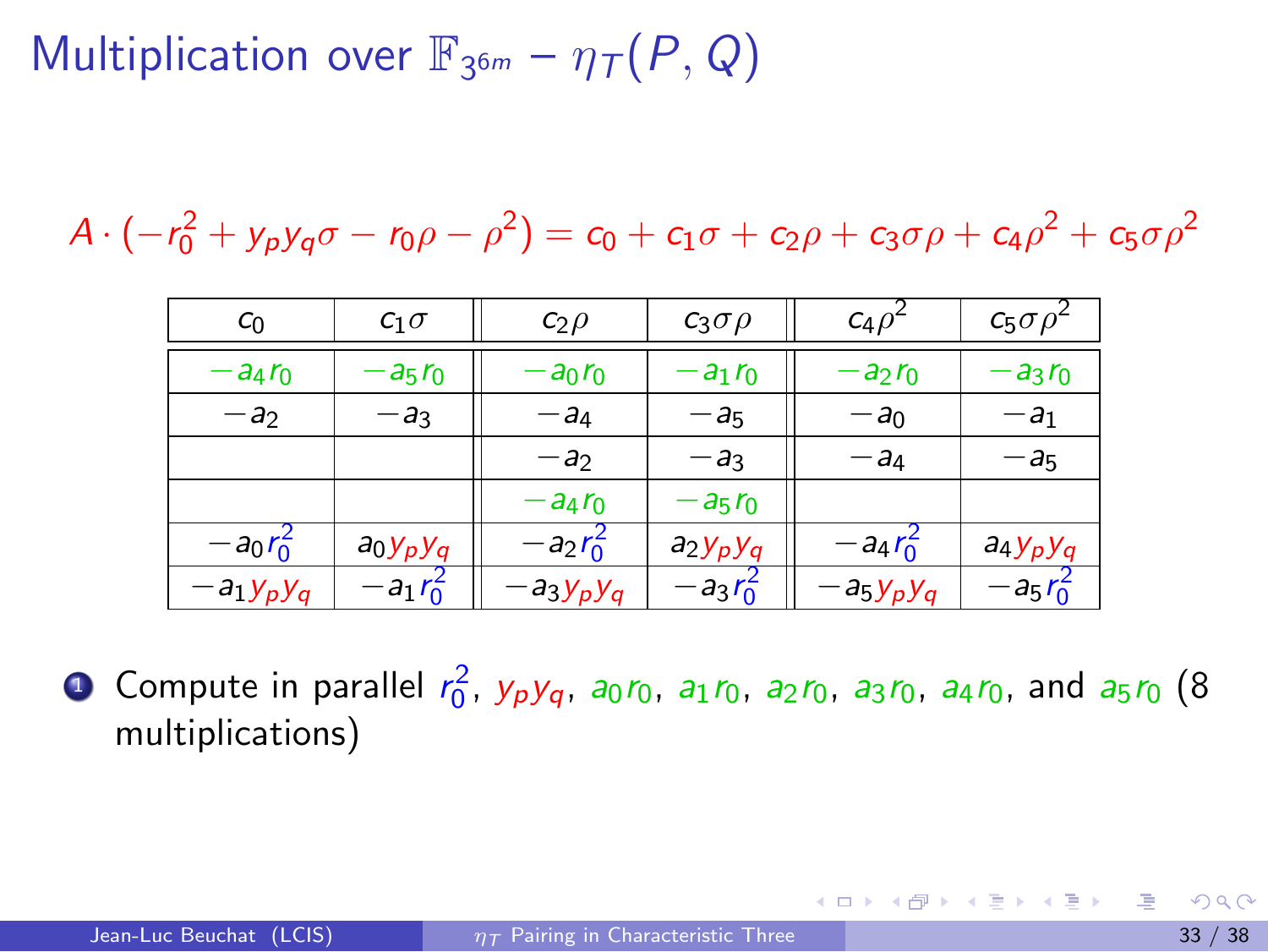$$
A \cdot (-r_0^2 + y_p y_q \sigma - r_0 \rho - \rho^2) = c_0 + c_1 \sigma + c_2 \rho + c_3 \sigma \rho + c_4 \rho^2 + c_5 \sigma \rho^2
$$

| $c_0$        | $c_1\sigma$   | $c_2\rho$    | $c_3\sigma\rho$ | $C_4\rho^2$  | $c_5\sigma\rho$ |
|--------------|---------------|--------------|-----------------|--------------|-----------------|
| $-a_4r_0$    | $-25r0$       | $-a_0r_0$    | $-a_1r_0$       | $-a_2r_0$    | $-a_3r_0$       |
| $-a_2$       | $-a_3$        | $-a_4$       | $-a_5$          | $-a_0$       | $-a_1$          |
|              |               | $-a_2$       | $-a_3$          | $-a_4$       | $-a_5$          |
|              |               | $-a_4r_0$    | $- a_5 r_0$     |              |                 |
| $-a_0r_0^2$  | $a_0y_py_q$   | $-a_2r_0^2$  | $a_2y_py_q$     | $-a_4 r_0^2$ | $a_4y_py_q$     |
| $-a_1y_py_q$ | $- a_1 r_0^2$ | $-a_3y_py_q$ | $-a_3r_0^2$     | $-a_5y_py_q$ | $- a_5 r_0^2$   |

- **1** Compute in parallel  $r_0^2$ ,  $y_py_q$ ,  $a_0r_0$ ,  $a_1r_0$ ,  $a_2r_0$ ,  $a_3r_0$ ,  $a_4r_0$ , and  $a_5r_0$   $(8$ multiplications)
- <sup>2</sup> Apply Karatsuba's algorithm to compute the remaining products by means of 9 multipliers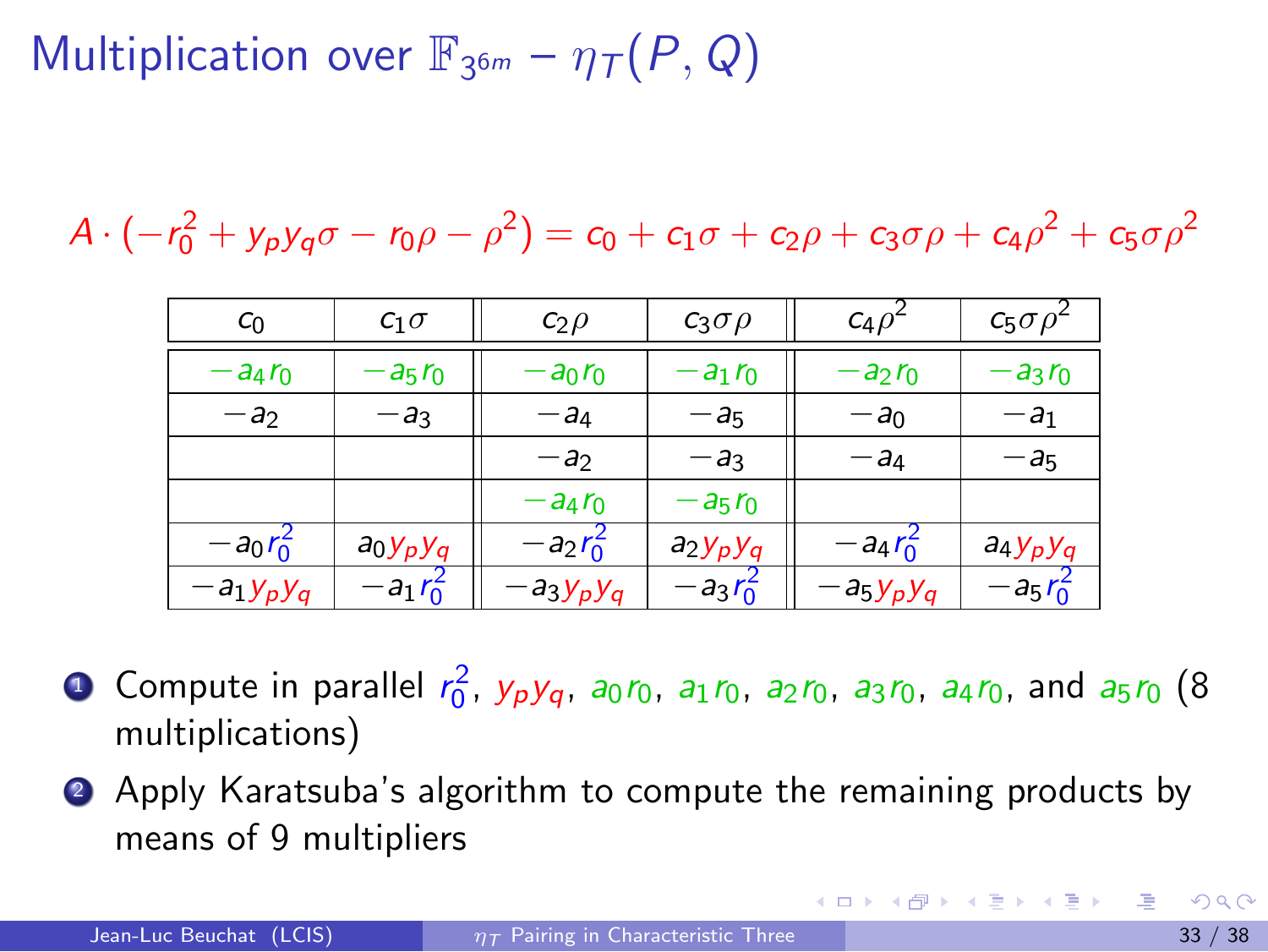$$
A \cdot (-r_0^2 + y_p y_q \sigma - r_0 \rho - \rho^2) = c_0 + c_1 \sigma + c_2 \rho + c_3 \sigma \rho + c_4 \rho^2 + c_5 \sigma \rho^2
$$

| ັບ         | $a_0y_p$ | a <sub>2</sub> V <sub>n</sub> | 1Д. | $d\Delta V$ |
|------------|----------|-------------------------------|-----|-------------|
| $-a_{1}$ , |          | ີ                             | aб  |             |

Karatsuba's algorithm (9 multiplications performed in parallel):

$$
a_0y_py_q - a_1r_0^2 = (a_0 + a_1) \times (y_py_q - r_0^2) + a_0 \times r_0^2 - a_1 \times y_py_q
$$
  
\n
$$
a_2y_py_q - a_3r_0^2 = (a_2 + a_3) \times (y_py_q - r_0^2) + a_2 \times r_0^2 - a_3 \times y_py_q
$$
  
\n
$$
a_4y_py_q - a_5r_0^2 = (a_4 + a_5) \times (y_py_q - r_0^2) + a_4 \times r_0^2 - a_5 \times y_py_q
$$

**K ロ ▶ | K 何 ▶ | K ヨ ▶ | K ヨ ▶ |**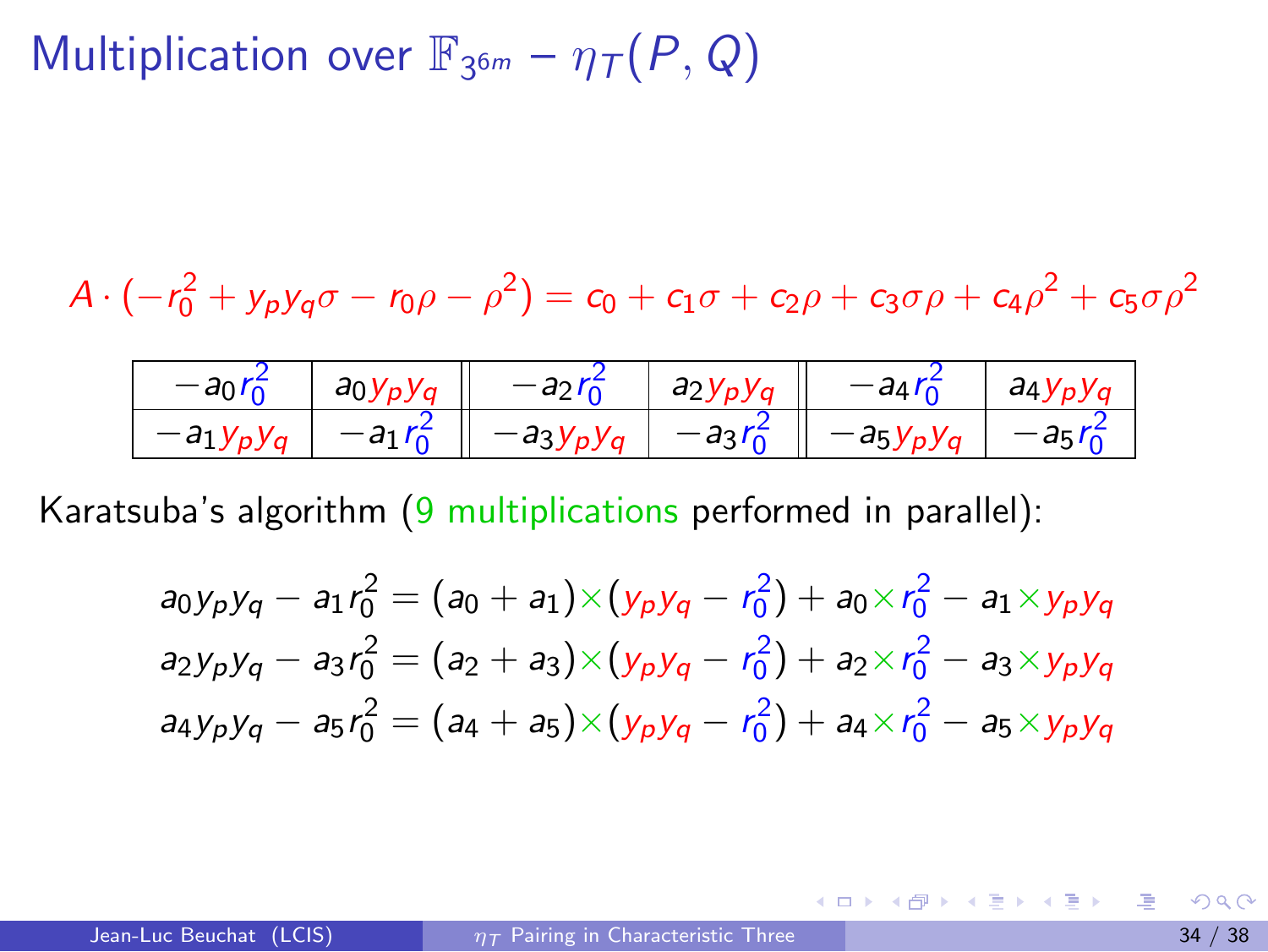| $M_{\rm O}$ | M1                    | $M_2$                 |
|-------------|-----------------------|-----------------------|
| $a_0r_0$    | $a_2r_0$              | $a_4r_0$              |
| $a_0$       | $a_2r_{\overline{0}}$ | $a_4r_{\overline{0}}$ |

- Three multipliers
- Common operand:  $r_0$  or  $r_0^2$



 $\mathbf{A} \oplus \mathbf{B}$   $\mathbf{A} \oplus \mathbf{B}$   $\mathbf{A} \oplus \mathbf{B}$ 

4 日下

э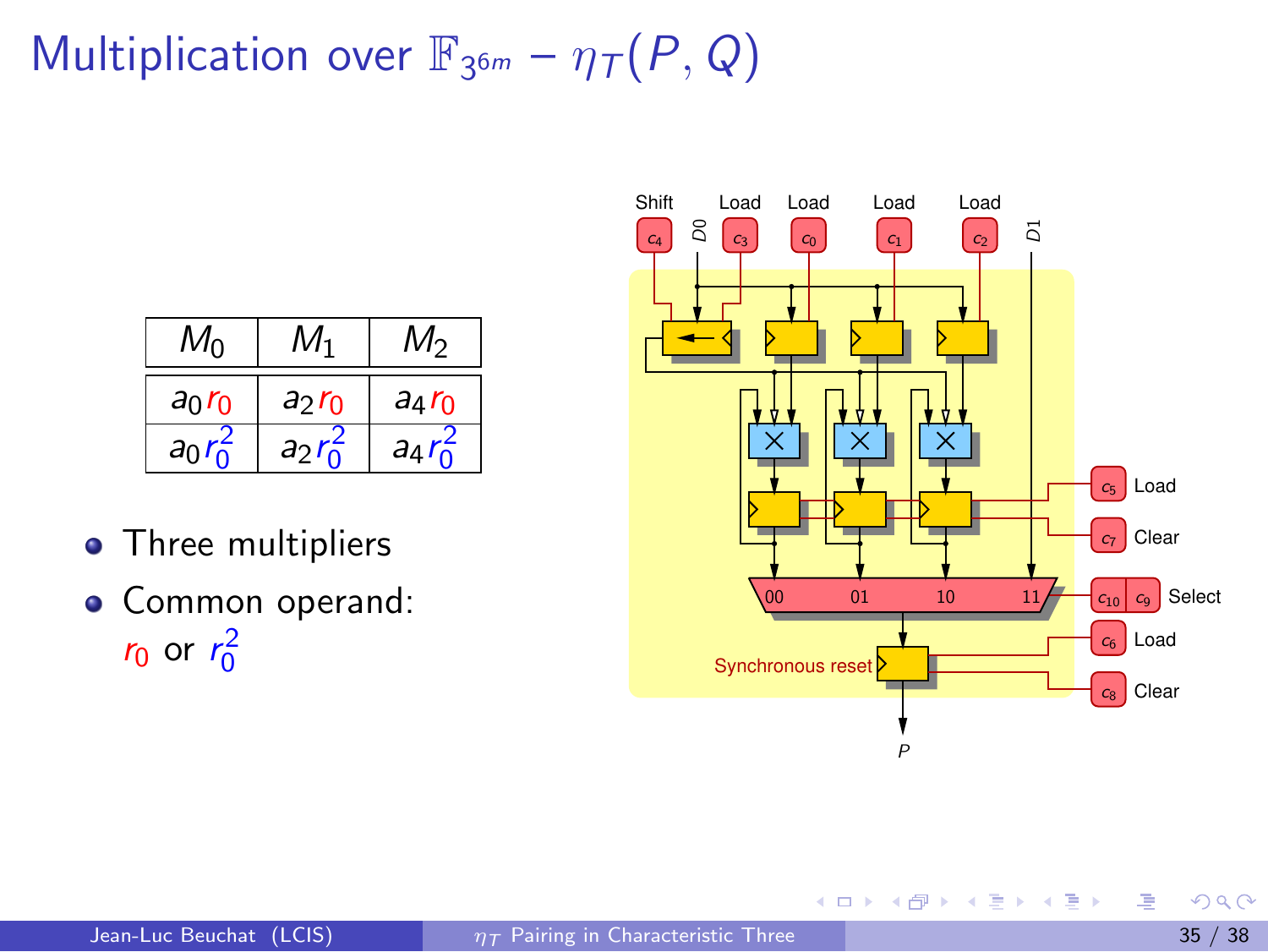| $M_{2}$     | $M_{\rm \Delta}$ | $M_5$       |
|-------------|------------------|-------------|
| $a_1r_0$    | $a_3r_0$         | $a_5r_0$    |
| $a_1y_py_q$ | $a_3y_py_q$      | $a_5y_py_q$ |

- Three multipliers
- Common operand:



4 0 8

→ (御) → (君) → (君)

画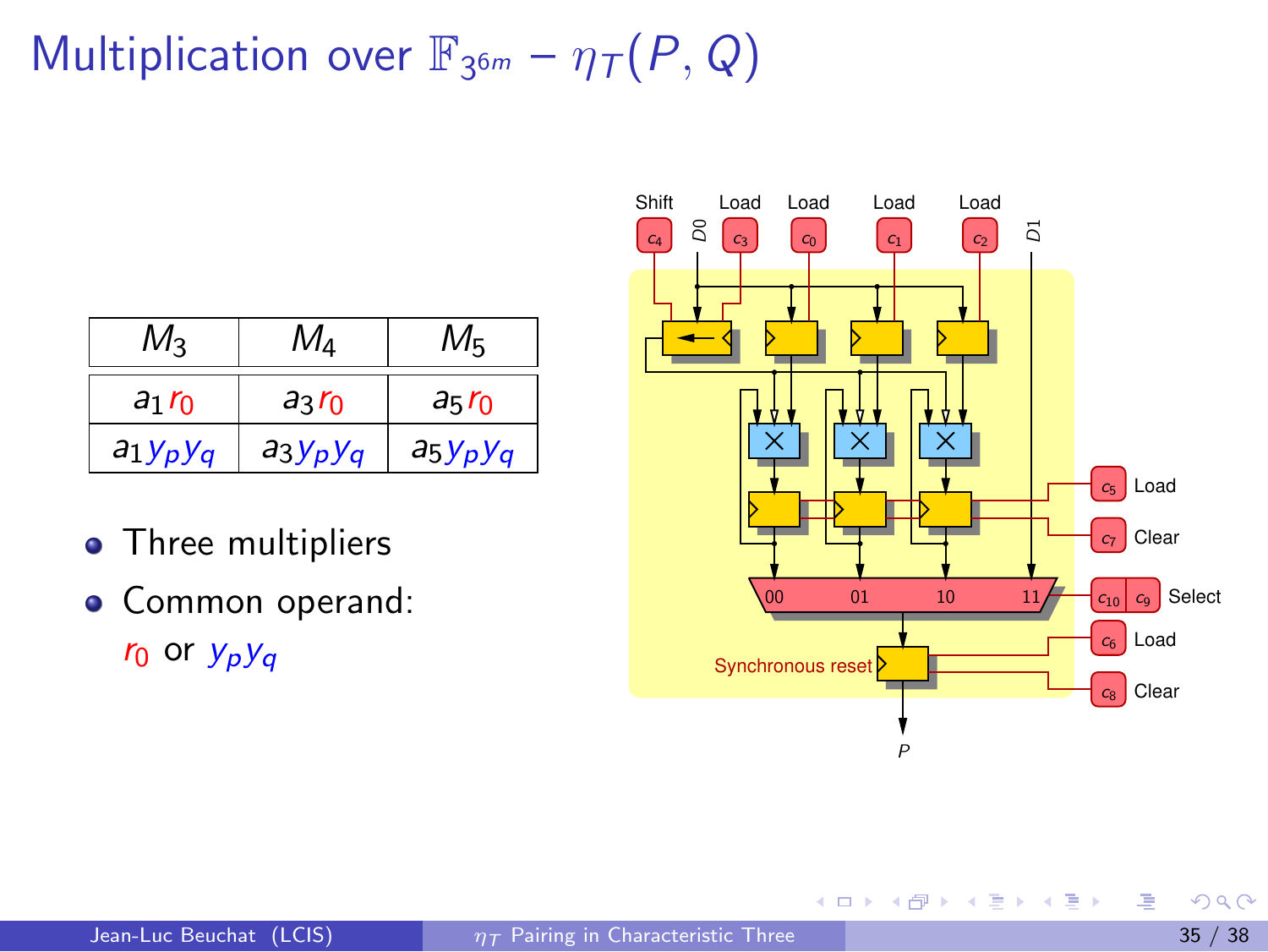

画

メロメ メ都 メメ 君 メメ 君 メ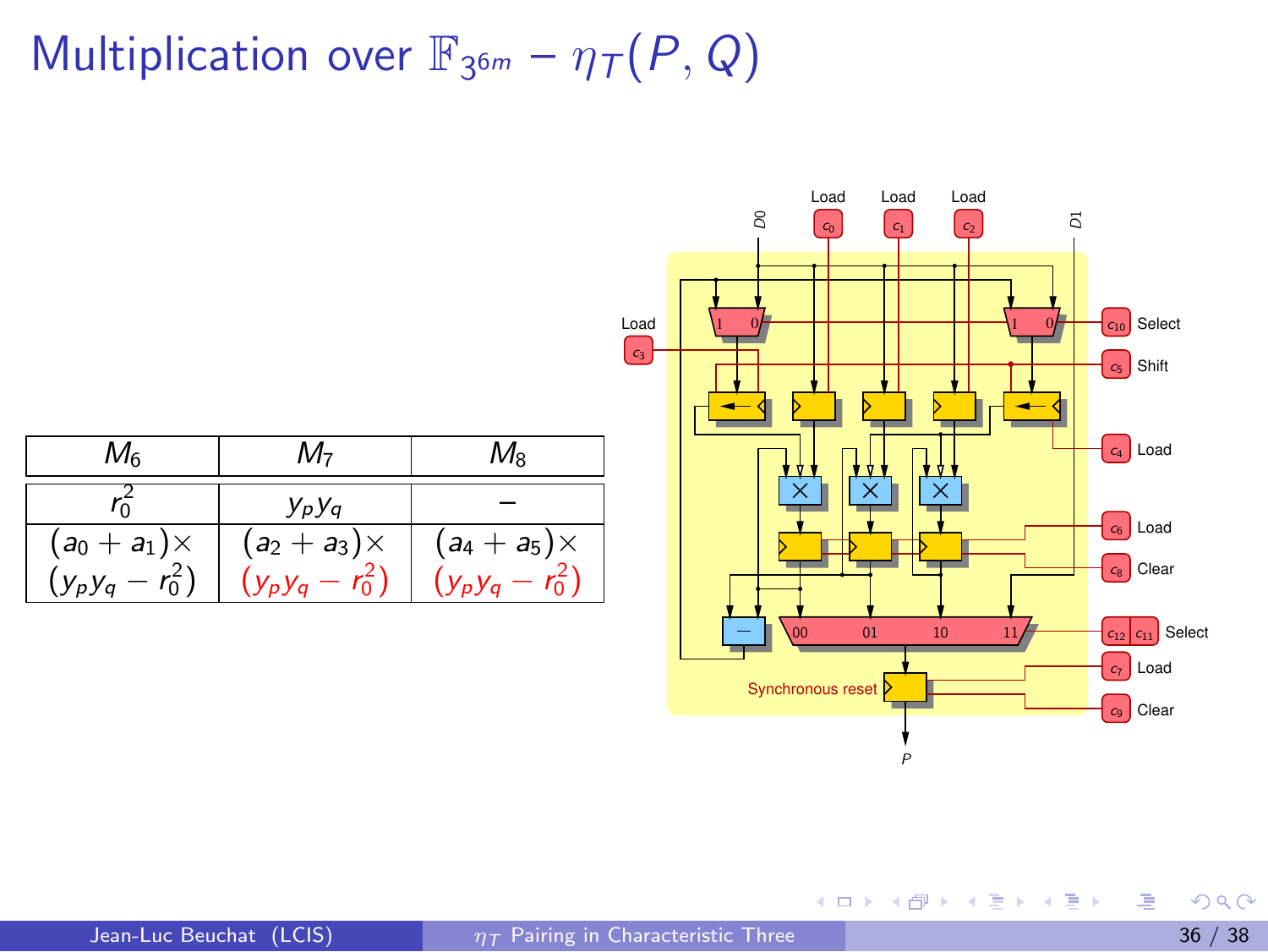